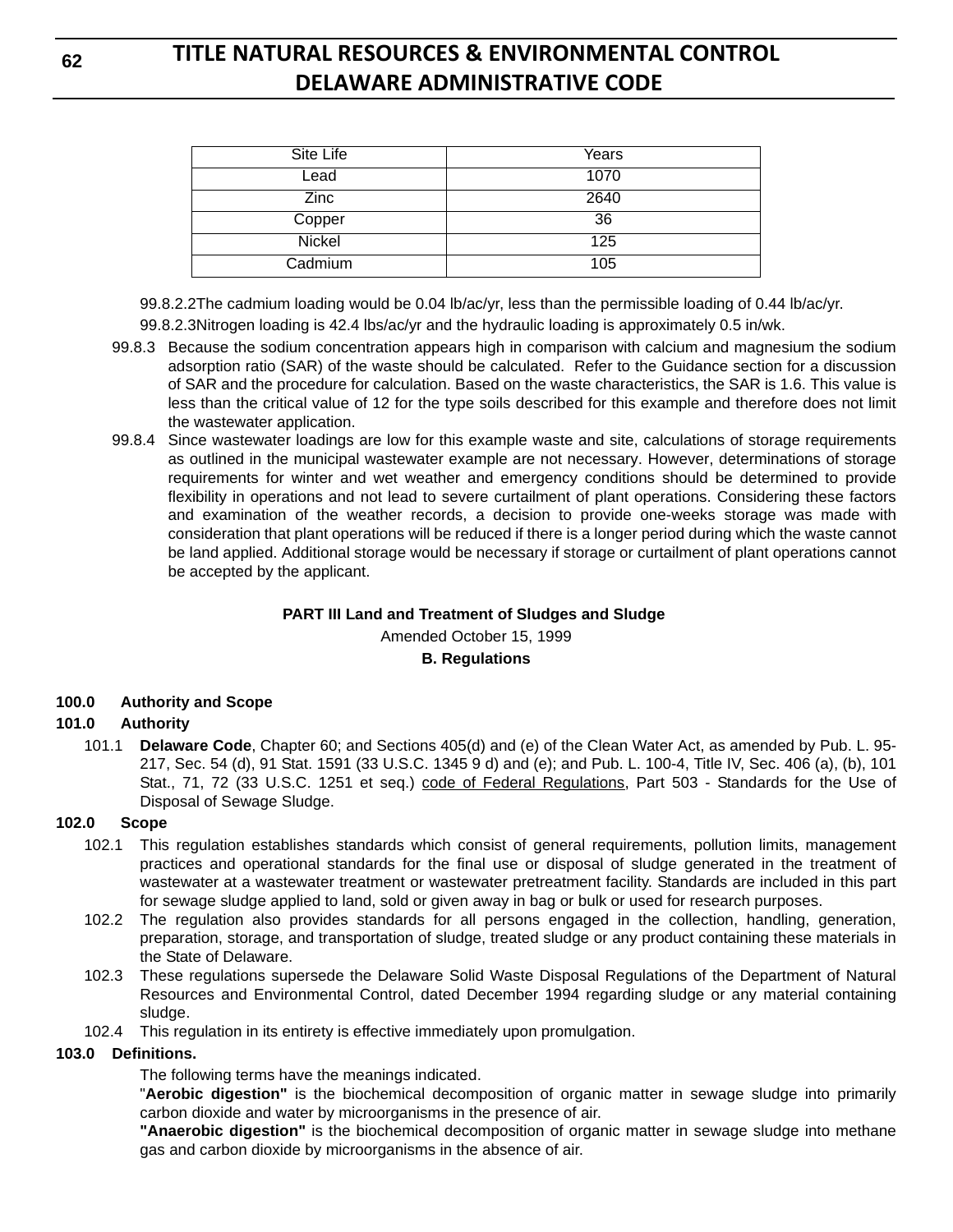**"Agricultural land"** is land on which a food crop, a feed crop, or a fiber crop is grown. This includes range land and land used as pasture.

**"Agricultural utilization"** means the application rate of wastes or sludge or sludge products which shall not exceed the nutrient needs of the crop grown on the particular soil plus the other assimilative pathways in soils (e.g. immobilization with organic material, volatilization, and leachate in compliance with drinking water standards).

**"Agricultural wastes**" means wastes normally associated with the production and processing of food and fiber on farms, feedlots, ranches, ranges, and forests which may include animal manure, crop residues, and dead animals; also agricultural chemicals, fertilizers and pesticides which may find their way into surface and subsurface water.

"**Agronomic rate"** is the whole sludge application rate (dry weight basis) designed:

1 To provide the amount of nitrogen needed by the food crop, feed crop, fiber crop, cover crop, or vegetation grown on the land; and

2 To minimize the amount of nitrogen in the sewage sludge that passes below the root zone of the crop or vegetation grown on the land to the ground water.

"**Annual pollutant loading rate"** is the maximum amount of a pollutant that can be applied to a unit area of land during a 365 day period.

**"Annual whole sludge application rate"** is the maximum amount of sewage sludge (dry weight basis) that can be applied to a unit area of land during a 365 day period.

**"Applier"** is a person who is responsible for applying stabilized sewage sludge to a parcel of land.

**"Aquifer"** is a geologic formation, grouping of geologic formations, or a portion of a geologic formation capable of yielding ground water to wells or springs.

**"Base flood"** is a flood that has a one percent chance of occurring in any given year.

**"Bulk sewage sludge"** is Exceptional Quality sludge that is not sold or given away in a bag or other container for application to the land.

**"Collection"** means any action involved in the gathering or subsequent placement or sludge, treated sludge, or any other product containing these materials, into a vehicle, container or any other vessel for transportation to some other location.

**"Cover"** is soil or other material used to cover sewage sludge placed on an active sewage sludge unit.

**"Cover crop"** is a small grain crop, such as oats, wheat, or barley, grown to prevent nitrogen leaching during the winter months.

**"Crops for direct human consumption"** means crops that are consumed by humans without processing.

**"Cumulative pollutant loading rate"** is the maximum amount of an inorganic pollutant that can be applied to an area of land.

**"Density of microorganisms"** is the number of microorganisms per unit mass of total solids (dry weight) in the sewage sludge.

**"Department"** means the Department of Natural Resources and Environmental Control.

**"Disposal"** means the discharge, deposit, injection, dumping, spilling, leaking, or placing of sludge, any material containing sludge, or any constituent of it on or in the land, the air or any waters, including ground water, and includes any method of sludge utilization that involves reuse of nutrients in the sludge at greater than agronomic rates (this excludes land reclamation).

**"Distribute"** means to barter, sell, offer for sale, consign, furnish, provide, or otherwise supply a material as part of a commercial enterprise or a giveaway program.

**"Domestic septage"** is either liquid or solid material removed from a septic tank, cesspool, portable toilet, Type III marine sanitation device, or similar treatment works that receives only domestic sewage. Domestic septage does not include liquid or solid material removed from a septic tank, cesspool, holding tank, or similar treatment works that receives either commercial wastewater or industrial wastewater and does not include grease removed from a grease trap at a restaurant.

**"Domestic sewage"** is water and wastewater from humans or household operations that is discharged to or otherwise enters a treatment works.

**"Dry weight basis"** means calculated on the basis of having been dried at 105 degrees Celsius until reaching a constant mass (i.e., essentially 100 percent solids content).

**"Exceptional Quality Sludge ("EQ Sludge")"** sludge that has been stabilized (as per Subsection 603) by a Further Reduction Pathogens, meets one of the Vector Attraction Reduction Requirements specified in Subsection 604(88.1-8) and contains lower metal concentrations than the allowable Pollutant Concentration specified Table 402-3.

**"Feed crops"** are crops produced primarily for consumption by animals**.**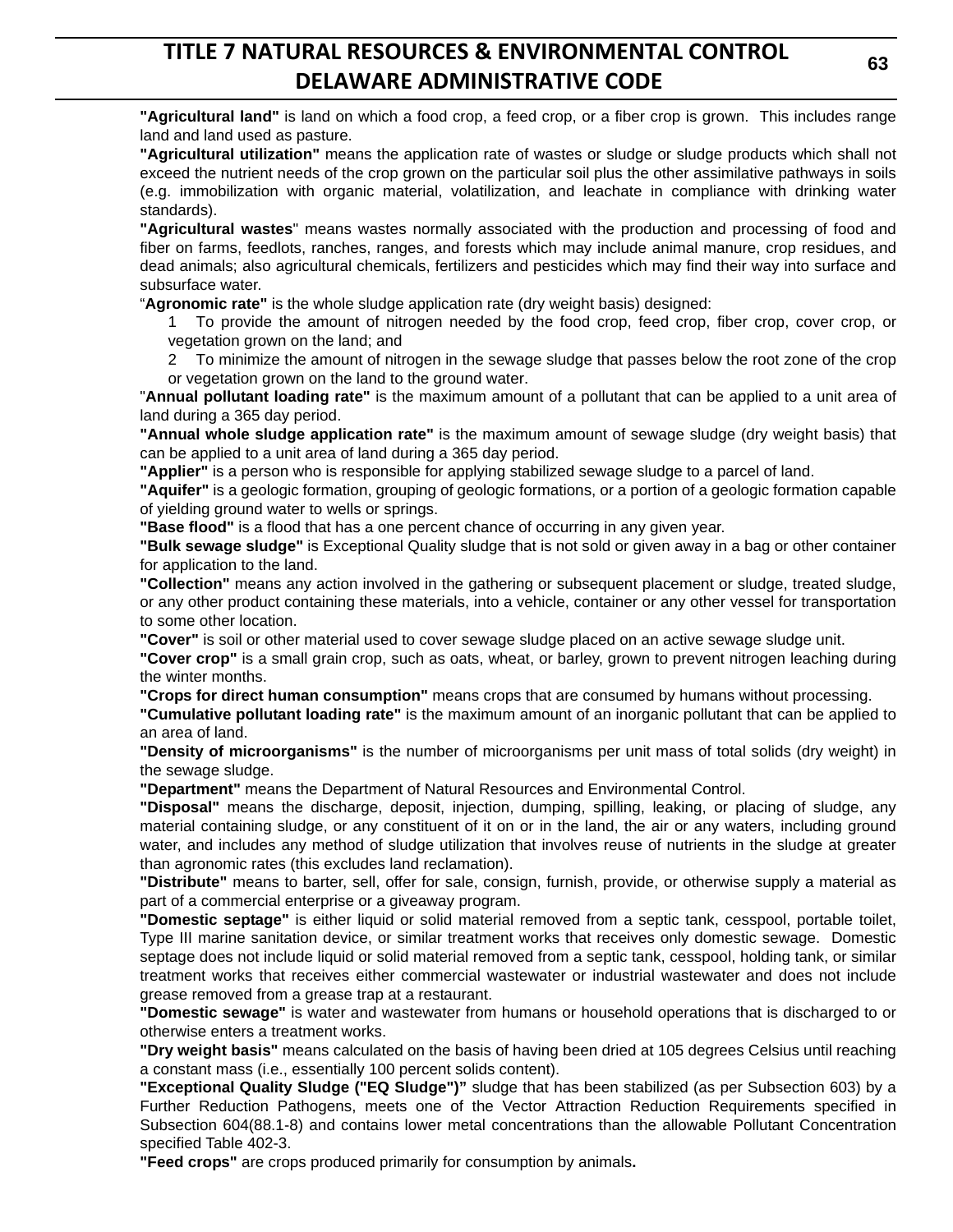**"Fiber crops"** are crops such as flax, cotton, and hemp.

**"Food chain crops"** means tobacco, crops grown for human consumption, and crops grown to feed animals whose products are consumed by humans.

**"Food crops"** are crops consumed by humans. These include, but are not limited to, fruits, vegetables, and tobacco.

**"Forest"** is a tract of land thick with trees and underbrush.

**"Forestry"** means the science of the ecosystems, management and production of a forest or forest system.

**"Free liquids"** means liquids which readily separate from the solid portion of a waste under the EPA Gravity Test. The test protocol calls for a 100 ml representative sample of the waste from a container to be placed in a 400 micron conical paint filter for 5 minutes. The filter specified is a standard paint filter which is commonly available at hardware and paint stores. The filter is to be supported by a funnel on a ring stand with a beaker or cylinder below the funnel to capture any free liquid that passes through the filter. If any amount of free liquid passes through the filter, the waste is considered to hold free liquids.

**"Grease trap waste"** means the combined liquid and solid fractions of material accumulated in a tank or other device designed for the removal of grease, fat and oil from wastewater (for the purpose of these regulations petroleum products are excluded).

**"Grit (and screenings)"** are the heavy materials such as sand, gravel, cinders and egg shells collected in the preliminary treatment of sewage. Screenings are the materials separated from wastewater during preliminary treatment made up of floatable debris such as wood, plastic and cloth.

**"Ground water"** is water below the land surface in the saturated zone.

**"Handling"** means any way in which sludge, treated sludge, or any other product containing these materials is dealt with, other than collection, burning, storage, treatment, land application, disposal, or transportation. It includes distribution of treated sludge.

**"Holding tank waste"** means wastewater from any home or business that is held temporarily in a container where no on-site treatment is performed. The wastewater is hauled off site for treatment.

**"Impermeable"** means having a hydraulic conductivity equal to or less than 1 x 10-7 cm/sec as determined by field and laboratory permeability tests made according to standard test methods which may be correlated with soil densification as determined by compaction tests.

**"Industrial wastewater"** is wastewater generated in a commercial or industrial process.

**"Label"** means the display of all written, printed, or graphic material on the immediate container, or information accompanying the material.

**"Land application"** means the placement of sludge, treated sludge, or any other product containing these materials on or within 2 feet below the surface of land used to support vegetative growth.

**"Land disposal of sludge"** means application of sludge at rates higher than acceptable for agricultural utilization.

**"Land with a high potential for public exposure"** is land that the public uses frequently. This includes, but is not limited to, a public contact site and a reclamation site located in a populated area (e.g., a construction site located in a city).

**"Land with a low potential for public exposure"** is land that the public uses infrequently. This includes, but is not limited to, agricultural land, forest, and a reclamation site located in an unpopulated area (e.g., a strip mine located in a rural area).

**"Land reclamation"** means the application of sludge at a rate not greater than necessary to support and maintain immediate revegetation. Application may be in multiple cycles prior to establishment of vegetation, but must be accomplished within a single short-term operational period.

**"Land treatment"** means a technology for the intimate mixing or dispersion of wastes into the upper zone of the plant-soil system with the objective of microbial stabilization, immobilization, selective dispersion, or crop recovery leading to an environmentally acceptable assimilation of the waste.

**"Landfill"** means a natural topographic depression, man-made excavation or diked area formed primarily of earthen materials, which has been lined with man-made materials or remains unlined and which is designed to hold an accumulation of solid wastes.

**"Liquid waste"** means any waste which is not a solid waste as defined for the purposes of these regulations.

**"Other container"** is either an open or closed receptacle. This includes, but is not limited to, a bucket, box, carton, truck or trailer.

**"Pasture"** is land on which animals feed directly on forage crops such as legumes, grasses, grain stubble, or stover.

**"Pathogenic organisms"** are disease-causing organisms. These include, but are not limited to, certain bacteria, protozoa, viruses, and viable helminth ova.

**64**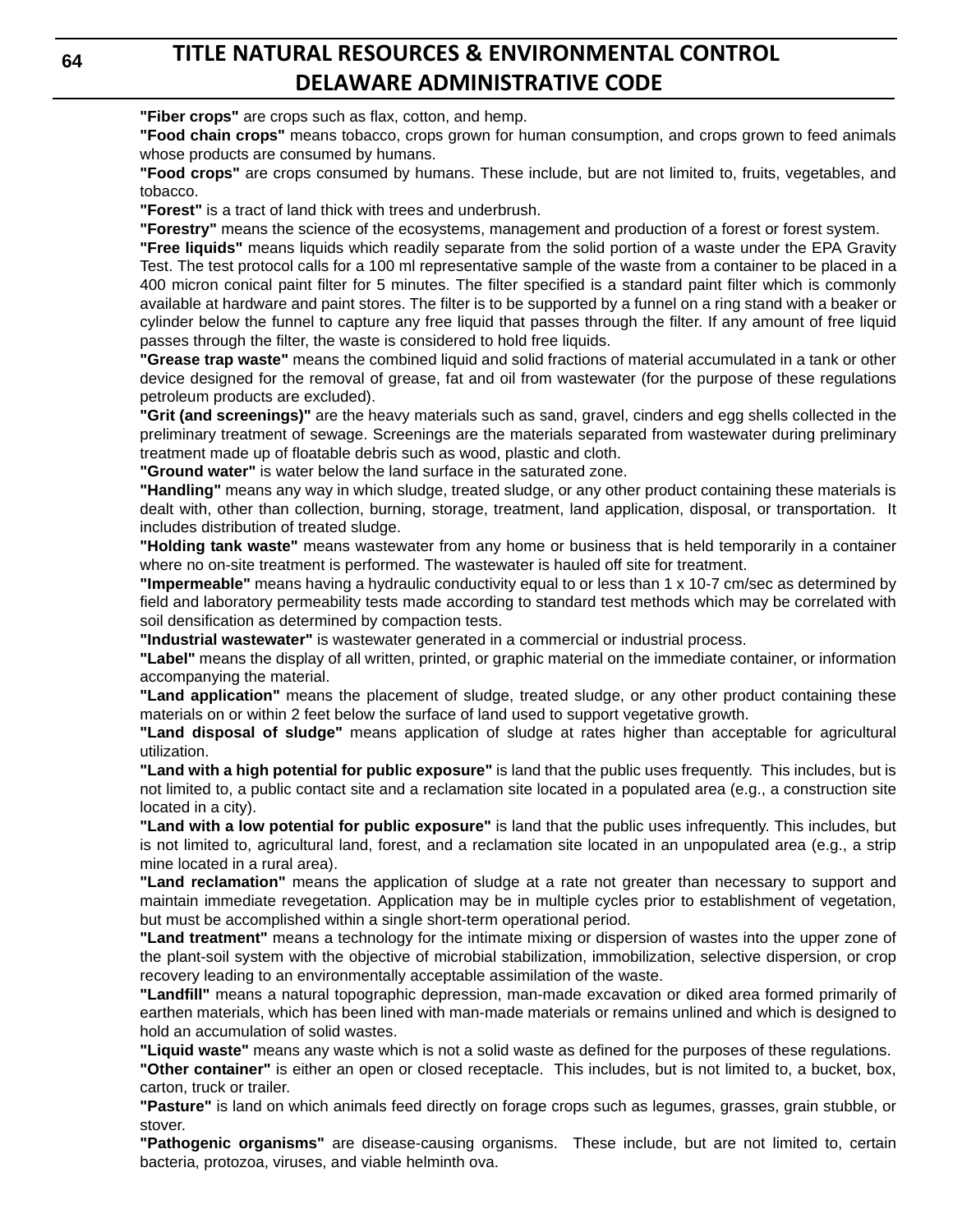**"Permitting authority"** is either EPA or a State with an EPA-approved sludge management program.

**"Person"** means an individual, trust, firm, joint stock company, federal agency, corporation (including a government corporation), partnership, association, state, municipality, commission, political subdivision of a state, or any interstate body.

**"PFRP"** means process to further reduce pathogens.

**"pH"** means the logarithm of the reciprocal of the hydrogen ion concentration.

**"Pollutant"** is an organic substance, an inorganic substance, a combination of organic and inorganic substances, or a pathogenic organisms that, after discharge and upon exposure, ingestion, inhalation, or assimilation into an organism, either directly from the environment or indirectly by ingestion through the food chain, could, on the basis of information available to the Administration of EPA, cause death, disease, behavioral abnormalities, cancer, genetic mutations, physiological malfunctions (including malfunctions in reproduction), or physical deformations in either organisms or offspring of the organisms.

**"Pollutant limit"** is a numerical value that describes the amount of a pollutant allowed per unit amount of sewage sludge (e.g., milligrams per kilogram of total solids); the amount of a pollutant that can be applied to a unit area of land (e.g., kilograms per hectare); or the volume of a material that can be applied to a unit area of land (e.g., gallons per acre)**.**

**"Preparer"** is a person who prepares sewage sludge or is either the person who generates sewage sludge during the treatment of domestic sewage in a treatment works or the person who derives a material from sewage sludge.

**"PSRP"** means process to significantly reduce pathogens.

**"Public contact site"** is land with a high potential for contact by the public. This includes, but is not limited to, public parks, ball fields, cemeteries, plant nurseries, turf farms, and golf courses.

**"Range land"** is open land with indigenous vegetation.

**"Reclamation site"** is drastically disturbed land that is reclaimed using sewage sludge. This includes, but is not limited to, strip mines and construction sites.

**"Runoff"** is rainwater, leachate, or other liquid that drains overland on any part of a land surface and runs off of the land surface**.**

**"Sewage"** means water-carried human or animal wastes from septic tanks, water closets, residences, buildings, industrial establishments, or other places, together with such groundwater infiltration, subsurface water, admixture of industrial wastes or other wastes as may be present.

**"Sewage sludge"** means sludges which derives in whole or in part from sewage.

**"Silviculture"** means any forest management activity, including but not to, the harvest of timber, construction of roads and trails for the purpose of forest management, and preparation of property for reforestation.

**"Sludge compost"** means a treated sludge produced by subjecting a mixture of sludge and a bulking agent, such as wood chips, to aerobic decomposition in a manner that destroys primary pathogenic and malodorous components.

**"Sludge"** means the accumulated semi-liquid suspension, settled solids, or dried residue of these solids that is deposited from (a) liquid waste in a municipal or industrial wastewater treatment plant, (b) domestic septage is included herein as sludge (see section 200, (22))**.**

### **"Sludge generator":**

Means a person who owns or operates a facility that receives or processes wastewater and produces or otherwise generates sludge.

Does not include the owner or operator of a septic tank, chemical toilet, privy, or holding tank used for the collection of sewage.

**"Sludge utilization"** means the preparation , transportation, storage, land application, or marketing and distribution of sludge.

**"Sludge utilizer" means:** any person who collects, stores, applies to land, or markets or distributes sludge. **"Solid waste"** means any garbage, refuse, rubbish, and other discarded materials resulting from industrial,

commercial, mining, agricultural operations and from community activities which does not contain free liquids. Containers holding free liquids shall be considered solid waste when the container is designed to hold free liquids for use other than storage (e.g. radiators, batteries, transformers) or the waste is household waste.

**"Specific oxygen uptake rate (SOUR)"** is the mass of oxygen consumed per unit time per unit mass of total solids (dry weight basis) in the sewage sludge.

**"Spray irrigation"** means the loading rate for land treatment of wastewater which shall not exceed either the needs of the crop grown on the particular soil plus the other assimilative mechanisms (immobilization with organic material, volatilization, and leachate in compliance with drinking water standards), or the hydraulic capacity of the soil. The Department may require a lower loading rate if the design criteria for pathogens,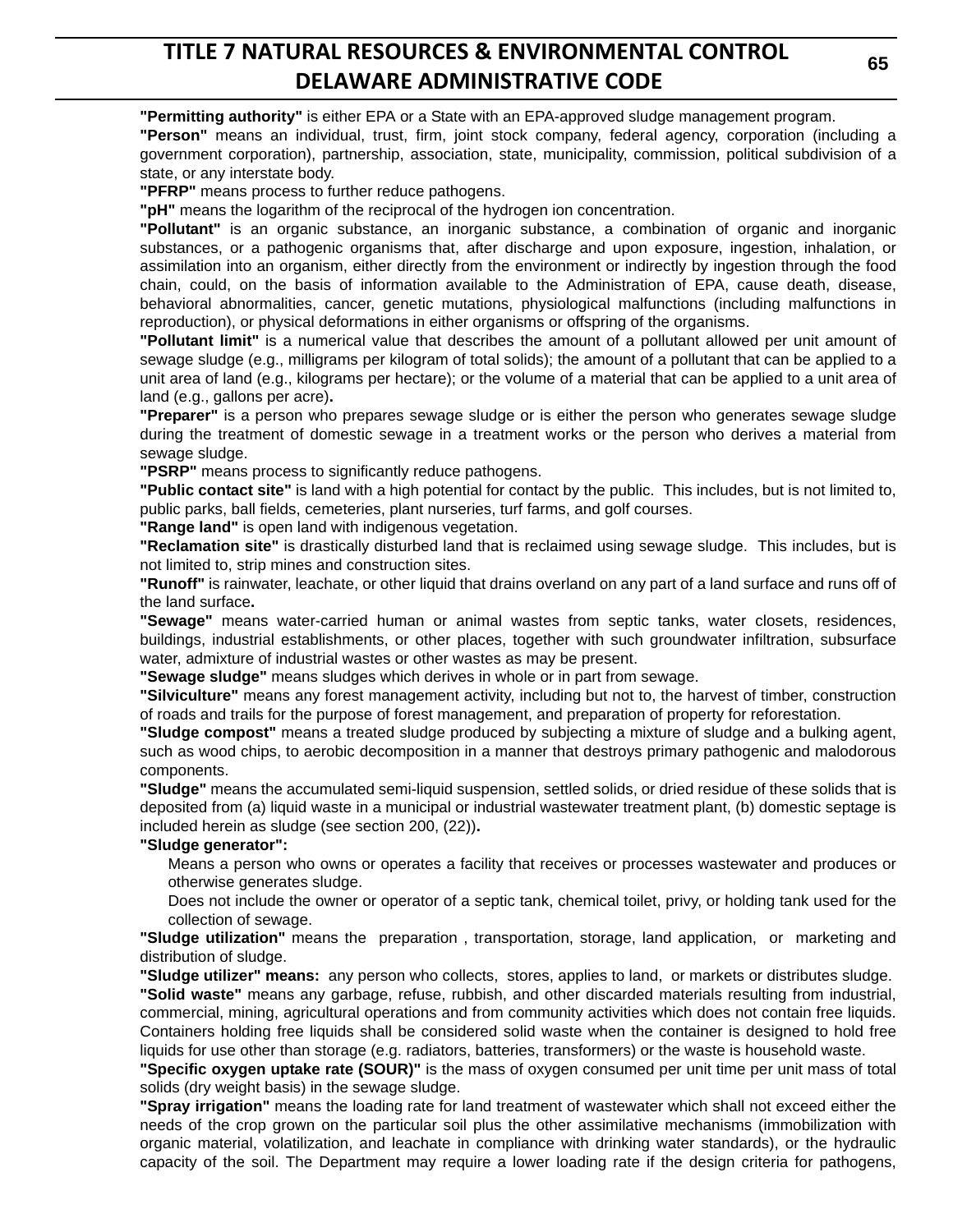metals or organics contained in these Regulations and generally accepted technical standards for land treatment technology (e.g. U.S. EPA Process Design Manual or Overcash, M.R. and P. Pal 1979 Design of Land Treatment Systems for Industrial Wastes - Theory and Practice cannot be achieved at a rate consistent with agricultural utilization.

**"Storage"** means the interim containment (for a period not to exceed two years) of sludge, treated sludge, or any other product containing these materials after removal from a wastewater treatment plant and before disposal or utilization.

**"Surface impoundment"** means a natural topographic depression, or diked area formed primarily of earthen materials may be lined with man-made materials or remains unlined, and which is designed to hold an accumulation of liquid wastes or wastes containing free liquids**.** 

**"Total solids"** are the materials in sewage sludge that remain as residue when the sewage sludge is dried at 103 to 105 degrees Celsius**.**

**"Transportation"** means the off-site movement of sludge, treated sludge, or any other product containing these materials by air, rail, highway, pipeline, or water.

**Treat or treatment of sewage sludge"** is the preparation of sewage sludge for final use or disposal. This includes, but is not limited to, thickening, stabilization, and dewatering of sewage sludge.

**"Treatment"** means a process which alters, modifies, or changes the biological, physical, or chemical characteristics of sludge or liquid waste.

**"Treatment works"** means any device and system used in the storage, treatment, recycling and reclamation of municipal sewage, or industrial wastes of a liquid nature, or necessary to recycle or reuse water at the most economical cost over the estimated life of the works, including intercepting sewers, outfall sewers, sewage collection systems, pumping, power and other equipment, and their appurtenances, extensions, improvements, remodeling, additions and alterations thereof; elements essential to provide a reliable recycled supply such as standby treatment units and clear well facilities and improvements to exclude or minimize inflow and infiltration.

**"TWDS"** means Treatment Works Treating Domestic Sewage.

**"Unstabilized solids"** are organic materials in sewage sludge that have not been treated in either an aerobic or anaerobic treatment process.

**"Vector attraction"** is the characteristic of sewage sludge that attracts rodents, flies, mosquitos, or other organisms capable of transporting infectious agents.

**"Volatile solids"** is the amount of the total solids in sewage sludge lost when the sewage sludge is combusted at 550 degrees Celsius in the presence of excess air.

**"Wastewater treatment plant"** means a facility designed and constructed to receive, treat, or store waterborne wastes**.**

**"Wetlands"** means those areas that are inundated or saturated by surface water or ground water at a frequency and duration to support, and that under normal circumstances do support, a prevalence of vegetation typically adapted for life in saturated soil conditions. Wetlands generally include swamps, marshes, bogs, and similar areas.

### **104.0 Permits.**

### **105.0 Permits Required.**

- 105.1 Unless excepted under the provisions of Subsection 105.2, a person may not engage in the generation, collection, storage, preparation, land application, marketing and distribution*,* disposal or transportation of sludge, treated sludge, or any product containing these materials in the State without first obtaining a permit from the Department. No permit may be granted unless the county or municipality having jurisdiction has first approved the activity by zoning procedures provided by law. No person shall use sludge, treated sludge or any product containing these materials for the purpose of agricultural use, land reclamation, research, distribution or land disposal if the sludge was generated outside of the State of Delaware without obtaining a permit from the Department. No permit shall be issued for agricultural use, land reclamation, research, distribution or land disposal of sludge, treated sludge or any product containing sludge generated outside the State of Delaware that does not meet the standards for Exceptional Quality as outlined in these regulations. No sludge or sludge product generated in the State shall be transported, marketed, distributed, prepared or land applied in any other state or jurisdiction without notification of the permitting authority of that state or jurisdiction.
- 105.2 *Exception*. Permits issued under this regulation are not required for a wastewater treatment plant, if the pertinent activities involve the construction and operation of the plant in accordance with plans approved by the Department. This exception does not include removal of sludge from the plant.

**66**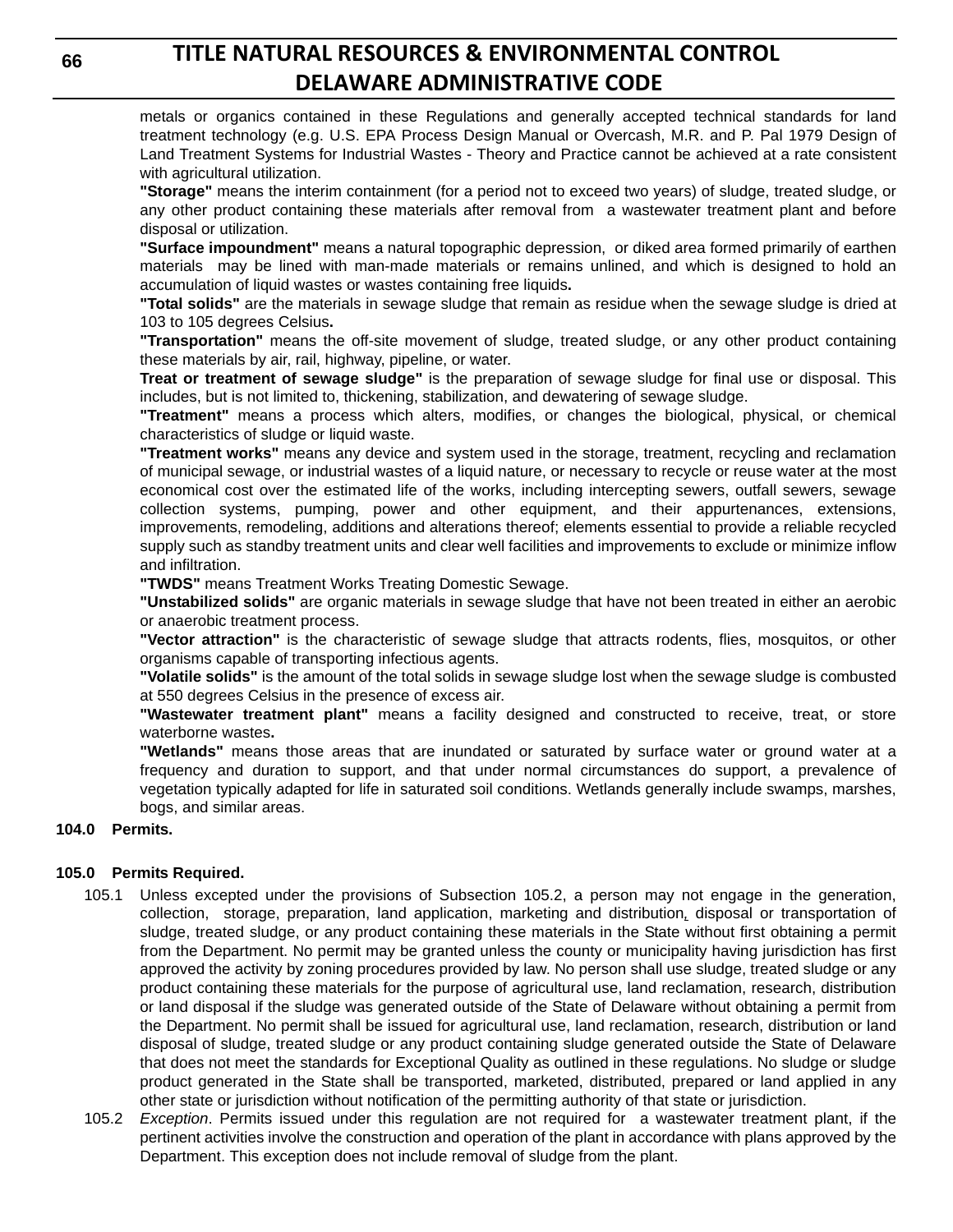### **106.0 Exclusions.**

- 106.1 A permit from the Department is not required under these regulations for the following activities. The exclusion under these regulations do not exclude requirements from other Federal, State, County or local regulations as they may apply:
	- 106.1.1 Cofiring of sewage sludge with other waste in an incinerator, unless the other waste is used as auxiliary fuel for the firing of the sludge.
	- 106.1.2 Hazardous wastewater sludge determined to be hazardous by this regulation or any other Federal, State, County or local regulation as they may apply.
	- 106.1.3 Sewage sludge with high PCB concentrations as determined by this regulation or any other Federal, State, County or local regulations as they may apply.
	- 106.1.4 Incinerator ash for use or disposal from the firing of sewage sludge in a sewage sludge incinerator.
	- 106.1.5 Grit and screenings generated or collected in a wastewater treatment process.
	- 106.1.6 Aquatic plants or managed wetlands plants used and harvested as part of a wastewater treatment process and that are not complexed with the sludge at the time of harvest.
	- 106.1.7 Drinking water treatment residuals from non-sewage sources.
	- 106.1.8 Commercial septage, industrial septage, a mixture of domestic septage and commercial septage or a mixture of domestic septage and industrial septage.
	- 106.1.9 Grease trap waste.

### **107.0 Application for a Permit**

- 107.1 Initial applications for permits, permit renewals or permit modifications under the provisions of these regulations shall be submitted to the department on an application form specified by the Department.
- 107.2 An application consists of the initial application form specified by the Department combined with a Project Development Report (PDR) containing any supplementary information and analysis necessary to enable the Department to review the proposed project to determine if it is consistent with Delaware law and regulation.
- 107.3 An application shall demonstrate how the applicant plans to comply with the applicable requirements of these regulations, as well as any additional operating requirements set forth in these regulations that are specifically applicable to the particular type of operation that is proposed.
- 107.4 A separate permit application shall be submitted for each sludge utilization site. Adjacent properties owned by separate individuals shall be considered as separate sites. Noncontiguous but proximate parcels owned by one person may, at the discretion of the Department, be considered as a single utilization site.
- 107.5 Depending on the sludge utilization method chosen, additional specific submission requirements may apply. These requirements are given in Section 136 of the regulation.

### **108.0 Public Notice, Application for Sludge Utilization Permit.**

- 108.1 Upon Department acceptance of the Project Development Report, the applicant must apply for a Department Sludge Utilization permit. Upon receipt of a completed application for this permit, the Department will advertise receipt of the application and conduct any hearings in accordance with 7 **Del.C.** Ch. 60. The cost of the advertisement is to be borne by the applicant.
- 108.2 The final permit will require submission by the applicant and approval by the Department of any revisions required by the Department for the Plan of Operation and Management or Plans and Specifications report for the facility prior to start-up and operation.

### **109.0 Standard Permit Conditions.**

- 109.1 The following conditions shall apply to and be included in all permits.
	- 109.1.1 Compliance Required. The permittee shall comply with all conditions of the permit.
	- 109.1.2 Renewal Responsibilities. If the permittee intends to continue operation of the permitted facility after the expiration of an existing permit, the permittee shall apply for a new permit in accordance with these regulations.
	- 109.1.3 Operation of Facilities. The permittee shall at all times properly maintain and operate all structures, systems, and equipment for treatment, control and monitoring, which are installed or used by the permittee to achieve compliance with the permit or these regulations.
	- 109.1.4 Provide Information. The permittee shall furnish to the Department within a reasonable time, any information including copies of records, which may be requested by the Director to determine whether cause exists for modifying, revoking, reissuing, or terminating the permit, or to determine compliance with the permit or these regulations.
	- 109.1.5 Entry and Access. The permittee shall allow the Department, consistent with 7 **Del.C.**, Chapter 60, to: 109.1.5.1Enter the permitted facility.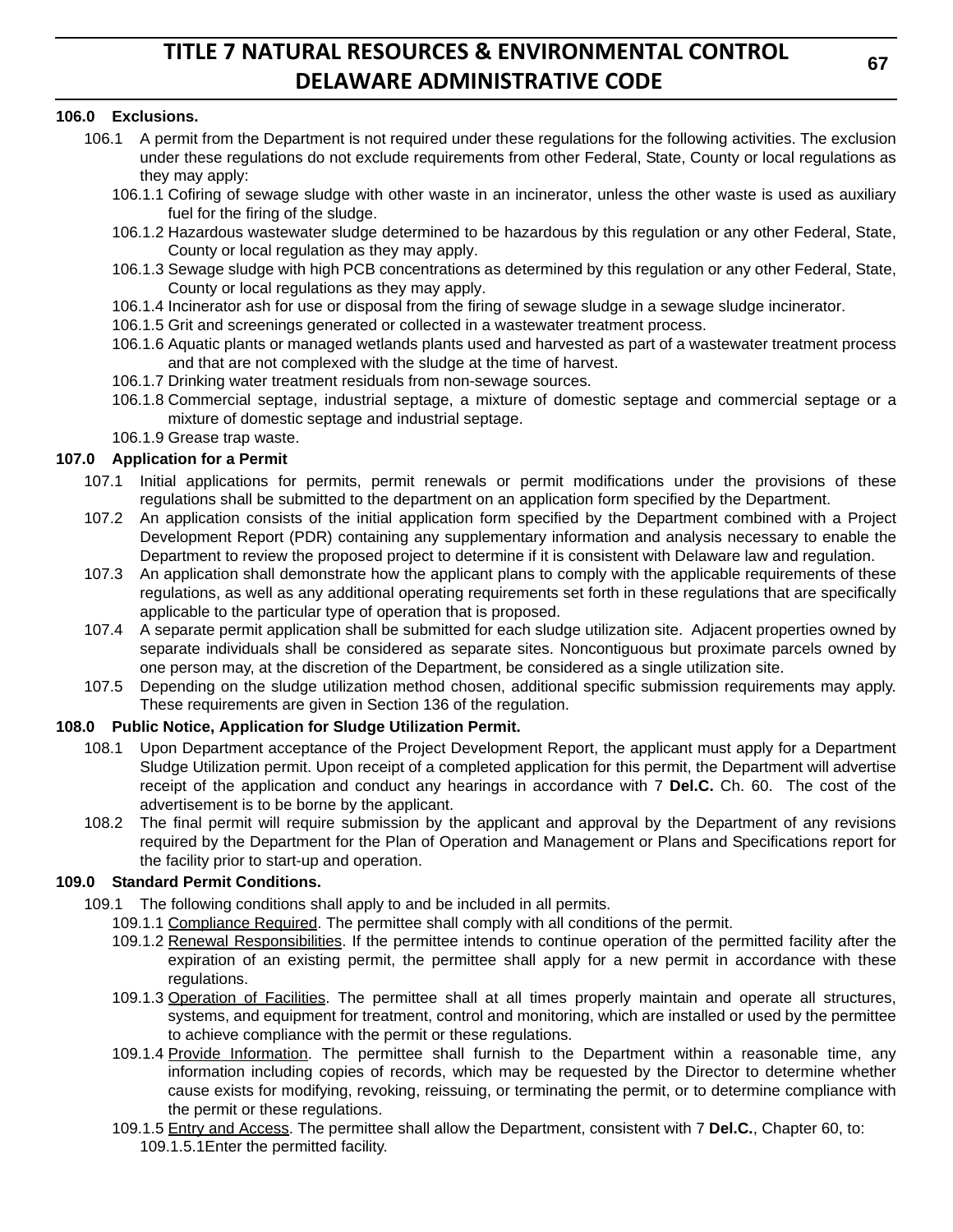### **68**

# **TITLE NATURAL RESOURCES & ENVIRONMENTAL CONTROL DELAWARE ADMINISTRATIVE CODE**

- 109.1.5.2Inspect any records that must be kept under these regulations or conditions of the permit.
	- 109.1.5.2.1 Inspect any facility, equipment, practice, or operation permitted or required by the permit.
		- 109.1.5.2.2 Sample or monitor for the purpose of assuring permit compliance, any substance or any parameter at the facility.
- 109.1.3 Reporting. The permittee shall report to the Department under the circumstances and in the manner specified in this section:
	- 109.1.3.1In writing thirty (30) days before any planned physical alteration or addition to the permitted facility or activity if that alteration or addition would result in any significant change in information that was submitted during the permit application process.
	- 109.1.3.2In writing thirty (30) days before any anticipated change which would result in noncompliance with any permit condition or these regulations.
	- 109.1.3.3Orally within twenty-four (24) hours from the time the permittee became aware of any noncompliance which may endanger the public health or the environment at telephone numbers provided in the permit by the Department.
	- 109.1.3.4In writing as soon as possible but within five (5) days of the date the permittee knows or should know of any noncompliance unless extended by the Department. This report shall contain:
		- 109.1.3.4.1 A description of the noncompliance and its cause;
		- 109.1.3.4.2 The period of noncompliance including to the extent possible, times and dates and, if the noncompliance has not been corrected, the anticipated time it is expected to continue; and
		- 109.1.3.4.3 Steps taken or planned to reduce or eliminate reoccurrence of the noncompliance.
	- 109.1.3.5In writing as soon as possible after the permittee becomes aware of relevant facts not submitted or incorrect information submitted, in a permit application or any report to the Director. Those facts or the correct information shall be included as a part of this report.
- 109.2 Minimize Impacts. The permittee shall take all necessary actions to eliminate and correct any adverse impact on the public health or the environment resulting from permit noncompliance.
- 109.3 Reopener. In the event that the regulations governing the land treatment of sludges and sludge products are revised by the Department, this permit may be reopened and modified accordingly after notice and opportunity for a public hearing.

## **110.0 Specific Permit Conditions.**

- 110.1 Basis for Specific Permit Conditions. Conditions necessary for the protection of the environment and the public health may differ from facility to facility because of varying environmental conditions and waste compositions. The Department may establish additional permit conditions. Specific conditions shall be established in consideration of characteristics specific to a facility and inherent hazards of those characteristics. Such characteristics include, but are not limited to:
	- 110.1.1 Chemical, biological, physical, and volumetric characteristics of the sludge;
	- 110.1.2 Geological and climatic nature of the facility site;
	- 110.1.3 Size of the site and its proximity to population centers and to ground and surface water;
	- 110.1.4 Legal considerations relative to land use and water rights;
	- 110.1.5 Techniques used in sludge distribution and the disposition of that vegetation exposed to sludge;
	- 110.1.6 Abilities of the soils and vegetative covers to treat the sludge without undue hazard to the environment or to the public health; and
	- 110.1.7 The need for monitoring and record keeping to determine if the facility is being operated in conformance with its design and if its design is adequate to protect the environment and the public health.
- 110.2 Duration of Permit. The permit shall be effective for a fixed term of not more than five (5) years.
- 110.3 Limitations to Operation. Conditions of the permit may specify or limit:
	- 110.3.1 Sludge composition;
	- 110.3.2 Method, manner, and frequency of sludge treatment;
	- 110.3.3 Sludge pretreatment requirements;
	- 110.3.4 Physical, chemical, and biological characteristics of a land application facility; and
	- 110.3.5 Any other condition the Department finds necessary to protect public health or environment.
- 110.4 Compliance Schedules.The Department may establish a compliance schedule for existing facilities as part of the permit conditions including:
	- 110.4.1 Specific steps or actions to be taken by the permittee to achieve compliance with applicable requirements or final permit conditions;
	- 110.4.2 Dates by which those steps or actions are to be taken; and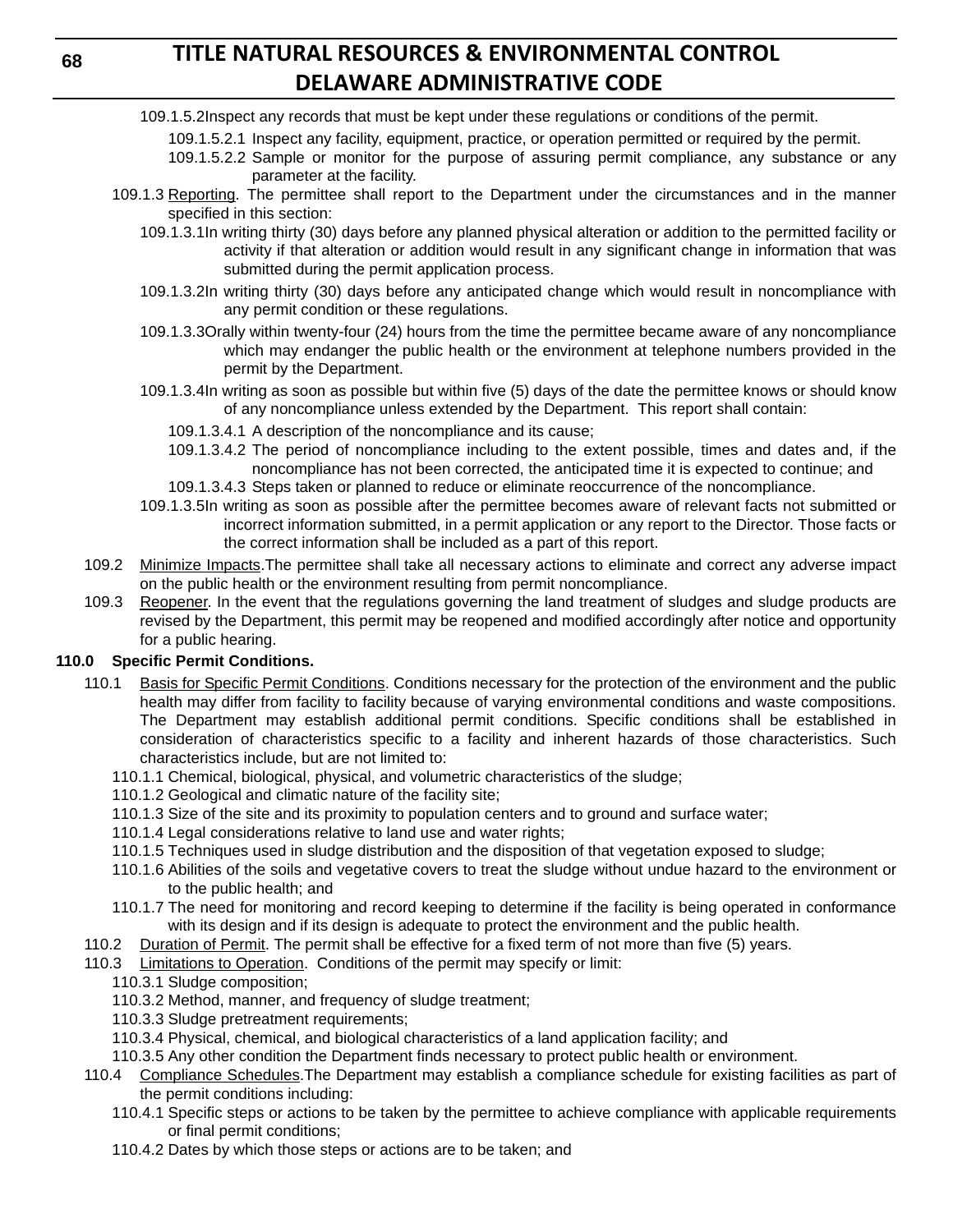- 110.4.3 In any case where the period of time for compliance exceeds one (1) year the schedule may also establish interim requirements and the dates for their achievement.
- 110.5 Monitoring Requirements. Any facility may be subject to monitoring requirements including, but not limited to: 110.5.1 The installation, use, and maintenance of monitoring equipment;
	- 110.5.2 Monitoring or sampling methodology, frequency, and locations;
	- 110.5.3 Monitored substances or parameters;
	- 110.5.4 Testing and analytical procedures; and
	- 110.5.5 Reporting requirements including both frequency and form.

### **111.0 Permit Modification.**

- 111.1 Minor Modifications. Minor modifications are those which if granted would not result in any increased hazard to the environment or to the public health. Such modifications shall be made by the Director. Minor modifications are normally limited to:
	- 111.1.1 The correction of typographical errors.
	- 111.1.2 Transfer of ownership or operational control.
	- 111.1.3 A change in monitoring or reporting frequency.
- 111.2 Major Modifications. All modifications not considered minor shall be considered major modifications. The procedure for making major modifications shall be the same as that used for a new permit under these regulations.

### **112.0 Permit Transferable.**

Permits shall be transferable to a new owner or operator provided that the permittee notifies the Department by requesting a minor modification of the permit before the date of transfer and provided that the transferee shows evidence of a legal right to use the site and is otherwise in compliance with all applicable provisions of these regulations.

### **113.0 Appeal of Final Permits.**

Appeals of final permit shall be governed by 7 **Del.C.** §§6008 and 6009.

### **114.0 Permit Revocation.**

- 114.1 Conditions for Revocation.The Department may revoke a permit if the permittee violates any permit condition or these regulations or fails to pay applicable Department fees.
- 114.2 Notice of Revocation. Except in cases of emergency, the Department shall issue a written notice of intent to revoke to the permittee prior to final revocation. Revocation shall become final within twenty (20) days of receipt of the notice by the permittee, unless within that time the permittee requests an administrative hearing in writing.
- 114.3 Notice of Hearing.The Department shall notify the permittee in writing of any revocation hearing at least twenty (20) days prior to the date set for such hearing. The hearing shall be conducted in accordance with 7 **Del.C.** Chapter 60.
- 114.4 Emergency Action. If the Department finds the public health, safety or welfare requires emergency action, the Department shall incorporate findings in support of such action in a written notice of emergency revocation issued to the permittee. Emergency revocation shall be effective upon receipt by the permittee. Thereafter, if requested by the permittee in writing, the Department shall provide the permittee a revocation hearing and prior notice thereof. Such hearings shall be conducted in accordance with 7 **Del.C.** Chapter 60.

### **115.0 Procedures for State Review and Approval**

- 115.1 Proposal for a Sludge Utilization Permit.
	- 115.1.1 Any person who intends to utilize sludge or sludge products must submit a letter of intent to the Department. The letter shall indicate the projected location, size, and anticipated utilization method. The steps in subsection 118.0 provide the prospective permit applicant with an overview of the entire Department process. Whenever the preparation of reports or other documents required by these regulations involves the practice of engineering, geology or other recognized profession under Delaware law, sufficient evidence of appropriate certification or registration in accordance with Title 24 of the Delaware Code must be submitted by the preparer.The guidance document included with these regulations should be used to tailor the design criteria for the specific waste, process, use, or site under consideration.
- **116.0 Table 402-1 Range of Organic Priority Pollutants Typical of Municipal Sludge in the U.S.**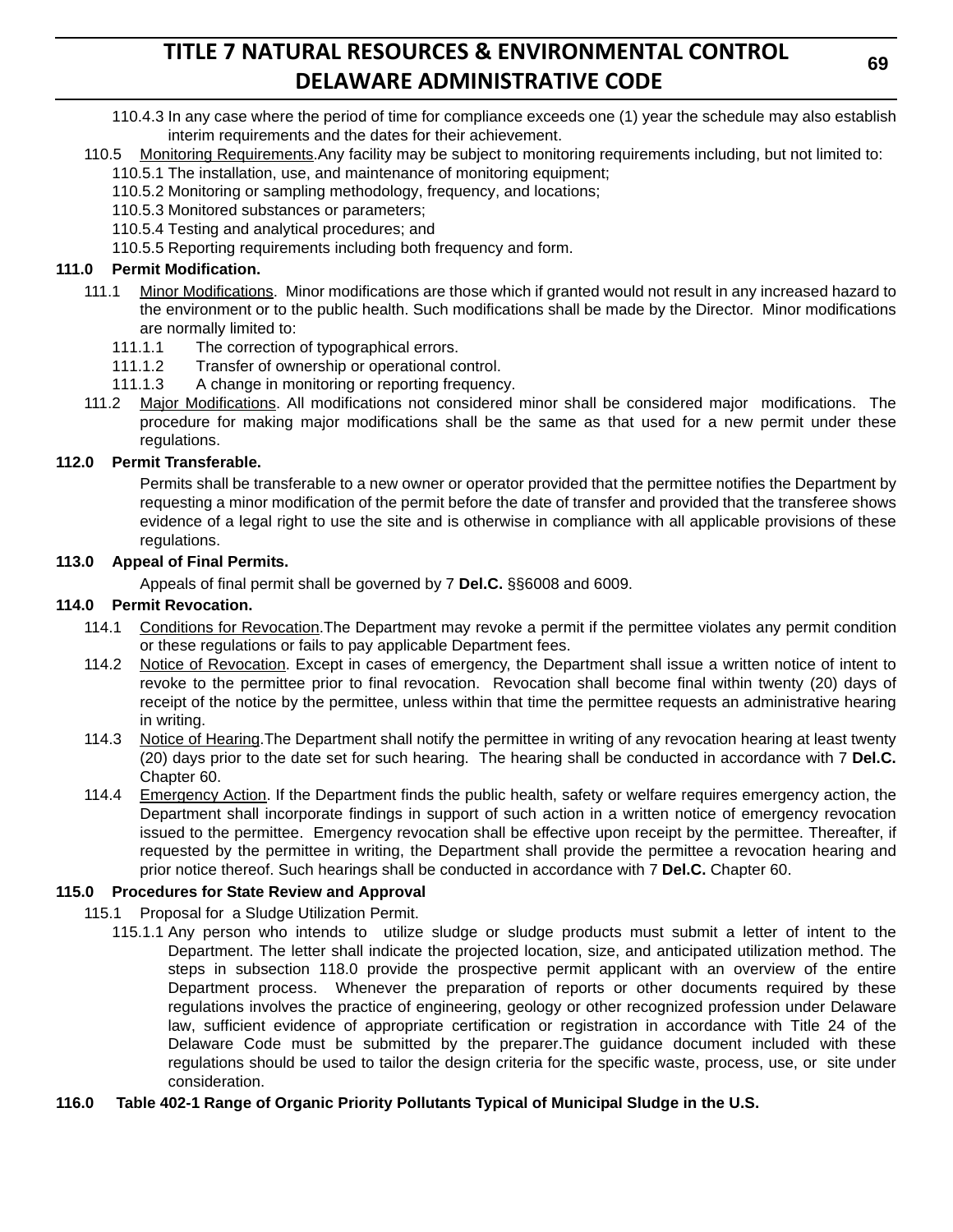| <b>Volatile Compounds</b>  | <b>Parts Per Million Concentration</b> |          |
|----------------------------|----------------------------------------|----------|
| (Purgeable)                | (Dry Weight Basis)                     |          |
| Benzene                    | 0.29                                   | $-7.3$   |
| Carbon tetrachloride       | 0.9                                    | $-22$    |
| Chlorobenzene              | 0.23                                   | $-5.8$   |
| Chloroform                 | 0.17                                   | $-4.2$   |
| 1,2-Dichloroethane         | $\overline{5}$                         | $-125$   |
| Methylene Chloride         | 1.7                                    | $-43$    |
| Tetrachloroethylene        | 0.69                                   | $-17$    |
| <b>Toluene</b>             | 340                                    | $-8,600$ |
| Trichloroethylene          | 1.8                                    | $-46$    |
| Vinyl chloride             | 7.1                                    | $-180$   |
|                            | <b>ACID COMPOUNDS</b>                  |          |
|                            | (ACID EXTRACTABLE)                     |          |
| Pentachlorophenol          | 2.1                                    | $-52$    |
| Phenol                     | 39                                     | $-96$    |
| 2,4,6-Trichlorophenol      | 0.46                                   | $-12$    |
|                            | <b>BASE/NEUTRAL COMPOUNDS</b>          |          |
|                            | (BASE/NEUTRAL EXTRACTABLE)             |          |
| Benzo (a)anthracene        | 1.8                                    | $-46$    |
| Benzo(a)pryene             | 51                                     | $-1300$  |
| bis(2-Ethylhexyl)phthalate | $\overline{32}$                        | $-790$   |
| Chrysene                   | 1.7                                    | $-42$    |
| 3,3-Dichlorobenzidine      | 0.33                                   | $-8.2$   |
| Hexachlorobenzene          | 0.25                                   | $-6.2$   |
| Hexachlorobutadiene        | 0.9                                    | $-22$    |
| n-Nitrosodimethylamine     | 0.008                                  | $-0.2$   |
| Phenanthrene               | 1.2                                    | $-30$    |
| Pyrene                     | 1.4                                    | $-34$    |
|                            | <b>PESTICIDES AND PCB'S</b>            |          |
| Aldrin                     | 0.03                                   | $-0.75$  |
| Gamma-BHC(Lindane)         | 0.004                                  | $-0.01$  |
| Chlordane                  | 0.6                                    | $-15$    |
| $2,4-D$                    |                                        | $-23$    |
| $4,4-DDT$                  | 0.056                                  | $-1.4$   |
| $4,4-DDE$                  | 0.0012                                 |          |
| $4,4-DDD$                  | 0.042                                  | $-1$     |
| <b>Dieldrin</b>            | 0.004                                  | $-0.1$   |
| Endrin                     | $\overline{ND}$                        |          |
| Heptachlor                 | 0.004                                  | $-0.1$   |
| <b>Malathion</b>           | 0.13                                   | $-3.2$   |
| PCB's                      | $\overline{6}$                         | $-50*$   |
| <b>Tpxaphene</b>           | 1.6                                    | $-39$    |
|                            |                                        |          |
|                            |                                        |          |
|                            |                                        |          |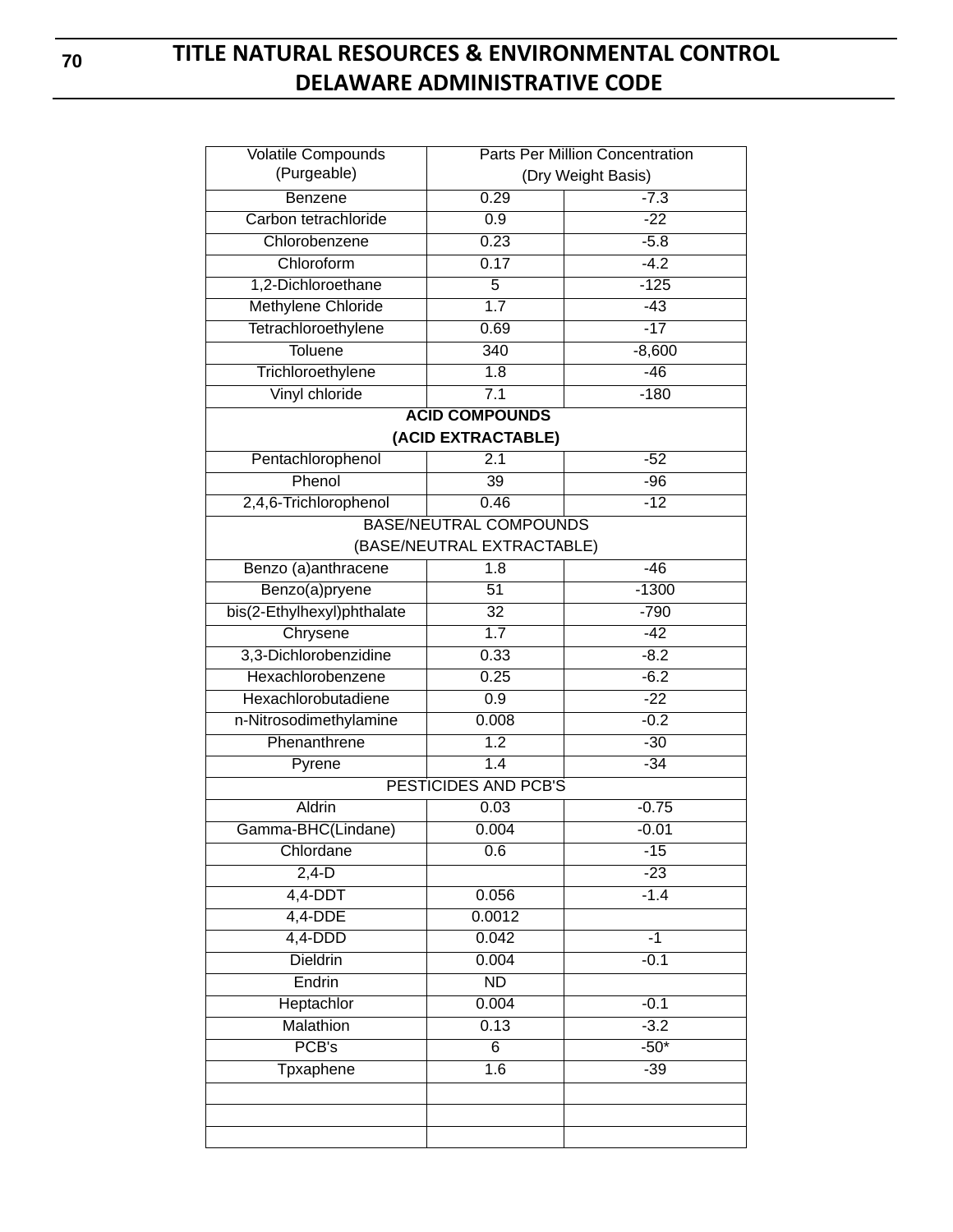116.1 Range encompasses 50% of data for organic compounds found in several U.S. analytical studies (adopted from Fricke, C., C. Clarkson, E. Lomnitz, and T. O'Farrell, 1985. Comparing priority pollutants in municipal sludges, Biocycle, Jan/Feb: 35-37).

Note:\*Sludges containing more than 10 ppm of PCB's must be incorporated into the soil upon application, and sludges containing more than 50 ppm of PCBs are subject to TOSCA requirements.

116.2 Table 402.2 Ceiling Concentrations Table 402.3 Pollutant Concentrations

| TABLE 402.2 CEILING CONCENTRATIONS |                              | <b>TABLE 402.3 POLLUTANT</b><br><b>CONCENTRATIONS</b> |                        |
|------------------------------------|------------------------------|-------------------------------------------------------|------------------------|
| <b>Pollutant</b>                   | <b>Ceiling concentration</b> | <b>Pollutant</b>                                      | average concentration  |
|                                    | (milligrams per              |                                                       | (milligrams per        |
|                                    | kilogram)) <sup>1</sup>      |                                                       | kilogram) <sup>1</sup> |
| Arsenic                            | 75                           | Arsenic                                               | 41                     |
| Cadmium                            | 85                           | Cadmium                                               | 39                     |
| Chromium                           | 3000                         | Chromium                                              | 1200                   |
| Copper                             | 4300                         | Copper                                                | 1500                   |
| Lead                               | 840                          | Lead                                                  | 300                    |
| Mercury                            | 57                           | Mercury                                               | 17                     |
| Molybdenum                         | 75                           | Molybdenum                                            | 17                     |
| <b>Nickel</b>                      | 420                          | <b>Nickel</b>                                         | 420                    |
| Selenium                           | 100                          | Selenium                                              | 36                     |
| Zinc                               | 7500                         | Zinc                                                  | 2800                   |

 $1$ Dry weight basis  $1$ Dry weight basis

| <b>TABLE 402.4</b>                        |                                                    | <b>TABLE 402.5 ANNUAL POLLUTANT</b> |                                                |
|-------------------------------------------|----------------------------------------------------|-------------------------------------|------------------------------------------------|
| <b>CUMULATIVE POLLUTANT LOADING RATES</b> |                                                    | <b>LOADING RATE</b>                 |                                                |
| <b>Pollutant</b>                          | <b>Cumulative Polluatnt</b><br><b>Loading Rate</b> |                                     | <b>Annual Pollutant Loading</b><br>Rate        |
|                                           | (kilograms per hectare)                            |                                     | (kilograms per heactare<br>per 365 day period) |
| Arsenic                                   | 41                                                 | Arsenic                             | 2.0                                            |
| Cadmium                                   | 39                                                 | Cadmium                             | 1.9                                            |
| Chromium                                  | 3000                                               | Chromium                            | 150                                            |
| Copper                                    | 1500                                               | Copper                              | 75                                             |
| Lead                                      | 300                                                | Lead                                | 15                                             |
| Mercury                                   | 17                                                 | Mercury                             | 0.85                                           |
| Molybdenum                                | 18                                                 | Molybdenum                          | 0.95                                           |
| <b>Nickel</b>                             | 420                                                | <b>Nickel</b>                       | 21                                             |
| Selenium                                  | 100                                                | Selenium                            | 5.0                                            |
| Zinc                                      | 2800                                               | Zinc                                | 140                                            |

### **117.0 Project Development Report:**

- 117.1 General Requirements.
	- 117.1.1 A Project Development Report must be prepared. After this report is submitted for Department review, and accepted, it becomes the basis for the permit application. In any event, the applicant must demonstrate that the proposed facility*,* site or use will meet the regulatory objectives set forth in in these regulations

**71**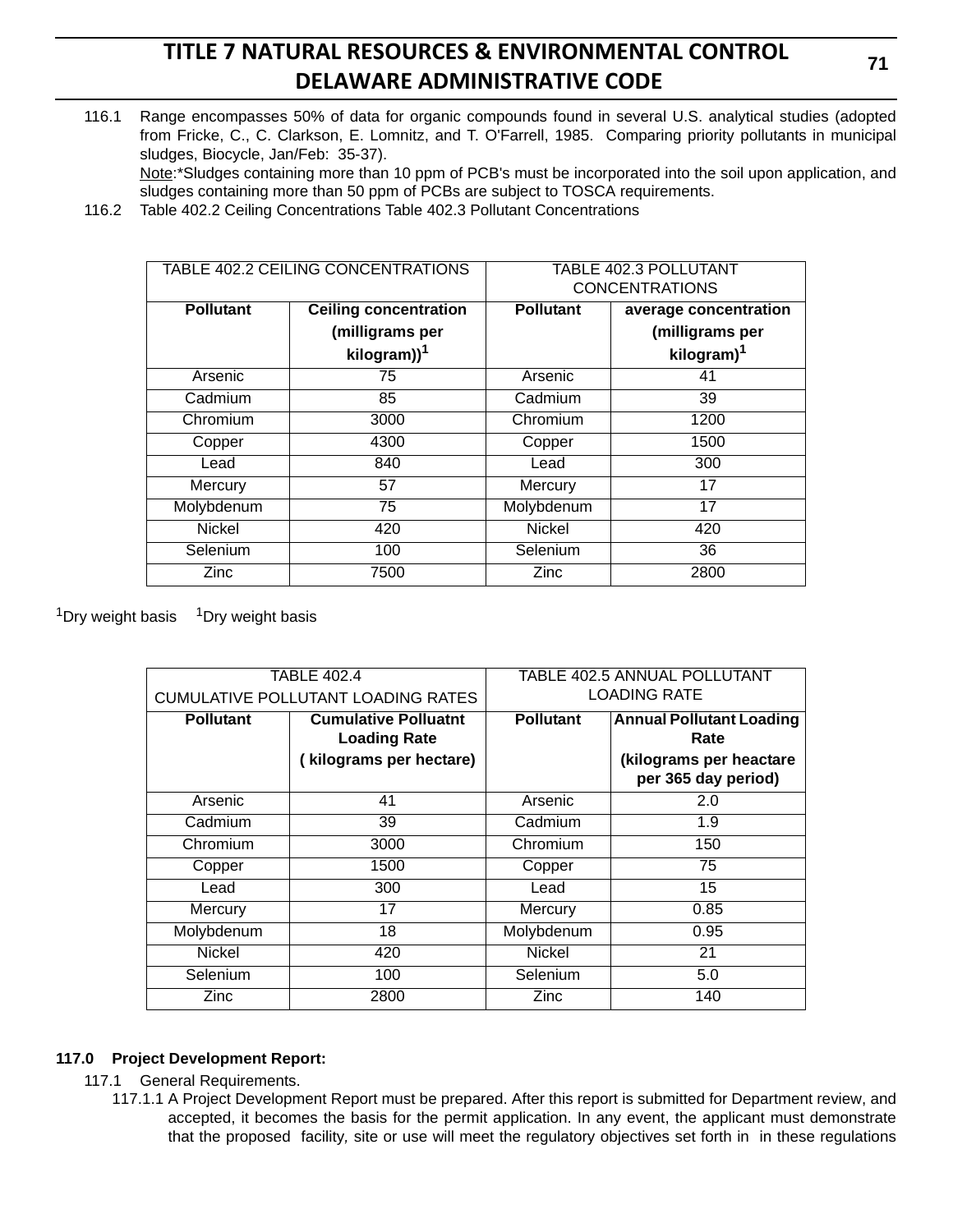and will not cause violations of State or Federal drinking water standards on an average annual basis or State water quality standards for streams.

- 117.1.2 Upon receipt of a Project Development Report, the Department will schedule a public information meeting to inform interested citizens of the proposed utilization project. The Department may consider local zoning or other locally required meetings as sufficient for satisfying this requirement. After the Department has fixed the date, place and time for a public information meeting, the Department shall notify by certified mail owners and occupants of land contiguous to the site of the proposed facility or site and of the scheduled meeting. A copy of the Project Development Report will be available for review and discussion at the public meeting. The applicant for the permit shall also be present at the public meeting to present information on the proposed project.
- 117.1.3 The Department will accept and consider all comments, concerns and suggestions received during the public meeting. If the concerns raised at the public meeting cannot be reasonably addressed, a permit will not be issued for the proposed project.
- 117.2 Project Development Reports for all proposed facilities, land application sites and sludge uses must provide a chemical analysis of the sludge to be produced or utilized which includes the following:
	- 117.2.1 Results of three chemical analyses of the sludge from each treatment facility or other source of sludge. The Department will waive this requirement for domestic septage that is land applied in accordance with the State's Septage Management Plan. Chemical analyses include:
		- 117.2.1.1Moisture content.
		- 117.2.1.2Percent total nitrogen (moist and dried).
		- 117.2.1.3Percent organic nitrogen (moist and dried).
		- 117.2.1.4Ammonia and nitrate concentration (moist and dried).
		- 117.2.1.5pH.
		- 117.2.1.6Percent volatile solids.
		- 117.2.1.7PCB's.
		- 117.2.1.8The following, as reported on a dry weight basis: cyanide, sodium, calcium, magnesium, phosphorous, potassium, cadmium, zinc, copper, nickel, lead, chromium, mercury, arsenic, molybdenum and selenium.
		- 117.2.1.9Such other components or constituents which may be required by the Department, including but not limited to TOC, COD, FOG, and boron.
	- 117.2.2 Sludges are to be analyzed as a composite sample for the priority pollutants. If the organics are higher than the typical municipal sludge range in the U.S. (see Table 402-1) then the Department shall require the applicant to submit a detailed sludge analysis for those elevated organic constituents to assess their fate in a soil matrix.
	- 117.2.3 Sludges are to be analyzed as a composite sample using the Toxicity Characteristic Leaching Procedure (TCLP). Any sludge that fails the TCLP test shall be deemed to be hazardous and will then be subject to regulations under Subtitle C of the Resource Conservation and Recovery Act (RCRA).
	- 117.2.4 For septage, a specific plan for obtaining representative samples may be required.
	- 117.2.5 No sludge or sludge product which exceeds the Ceiling Concentrations in Table 402.2 will be permitted for land application in the State. Sludge or sludge products which exceed the Pollutant Concentrations in Table 402.3 will not be permitted for marketing and distribution in the State. Application rates for any sludge may not exceed the values in Tables 402.4 and Table 402.5.
	- 117.2.6 The analyses shall be conducted on composite samples of the waste to be applied, and shall be reported in a tabular form that lists the range of the three samples. Each of the composite samples shall be taken at intervals of more than 30 days unless otherwise approved by the Department in writing. Sampling and analytical procedures shall be approved by the Department and be consistent with Section 1000 of these Regulations.

## **118.0 Project Development Reports: Specific Requirements for Facilities.**

A permit is required for the construction and operation of any sludge handling, storage, processing or treatment operation. Such facilities include, but are not limited to: composting, alkaline stabilization or heat drying facilities, storage lagoons or tanks, and disposal sites. Information required for the Project Development Report includes:

- 118.1 Maps and related information.
	- 118.1.1 A topographic map or maps on a scale not less than a USGS 7.5 minute series or equivalent, including any necessary narrative descriptions, which show the following:

**72**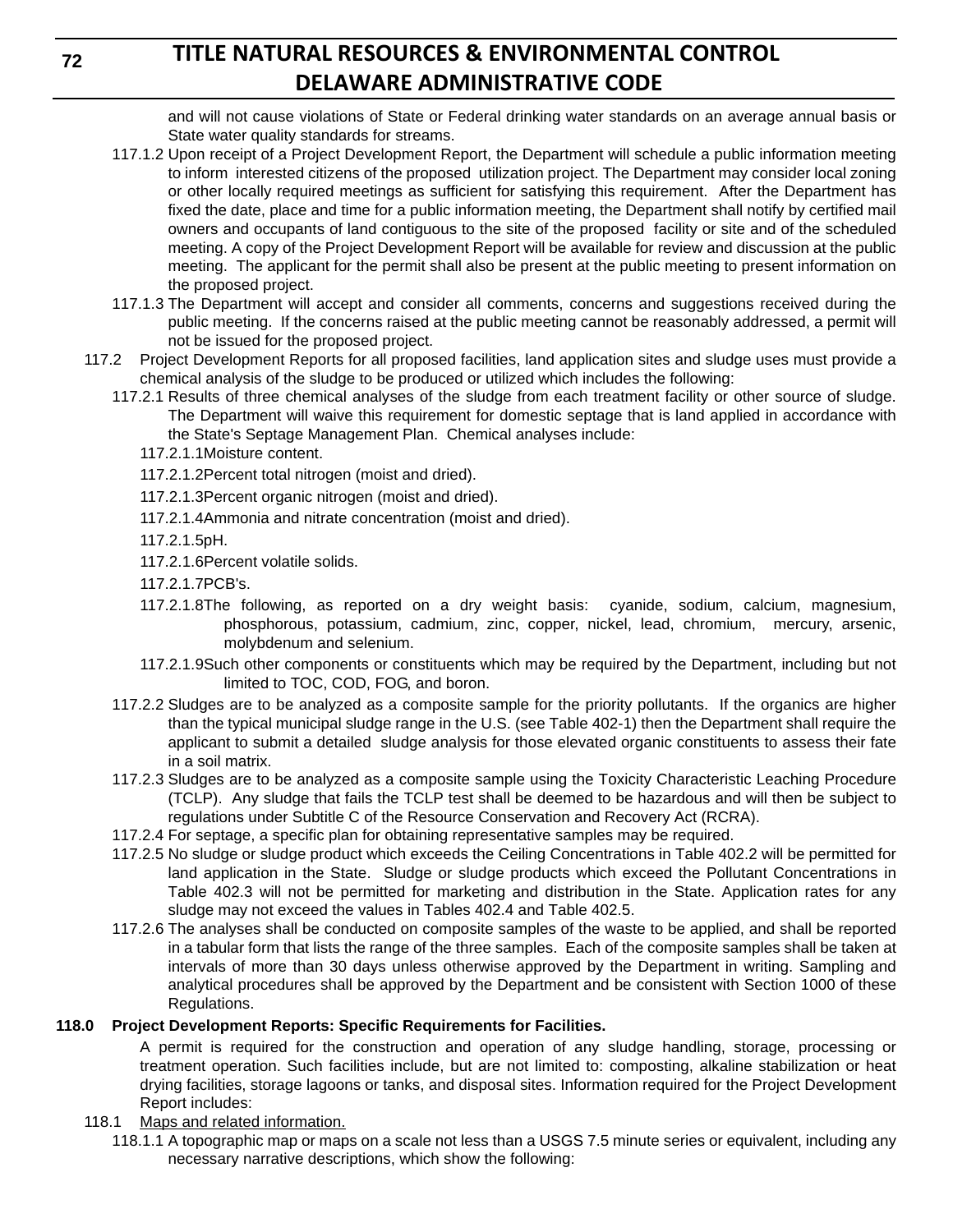- 118.1.1.1All boundaries and names of present owners of record of land and including easements, rights of way, and other property interests, for the proposed permit area and contiguous area; and a description of all title, deed, or usage restrictions affecting the proposed permit area.
- 118.1.1.2Latitude and longitude of site
- 118.1.1.3The boundaries of any land where sludge or sludge product will be stored at various times over the estimated total life of the proposed operation.
- 118.1.1.4The location and name of any domestic wells within 1000 feet and irrigation, commercial, industrial and public wells within 2500 feet of the outer edge of the buffer zone as defined in 137.4. Information may be obtained (for a fee) through the Department from the Delaware Water User Data System (DWUDS).
- 118.1.1.5Other information that the Department deems relevant or necessary.
- 118.1.2 A soil map which shows the locations and types, and engineering properties of soils found within the proposed permit area and which includes a report on the field investigations conducted by a registered Engineer or Professional Soil Scientist depicting soils conditions on the site. This element should be prepared and submitted to the Department early in the process so that unsuitable sites/areas can be eliminated from further analysis.
- 118.2 Ground water information. The Project Development Report shall contain a description of the ground water hydrology of the proposed site and adjacent area.
	- 118.2.1 The following information shall be prepared by a Geologist, Hydrologist or a Professional Engineer qualified in hydrology and licensed to practice in the State of Delaware.
		- 118.2.1.1A map of the site and surrounding area showing all potential contamination sources (such as large on-site systems, feedlots, bulk storage facilities, etc.). Surface water bodies within 1,000 feet of the site boundary of the proposed sludge application area shall also be located.
		- 118.2.1.2Description of the geology of the area, including the lithology and thickness of the outcropping and subcropping or underlying formations. Any unique or important geomorphological features which could influence ground water flow directions should also be indicated.
		- 118.2.1.3The following hydrogeological information should be provided to the Department:
			- 118.2.1.3.1 The thickness, saturated thickness, and depth to water (DTW) of the water table aquifer. The depth to water measurement should indicate the level of the local seasonal high water table.
			- 118.2.1.3.2 The DTW of the seasonal high water table formed by a perched water table when these water table types exist.
			- 118.2.1.3.3 The thickness, lithology, and name of the geological formation which forms the first aquitard of aquiclude beneath the water table aquifer.
			- 118.2.1.3.4 The name of the first confined aquifer beneath the ground surface including the name(s) of the formation(s) composing this aquifer.
			- 118.2.1.3.5 A description of the ground water flow patterns under the proposed site. A hydraulic head contour map with ground water flow lines should be included in the description. When the direction of the ground water flow cannot be determined with any degree of confidence, observation wells (piezometers) in numbers sufficient enough to determine ground water flow direction will be required.
			- 118.2.1.3.6 Reference must be provided for all the geological and hydrogeological information which was researched.
- 118.3 Surface water information.
	- 118.3.1 Each Project Development Report shall contain a description of the surface waters in the proposed site and adjacent area, including the name of the watershed which will receive any water discharges, the location of all surface water bodies such as streams, lakes, ponds, and descriptions of major surface drainage systems within the proposed permit area and adjacent areas.
		- 118.3.2 Each Project Development report shall also include a plan to manage runoff and control erosion during the lifetime of the facility. These plans will use best management practices for nonpoint source pollution control such as developed by the USDA Natural Resources Conservation Service (NRCS).
- 118.4 Detailed Construction Specifications Each Project Development Report shall include drawings of proposed site layout, plan and elevation view of structures, equipment layout, facility access, and construction site erosion and sediment controls, stamped by an engineer registered in the state of Delaware.
- 118.5 Plan of Operation and Management Each plan shall contain a narrative description of the following:
	- 118.5.1 Explaining the type of operation to be conducted at the proposed facility.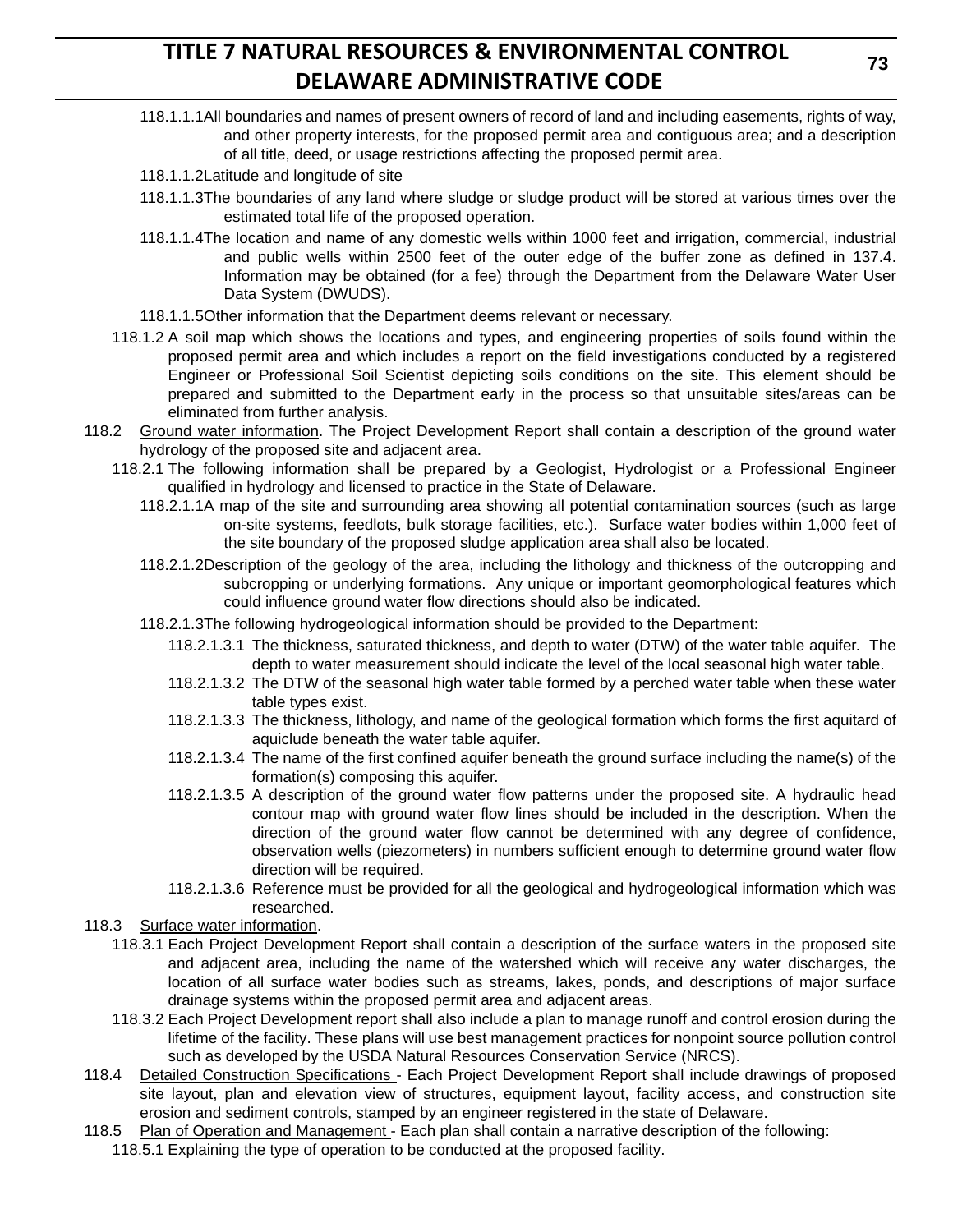## **74**

# **TITLE NATURAL RESOURCES & ENVIRONMENTAL CONTROL DELAWARE ADMINISTRATIVE CODE**

- 118.5.2 Detailing the operation and processing steps of the proposed facility; the expected life of the operation; and the origin, dry weight and volume of sludge that are proposed to be utilized during the operation.
- 118.5.3 The equipment to be used at the facility for handling, storage, processing and treatment (including mixing, air control, bagging and monitoring the sludge or sludge products), or site preparation and land disposal of sludge.
- 118.5.4 The closure plan and future use of the site if the facility ceases operation.
- 118.5.5 A control plan to prevent health hazards or nuisances.
- 118.5.6 For disposal sites, a crop nitrogen balance, the proposed application rate per acre and management scheme, crops to be grown; phosphorus and other constituent loading rates; determination of land limiting constituent; acreage needed and required storage volume, if any; and the dates (or climatic conditions) when the applicant proposes to apply sludge.
- 118.5.7 Material Safety Data Sheets
- 118.6 Endangered Species Assessment No facility may be constructed or operated in a manner likely to adversely affect a threatened or endangered species listed under section 4 of the Endangered Species Act or its designated critical habitat. An endangered or threatened species and impact report is required.
- 118.7 Additional requirements for land disposal sites
	- 118.7.1 Each Project Development Report shall contain a description of:
		- 118.7.1.1Soils within the proposed permit area, including a description of the depth, matrix, color, texture, structure, pH, consistency, degree of mottling and, if present mottled colors and coarse fragment content for each horizon of soil from the surface to a depth of at least five (5) feet or bedrock, whichever is shallower.
		- 118.7.1.2Any subsurface conditions adversely affecting lateral or vertical drainage of the land.
		- 118.7.1.3A delineation of soil areas at the site which are not suitable for land application of sludge.
		- 118.7.1.4The applicant shall base the description on a sufficient number of pits, hand augerings, or excavations to allow an accurate characterization of the soils within the proposed permit area. As a minimum, however, the Department requires that at least one sample be taken for every 5 to 10 acres of each soil series to confirm NRCS.
	- 118.7.2 All classifications and interpretations of soil materials required by this section shall be based on criteria specified in the United States Department of Agriculture Handbooks 436 (Soil Taxonomy) and 18 (Soil Survey Manual).
	- 118.7.3 The Project Development Report shall include a minimum of three chemical analyses for each major soil series at the proposed facility. Soil chemistry testing must be in accordance with the Methods of Soil Analysis published by the American Society of Agronomy, or otherwise shall be consistent with Department guidance and the requirements of Section 1000. Results are to be expressed on a dry soil basis. The constituents to be tested are pH, cation exchange capacity, percent organic matter, plant nutrient status, total cadmium, total copper, total lead, total nickel, total zinc, total arsenic, total selenium and total molybdenum.
	- 118.7.4 For sites where sludge was previously applied within 5 years to the proposed permit area, the application shall also describe background concentrations for all constituents identified above for similar soils where sludge has not been applied.
	- 118.7.5 The information required by this section shall be prepared by qualified persons in soil science or land treatment.
- 118.8 Additional requirements for sludge storage facilities are identified in section 900.

## **119.0 Project Development Reports: Specific Requirements for Land Application Sites***.*

Sludge or sludge products which meet the minimum quality criteria of Subsection 117.0 and Section 600, but do not meet Exceptional Quality criteria for marketing and distribution, may only be applied to sites permitted for land application. Land application to permitted sites may be for agricultural, silvicultural, reclamation or research purposes. The following information is required in the Project Development Report for each land application site:

### 119.1 Maps and related information.

- 119.1.1 Each Project Development Report shall contain a topographic map or maps on a scale not less than a USGS 7.5 minute series or equivalent, including any necessary narrative descriptions, which show the following:
	- 119.1.1.1Latitude and longitude of the site.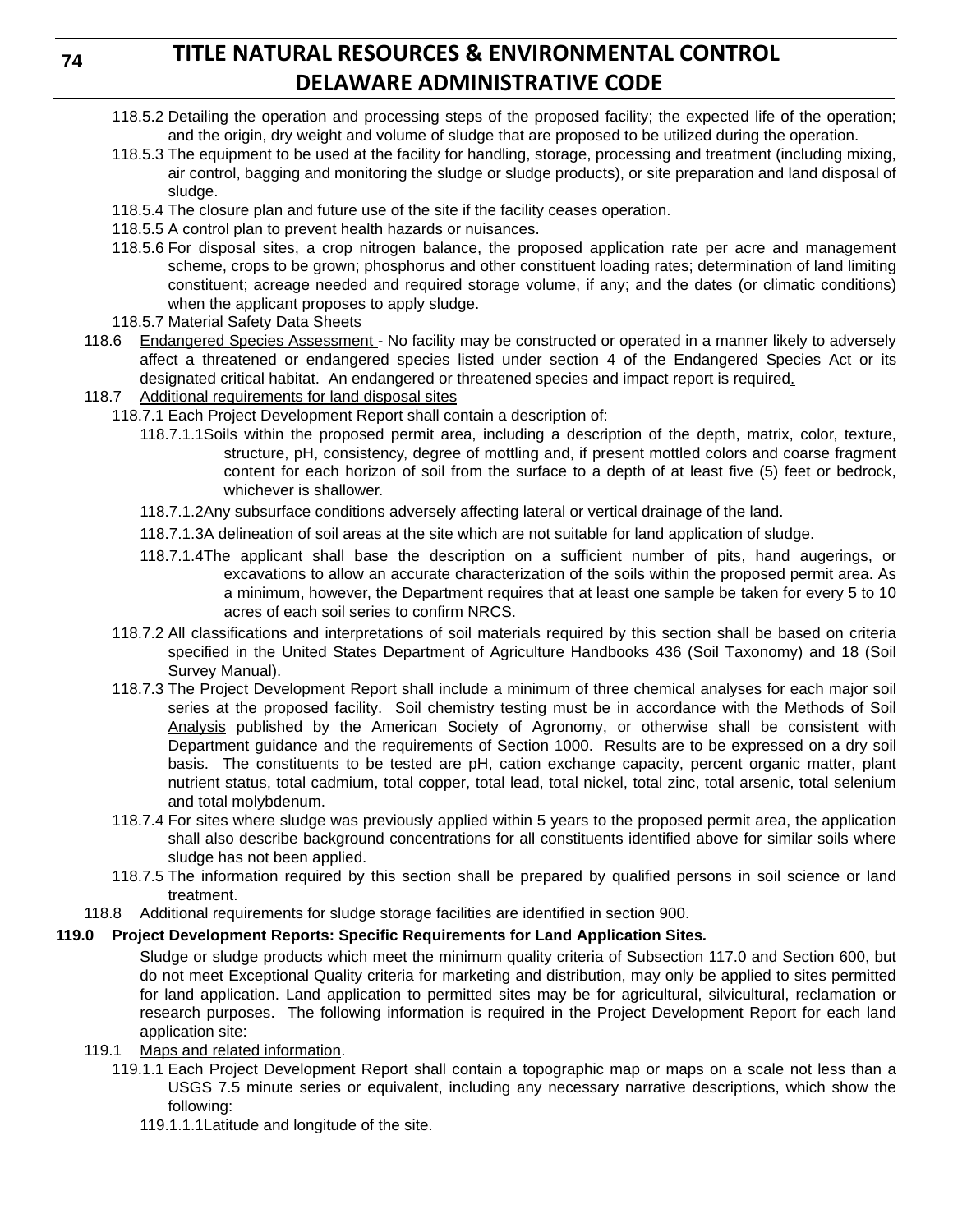- 119.1.1.2All boundaries and names of present owners of record of land and including easements, rights of way, and other property interests, for the proposed permit area and contiguous area; and a description of all title, deed, or usage restrictions affecting the proposed permit area.
- 119.1.1.3The boundaries of the land where sludge will be utilized over the estimated total life of the proposed operation, including the boundaries of the land that will be affected in each sequence of sludge utilization activity.
- 119.1.1.4The boundaries of any land where sludge or sludge product will be stored at various times over the estimated total life of the proposed operation.
- 119.1.1.5The location and name of any domestic wells within 1000 feet and irrigation, commercial, industrial and public wells within 2500 feet of the outer edge of the buffer zone as defined in 137.4. Information may be obtained (for a fee) through the Department from the Delaware Water User Data System (DWUDS).
- 119.1.1.6The location and type of existing or proposed erosion control practices following NRCS guidelines.
- 119.1.1.7Other information that the Department deems relevant or necessary.
- 119.1.2 Each Project Development Report shall contain a *NRCS* soil map which shows the locations and types of soils, depth to ground water, and depth to impermeable strata within the proposed permit area.The Department may require additional detailed mapping and soils investigations conducted by a Professional Soil Scientist registered with the American Registry of Certified Professionals in Agronomy, Crops and Soils (ARCPACS). This element should be prepared and submitted to the Department early in the process so that unsuitable sites/areas can be eliminated from further analysis.

#### 119.2 Soils description.

- 119.2.1 Each Project Development Report shall contain a description of:
	- 119.2.1.1Soils within the proposed permit area, including a description of the depth, matrix, color, texture, structure, pH, consistency, degree of mottling and, if present mottled colors and coarse fragment content for each horizon of soil from the surface to a depth of at least five (5) feet or bedrock, whichever is shallower.
	- 119.2.1.2Any subsurface conditions adversely affecting lateral or vertical drainage of the land.
	- 119.2.1.3A delineation of soil areas at the site which are not suitable for land application of sludge.
	- 119.2.1.4The applicant shall base the description on a sufficient number of pits, hand augerings, or excavations to allow an accurate characterization of the soils within the proposed permit area. As a minimum, however, the Department requires that at least one sample be taken for every 5 to 10 acres of each soil series to confirm NRCS.
- 119.2.2 All classifications and interpretations of soil materials required by this section shall be based on criteria specified in the United States Department of Agriculture Handbooks 436 (Soil Taxonomy) and 18 (Soil Survey Manual).
- 119.2.3 The Project Development Report shall include a chemical analyses for each major soil series per field at the proposed site. Soil chemistry testing must be in accordance with the Methods of Soil Analysis published by the American Society of Agronomy, or otherwise shall be consistent with Department guidance. Results are to be expressed on a dry soil basis. The constituents to be tested are pH, cation exchange capacity, percent organic matter, plant nutrient status, total cadmium, total copper, total lead, total nickel, total zinc.
- 119.2.4 For sites where sludge was previously applied within 5 years to the proposed permit area, the application shall also describe background concentrations for all constituents identified above for similar soils where sludge has not been applied.
- 119.2.5 The information required by this section shall be prepared by qualified persons in soil science or land treatment.
- 119.3 Ground water information. The Project Development Report shall contain a description of the ground water hydrology of the proposed site and adjacent area. The following information shall be prepared by a Geologist or a Professional Engineer qualified in hydrology and licensed to practice in the State of Delaware.
	- 119.3.1 A map of the site and surrounding area showing all potential contamination sources (such as large on-site systems, feedlots, bulk storage facilities, etc.). Surface water bodies within 1,000 feet of the site boundary of the proposed sludge application area shall also be located.
	- 119.3.2 Description of the geology of the area, including the lithology and thickness of the outcropping and subcropping or underlying formations. Any unique or important geomorphological features which could influence ground water flow directions should also be indicated.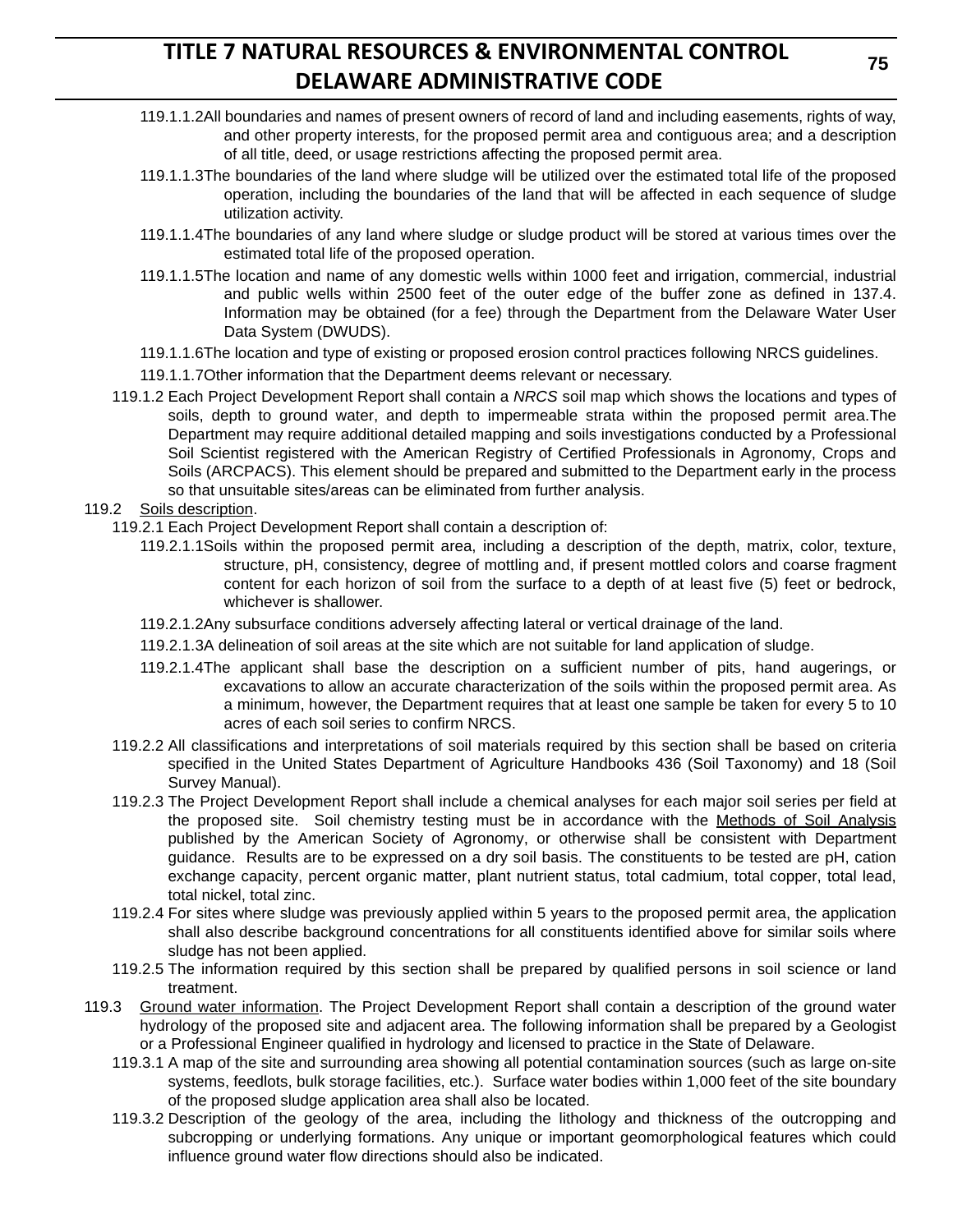- 119.3.3 The following hydrogeological information should be provided to the Department:
	- 119.3.3.1The thickness, saturated thickness, and depth to water (DTW) of the water table aquifer. The depth to water measurement should indicate the level of the local seasonal high water table.
	- 119.3.3.2The DTW of the seasonal high water table formed by a perched water table when these water table types exist.
	- 119.3.3.3The thickness, lithology, and name of the geological formation which forms the first aquitard of aquiclude beneath the water table aquifer.
	- 119.3.3.4The name of the first confined aquifer beneath the ground surface including the name(s) of the formation(s) composing this aquifer.
- 119.3.4 A description of the ground water flow patterns under the proposed site. A hydraulic head contour map with ground water flow lines should be included in the description. When the direction of the ground water flow cannot be determined with any degree of confidence, observation wells (piezometers) in numbers sufficient enough to determine ground water flow direction *may* be required.
- 119.3.5 Reference must be provided for all the geological and hydrogeological information which was researched. 119.4 Surface water information.
	- 119.4.1 Each Project Development Report shall contain a description of the surface waters in the proposed site and adjacent area, including the name of the watershed which will receive any water discharges, the location of all surface water bodies such as streams, lakes, ponds, and descriptions of major surface drainage systems within the proposed permit area and adjacent areas.
	- 119.4.2 Each Project Development report shall also include a plan to manage runoff and control erosion during the lifetime of the facility. These plans will use best management practices for nonpoint source pollution control such as developed by the *NRCS*.
- 119.5 Plan of Operation and Management each Project Development Plan shall contain a narrative description of the following:
	- 119.5.1 The origin, annual production (dry weight and volume) and pathogen reduction method for the proposed sludge source.
	- 119.5.2 The type of operation (e.g. agricultural, silvicultural, reclamation or research) to be conducted at the proposed site, and the expected life of the operation.
	- 119.5.3 The equipment to be used for site preparation, sludge handling, and land application.
	- 119.5.4 A projected three year crop rotation plan, including type of farming operation, type of crop, planting sequence, crop management, and use of the crops.
	- 119.5.5 Crop fertility worksheets for each field including: a nitrogen balance and the proposed sludge or septage application rate per acre (calculated according to the requirements of Subsection 702.1); phosphorus loading rate; lime loading rate; and a determination of the most limiting constituent, for land application for each sludge source.
	- 119.5.6 The expected dates and climatic conditions when sludge will be land applied.
	- 119.5.7 A control plan to prevent health hazards or nuisances and odors.
	- 119.5.8 A sludge sampling plan documenting how the applicant will comply with the monitoring and record keeping and reporting requirements of Section 700.
	- 119.5.9 A map showing the location of any ground water monitoring devices if they exist or are proposed for the facility.
	- 119.5.10Evidence of landowner and operator consent for the proposed operation.
- 119.6 Endangered Species Assessment no sludge or products derived from sludge shall be applied to land in a manner likely to adversely affect a threatened or endangered species or its designated habitat. An endangered or threatened species impact report may be required.
- 119.7 Additional requirements for land reclamation sites:
	- 119.7.1 A complete revegetation plan for the site, including methods of site preparation, seeding mixtures, and seeding rates.
	- 119.7.2 Calculations or modeling demonstrating that the Cumulative Pollutant Loading Rates established by these regulations (see Table 402.4) shall not be exceeded.
- 119.8 Additional requirements for Research Projects:
	- 119.8.1 Applications for permits shall include five copies of a complete description of the project. After a preliminary review, the Department may request such additional information as is necessary to evaluate and document the project.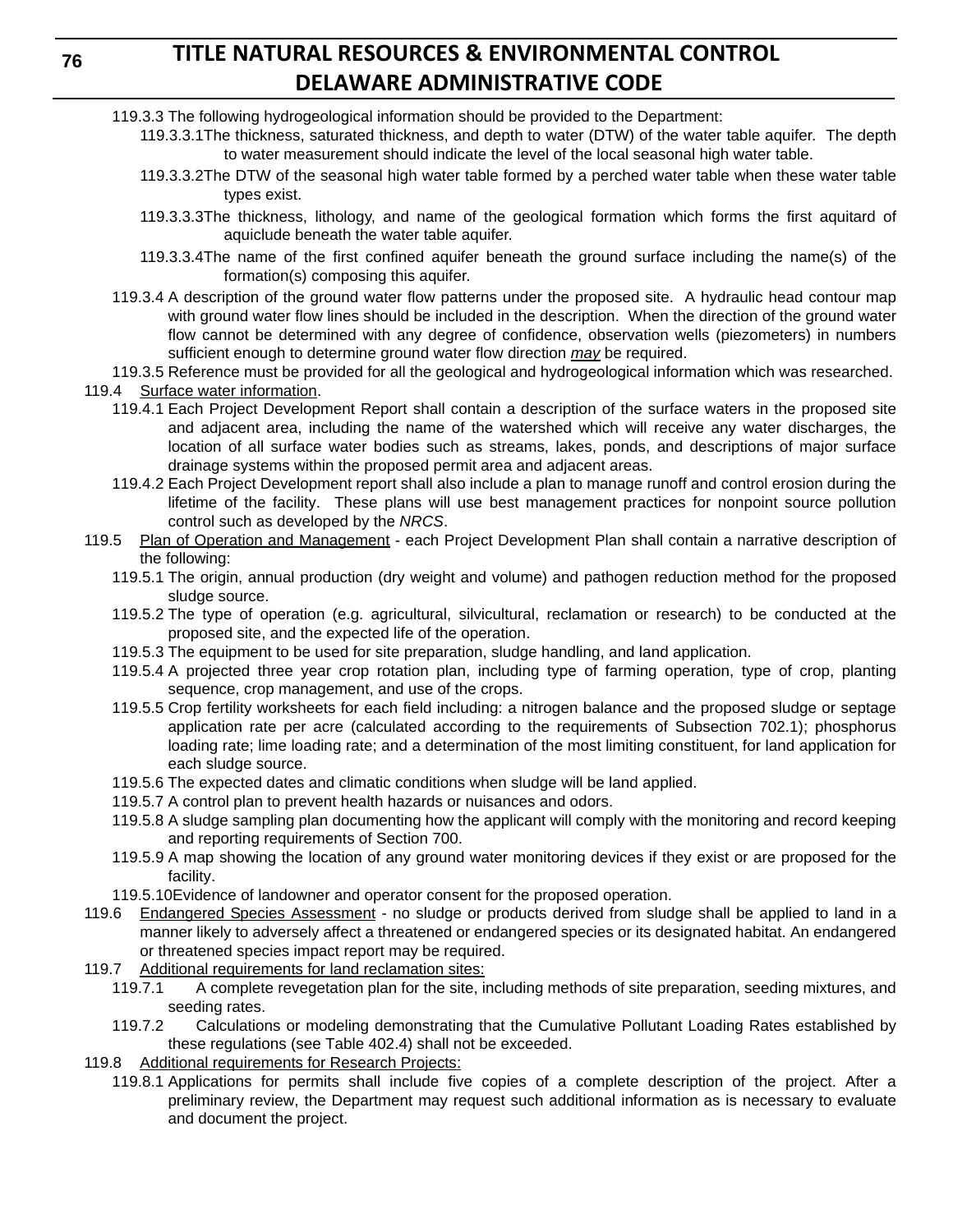119.8.2 As a condition of any permit under this section the titleholder must execute and record in the appropriate County Office of Recorder of Deeds an affidavit in a form approved by the Department which notifies prospective purchasers that the property has been used to conduct sludge utilization research.

#### **120.0 Project Development Reports: Specific Requirements for Marketing and Distribution of Exceptional Quality Sludge or Sludge Products**

Sewage sludge or sludge products that contain sewage sludge which has been stabilized as per Subsection 603 by a Process to Further Reduce Pathogens, meets one of the Vector Attraction Reduction Requirements specified in Subsection 88.2.1 through 88.2.8 and contains lower metal concentrations than the allowable Pollutant Concentration specified Table 402.3 may be marketed and distributed in the State. Specific information required for the Project Development Report includes:

- 120.1 Identification of the site(s) where the Exceptional Quality sludge or sludge product is generated. A description of the source and quantity of sludge or sludge products generated.
- 120.2 A detailed description of the treatment process and facility equipment, which clearly explains how the endproduct is treated to meet the Exceptional Quality criteria.
- 120.3 A description of the quality control and monitoring program(s) utilized at the facility.
- 120.4 A description of the record keeping and reporting system used at the facility producing the exceptional quality material.
- 120.5 A copy of the proposed label which includes the following information:
	- 120.5.1 It shall identify the product as containing sludge and provide the name and address of the preparer.
	- 120.5.2 Provide information on essential plant nutrient content and instructions for proper use on different plant types, soils and slopes, maximum loading rates (such as number of square feet per bag, ratio of sludge to soil in sludge-soil mixture, etc.).
	- 120.5.3 For sludge or sludge products for general distribution to the public which contain more than 4 percent iron on a dry weight basis, it shall warn against using the sludge or sludge product on pasture land.
	- 120.5.4 Describe proper procedures for storage and stockpiling of the material.
	- 120.5.5 A statement indicating that the product should not be applied to any site that is flooded, frozen or snow covered, and identify any unacceptable uses of the material.
	- 120.5.6 Shall include a statement that land application of sewage sludge is prohibited except in accordance with the instructions on the label or information sheet.
- 120.6 Information confirming that all requirements of the Delaware Department of Agriculture Regulations (Chapter 21, Title 3, **Delaware Code**) governing the sale of commercial fertilizers and soil conditioners have been met.

### **121.0 Site Inspection and Concurrence.**

The Project Development Report is submitted for Department review along with a request for general site concurrence.Upon receipt of the report, a Department representative will inspect the selected site(s) and a written site concurrence or denial letter will be sent to the applicant. Upon receipt of a site concurrence the applicant may submit a permit application. Site concurrences for land treatment of sludges are valid for one year.

#### **122.0 Facility Plans and Specifications.**

After Department acceptance of the permit application and completed Project Development Report (prepared under Subsection 118.0), the applicant must submit final detailed plans and specifications. The plans and specifications will be reviewed for consistency with the Project Development Report and accepted engineering standards.

### **123.0 Approval to Commence Operations.**

Upon final Departmental review and approval of any required revisions to the Project Development Plan, a permit and a letter of authorization to commence operation will be issued on a timely basis. The Department shall give notice of such approval to any person who has submitted a written request for such notice.

### **124.0 Bonding**

### **125.0 Bond Required.**

Unless excepted under the provisions of Subsection 126.0, as a requirement for keeping a Permit issued under these regulations, a person shall file with the Department a bond or other security in a form approved by the Department. The bond shall be payable to the Department and the obligation of the bond shall be conditioned upon the fulfillment of all requirements related to the permit.

#### **126.0 Exceptions.**

**77**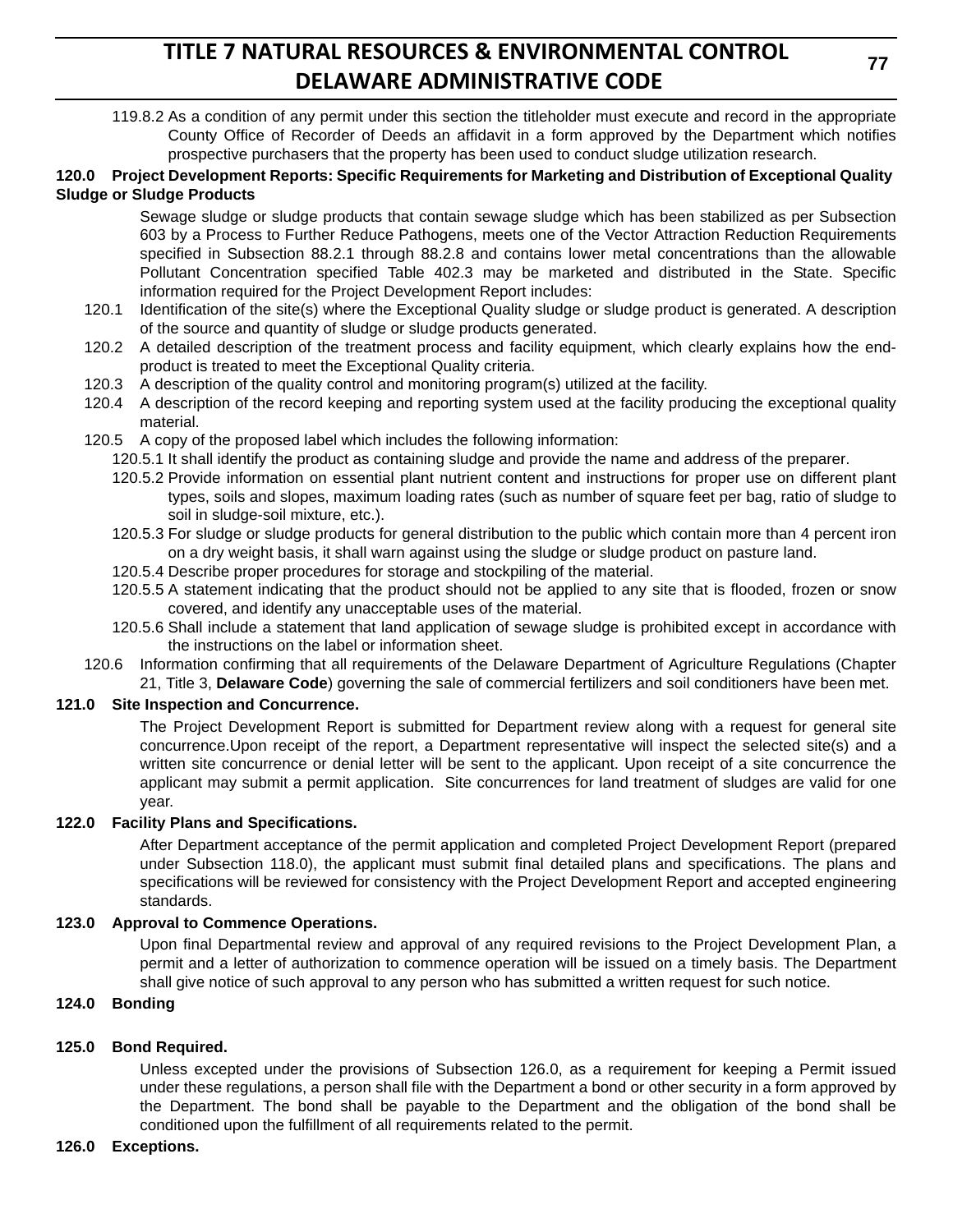**78**

# **TITLE NATURAL RESOURCES & ENVIRONMENTAL CONTROL DELAWARE ADMINISTRATIVE CODE**

Bond is not required for the following persons or entities:

- 126.1 A landfill, which is owned and operated by the Delaware Solid Waste Authority pursuant to state laws and regulations;
- 126.2 Persons using treated sludge that complies with all the requirements for distribution of these regulations and that is distributed in accordance with a valid permit issued by the Department;
- 126.3 Any local, municipal, county, state, or federal governmental agency, or political subdivision; or
- 126.4 Septage land treatment systems utilizing a limited application rate of 7,100 gallons per acre per year or less.

## **127.0 Amount of Bond.**

The amount of the bond shall be:

- 127.1 \$5,000 for transportation permits and research projects;
- 127.2 \$25,000 for permits to apply sludge to land at agricultural rates;
- 127.3 \$50,000 for permits to land apply sludge for land reclamation;
- 127.4 \$125,000 for land disposal facilities;
- 127.5 \$75,000 for projects other than those in Subsection 127.4.
- 127.6 \$10,000 for distribution and marketing.

## **128.0 Consolidation of Bonds.**

For permits to apply sludge to land at agricultural rates or at land reclamation rates the Department may allow a sludge utilizer to file one bond to cover more than one utilization site. The amount of the bond shall be the amount shown in Subsection 127.0 for the first site plus 40 percent of the amount shown in Subsection 127.0 for each additional site up to a minimum total of \$200,000.

### **129.0 Liability.**

Liability under the bond shall remain in effect until the expiration date of the permit. The Department shall release the bond after the Department determines that all of the conditions of the permit or permits covered by the bond have been fulfilled.

### **130.0 Execution and Payment of Bond.**

- 130.1 The bond shall be executed by the applicant and by a corporate surety licensed to do business in this State. Instead of having a bond executed by a corporate surety, the applicant may elect to deposit, with the Department, cash or negotiable bonds of the federal government or of this State or any other securities acceptable to the Department. The amount of the cash deposit or the market value of any securities shall be at least equal to the required sum of the bond. The Department shall receive and hold the cash or securities in trust, for the purposes for which the deposit is posted.
- 130.2 The obligation of the applicant and of any corporate surety under the bond shall become due and payable, and all or any part of any cash or securities shall be applied to payment of the costs of properly fulfilling any requirement of the Permit if the Department has:
	- 130.2.1 Notified the applicant and any corporate surety that the conditions of the Permit have not been fulfilled, and specified in the notice the particular deficiencies in the fulfillment of the permit conditions;
	- 130.2.2 Given the applicant and any corporate surety a reasonable opportunity to correct the deficiencies and to fulfill all of the conditions of the permit; and
	- 130.2.3 Determined that, at the end of a reasonable length of time, some or all of the deficiencies specified under Subsection 130.2.1, above, remain uncorrected.

## **131.0 Pathogens and Vector Attraction Reduction Requirements.**

## **132.0 Requirements for Pathogen Control.**

- 132.1 All sewage sludges and domestic septage prepared for land application in Delaware must at a minimum be treated by one of the processes described in this section to significantly reduce pathogens (PSRP). Sludges treated to meet PSRP requirements will be defined as Class B sludges for the purpose of these regulations.
- 132.2 All sewage sludges prepared for Distribution and Marketing in Delaware must be treated by one of the processes to further reduce pathogens as described in the section (PFRP). Sludges treated to meet the PFRP requirements will be defined as Class A sludges for the purpose of these regulations.
- 132.3 Any sewage sludge or domestic septage prepared in a manner to meet the Class A or Class B requirements of this section must also meet the additional requirements found in these regulations prior to being applied to land, given away or sold in bulk or bag.

### **133.0 Class B Sludge - Sewage sludges processed to Significantly Reduce Pathogens (PSRP). (Septage included herein as sewage sludge)**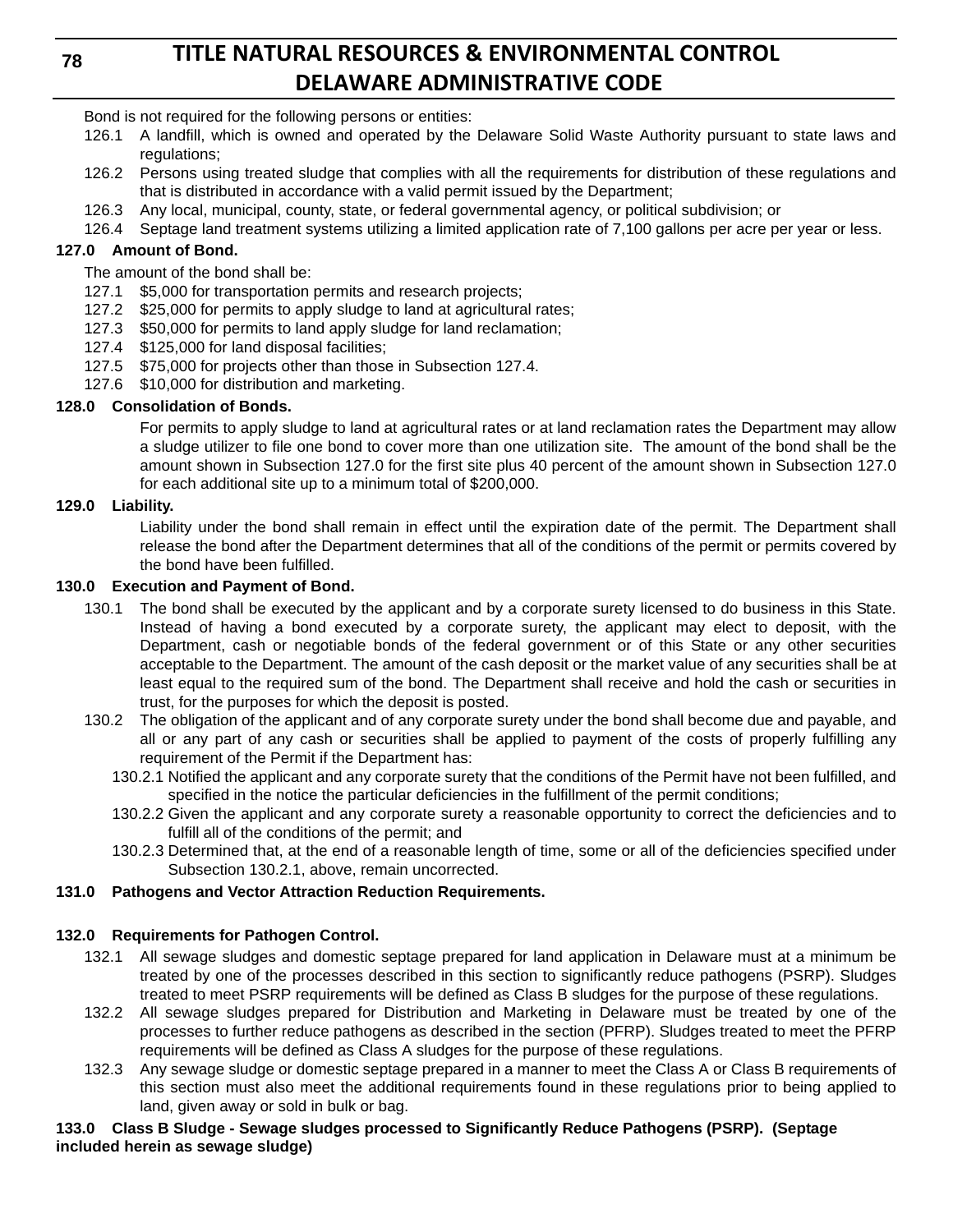- 133.1 Sludges prepared to meet the Class B requirements of this section must be processed by means of one of the following alternatives:
	- 133.1.1 Class B Alternative 1.
		- 133.1.1.1Seven samples of the sewage sludge shall be collected at the time the sewage sludge is used or disposed.
		- 133.1.1.2The geometric mean of the density of fecal coliform in the samples shall be less than either 2,000,000 Most Probable Number per gram of total solids (dry weight basis) or 2,000,000 Colony Forming Units per gram of total solids (dry weight basis).
	- 133.1.2 Class B Alternative 2.
		- 133.1.2.1Aerobic digestion Sewage sludge is agitated with air or oxygen to maintain aerobic conditions for a specific mean cell residence time at a specific temperature. Values for the mean cell residence time and temperature shall be between 40 days at 20 degrees Celsius and 60 days at 15 degrees Celsius.
		- 133.1.2.2Air drying Sewage sludge is dried on sand beds or on paved or unpaved basins. The sewage sludge dries for a minimum of three months. During two of the three months, the ambient average daily temperature is above zero degrees Celsius.
		- 133.1.2.3Anaerobic digestion Sewage sludge is treated in the absence of air for a specific mean cell residence time at a specific temperature. Values for the mean cell residence time and temperature shall be between 15 days at 35 to 55 degrees Celsius and 60 days at 20 degrees Celsius.
		- 133.1.2.4Composting Using either the within-vessel, static aerated pile or windrow composting methods, the temperature of the sewage sludge is raised to 40 degrees Celsius or higher and remains at 40 degrees Celsius or higher for five days. For four hours during the five days, the temperature in the compost pile exceeds 55 degrees Celsius.
		- 133.1.2.5Lime stabilization Sufficient lime is added to the sewage sludge to raise the pH of the sewage sludge to 12 after 2 hours of contact.
	- 133.1.3 Class B Alternative 3. Sewage sludge that is used or disposed shall be treated in a process that is equivalent to a Process to Significantly Reduce Pathogens, as determined by the Department.
- 133.2 Monitoring and Reporting.
	- 133.2.1 Sludge processed to significantly reduce pathogens must be monitored in accordance with the requirements described in the alternative used. Additional monitoring may be required by the Department as a condition of the preparer's permit.
	- 133.2.2 The preparer must submit a report of process monitoring on a form provided by the Department. The frequency of reporting shall conform with the reporting frequency specified in Section 701 of the regulations or as specified in any permit issued for preparation.

#### **134.0 Class A Sludge - Sludges processed to further reduce pathogens (PFRP).**

- 134.1 Sludges prepared to meet Class A requirements must be processed by means of one of the following alternatives. The Class A pathogen requirements in Subsection 134.1.1 through 134.1.5 shall be met either prior to meeting or at the same time the vector attraction reduction requirements in Subsection 135.0 (except for 135.6, 7, 8, ) are met.
	- 134.1.1 Class A Alternative 1.
		- 134.1.1.1Either the density of fecal coliform in the sewage sludge shall be less than 1000 Most Probable Number per gram of total solids (dry weight basis), or the density of *SALM*onella sp. bacteria in the sewage sludge shall be less than three Most Probable Number per four grams of total solids (dry weight basis) at the time the sewage sludge is prepared for sale or give away in as bag or other container for application to the land; or at the time the sewage sludge or material derived from sewage sludge is prepared to meet the requirements in Section 700.
		- 134.1.1.2The temperature of the sewage sludge that is used or disposed shall be maintained at a specific value for a period of time.
			- 134.1.1.2.1 When the percent solids of the sewage sludge is seven percent or higher, the temperature of the sewage sludge shall be 50 degrees Celsius or higher; the time period shall be 20 minutes or longer; and the temperature and time period shall be determined using equation (2), except when small particles of sewage sludge are heated by either warm gases or an immiscible liquid. Where,

 $D =$  time in days.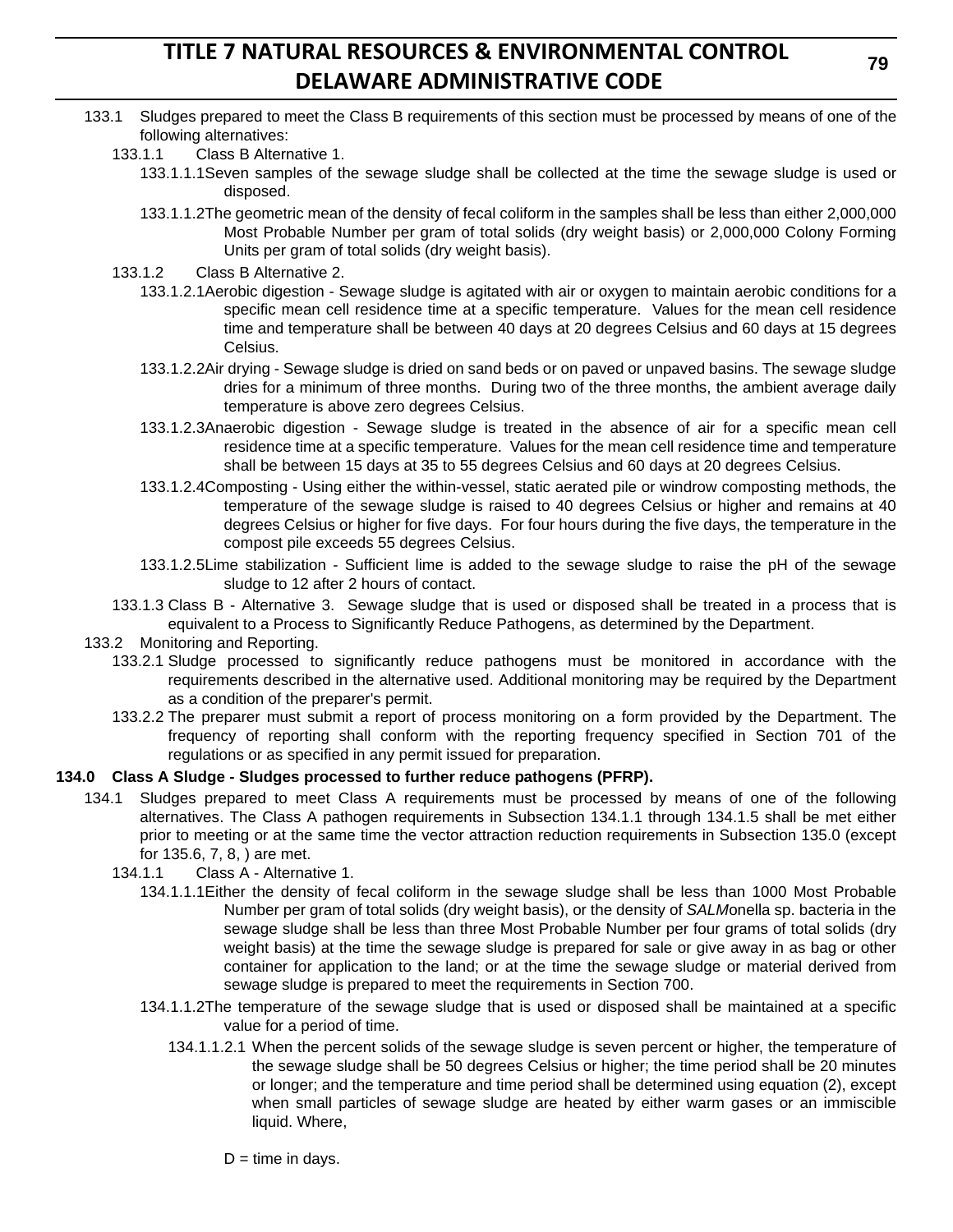- t = temperature in degrees Celsius.
- 134.1.1.2.2 When the percent solids of the sewage sludge is seven percent or higher and small particles of sewage sludge are heated by either warmed gases or an immiscible liquid, the temperature of the sewage sludge shall be 50 degrees Celsius or higher; the time period shall be 15 seconds or longer; and the temperature and time period shall be determined using equation 2.
- 134.1.1.2.3 When the percent solids of the sewage sludge is less than seven percent and the time period is at least 15 seconds but less than 30 minutes, the temperature and time period shall be determined using equation (2).
- 134.1.1.2.4 When the percent solids of the sewage sludge is less than seven percent; the temperature of the sewage sludge is 50 degrees Celsius or higher; and the time period is 30 minutes or longer, the temperature and time period shall be determined using equation (3). Where,

 $D =$  time in days.

- t = temperature in degrees Celsius.
- 134.1.2 Class A Alternative 2.
	- 134.1.2.1Either the density of fecal coliform in the sewage sludge shall be less than 1000 Most Probable Number per gram of total solids (dry weight basis), or the density of Salmonella sp. bacteria in the sewage sludge shall be less than three Most Probable Number per four grams of total solids (dry weight basis) at the time the sewage sludge is used or disposed; at the time the sewage sludge is prepared for sale or give away in a bag or other container for application to the land; or at the time the sewage sludge or material derived from sewage sludge is prepared to meet the requirements in Section 700.
	- 134.1.2.2
		- 134.1.2.2.1 The pH of the sewage sludge that is used or disposed shall be raised to above 12 and shall remain above 12 for 72 hours.
		- 134.1.2.2.2 The temperature of the sewage sludge shall be above 52 degrees Celsius for 12 hours or longer during the period that the pH of the sewage sludge is above 12.
		- 134.1.2.2.3 At the end of the 72 hour period during which the pH of the sewage sludge is above 12, the sewage sludge shall be air dried to achieve a percent solids in the sewage sludge greater than 50 percent.
- 134.1.3 Class A Alternative 3.
	- 134.1.3.1Either the density of fecal coliform in the sewage sludge shall be less than 1000 Most Probable Number per gram of total solids (dry weight basis), or the density of *Salmonella sp.* bacteria in sewage sludge shall be less than three Most Probable Number per four grams of total solids (dry weight basis) at the time the sewage sludge is used or disposed; at the time the sewage sludge is prepared for sale or give away in a bag or other container for application to the land; or at the time the sewage sludge is prepared to meet the requirements of Section 700.

134.1.3.1.1

- 134.1.3.2The sewage sludge shall be analyzed prior to pathogen treatment to determine whether the sewage sludge contains enteric viruses.
	- 134.1.3.2.2 When the density of enteric viruses in the sewage sludge prior to pathogen treatment is less than one Plaque-forming Unit per four grams of total solids (dry weight basis), the sewage sludge is Class A with respect to enteric viruses until the next monitoring episode for the sewage sludge.
	- 134.1.3.2.3 When the density of enteric viruses in the sewage sludge prior to pathogen treatment is equal to or greater than one Plaque-forming Unit per four grams of total solids (dry weight basis), the sewage sludge is Class A with respect to enteric viruses when the density of enteric viruses in the sewage sludge after pathogen treatment is less than one Plaque-forming Unit per four grams of total solids (dry weight basis) and when the values or ranges of values for the operating parameters for the pathogen treatment process that produces the sewage sludge that meets the enteric virus density requirement are documented.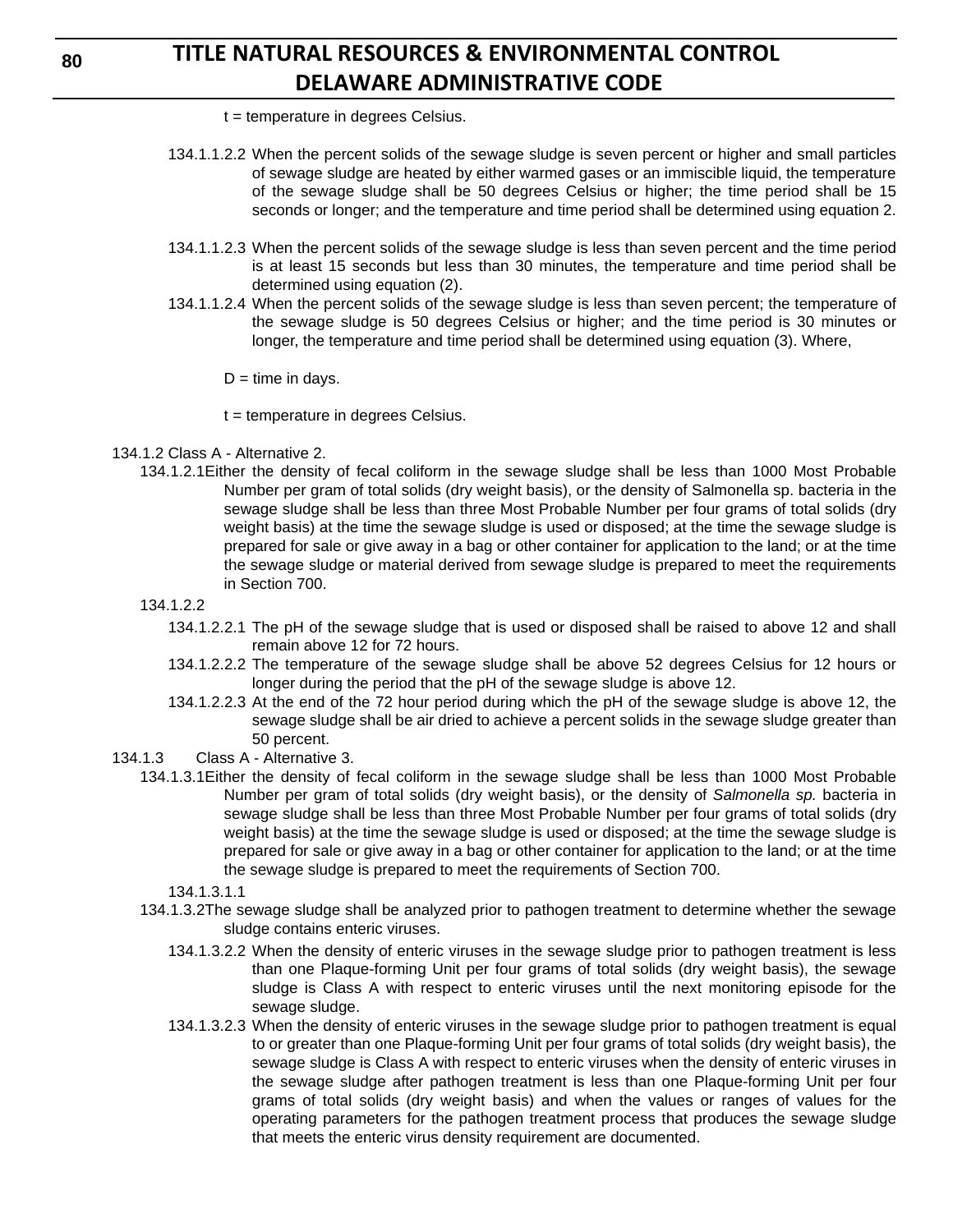134.1.3.2.4 After the entric virus reduction in paragraph 134.1.3.2.3of this section is demonstrated for the pathogen treatment process, the sewage sludge continues to be Class A with respect to enteric viruses when the values for the pathogen treatment process operating parameters are consistent with the values or ranges of values documented in paragraph 134.1.3.2 of this section.

#### 134.1.3.3

- 134.1.3.3.1 The sewage sludge shall be analyzed prior to pathogen treatment to determine whether the sewage sludge contains viable helminth ova.
- 134.1.3.3.2 When the density of viable helminth ova in the sewage sludge prior to pathogen treatment is less than one per four grams of total solids (dry weight basis), the sewage sludge is Class A with respect to viable helminth ova until the next monitoring episode for the sewage sludge.
- 134.1.3.3.3 When the density of viable helminth ova in the sewage sludge prior to pathogen treatment is equal to or greater than one per four grams of total solids (dry weight basis), the sewage sludge is Class A with respect to viable helminth ova when the density of viable helminth ova in the sewage sludge after pathogen treatment is less than one per four grams of total solids (dry weight basis) and when the values or ranges of values for the operating parameters for the pathogen treatment process that produces the sewage sludge that meets the viable helminth ova density requirement are documented.
- 134.1.3.3.4 After the viable helminth ova reduction in 134.1.3.2.3 of this subsection is demonstrated for the pathogen treatment process, the sewage sludge continues to be Class A with respect to viable helminth ova when the values for the pathogen treatment process operating parameters are consistent with the values or ranges of values documented in 134.1.3.2.3 of this subsection.
- 134.1.4 Class A Alternative 4.
	- 134.1.4.1Either the density of fecal coliform in the sewage sludge shall be less than 1000 Most Probable Number per gram of total solids (dry weight basis), or the density of Salmonella sp. bacteria in the sewage sludge shall be less than three Most Probable Number per four grams of total solids (dry weight basis) at the time the sewage sludge is used or disposed; at the time the sewage sludge is prepared for sale or give away in a bag or other container for application to the land; or at the time the sewage sludge or material derived from sewage sludge is prepared to meet the requirements in Section 700.
	- 134.1.4.2The density of enteric viruses in the sewage sludge shall be less than one Plaque-forming Unit per four grams of total solids (dry weight basis) at the time the sewage sludge is used or disposed; at the time the sewage sludge is prepared for sale or give away in a bag or other container for application to the land; or at the time the sewage sludge or material derived from sewage sludge is prepared to meet the requirements in Section 700 unless otherwise specified by the permitting authority.
	- 134.1.4.3The density of viable helminth ova in the sewage sludge shall be less than one per four grams of total solids (dry weight basis) at the time the sewage sludge is used or disposed; at the time the sewage sludge is prepared for sale or give away in a bag or other container for application to the land; or at the time the sewage sludge or material derived from sewage sludge is prepared to meet the requirements in Section 700, unless otherwise specified by the permitting authority.
- 134.1.5 Class A Alternative 5.
	- 134.1.5.1Either the density of fecal coliform in the sewage sludge shall be less than 1000 Most Probable Number per gram of total solids (dry weight basis), or the density of Salmonella sp. bacteria in the sewage sludge shall be less than three Most Probable Number per four grams of total solids (dry weight basis) at the time the sewage sludge is used or disposed; at the time the sewage sludge is prepared for sale or given away in a bag or other container for application to the land; or at the time the sewage sludge or material derived from sewage sludge is prepared to meet the requirements in Section 700.
	- 134.1.5.2Sewage sludge that is used or disposed shall be treated in one of the Processes to Further Reduce Pathogens described below:
		- 134.1.5.2.1 *Composting*  Using either the within-vessel composting method or the static aerated pile composting method, the temperature of the sewage sludge is maintained at 55 degrees Celsius or higher for three days.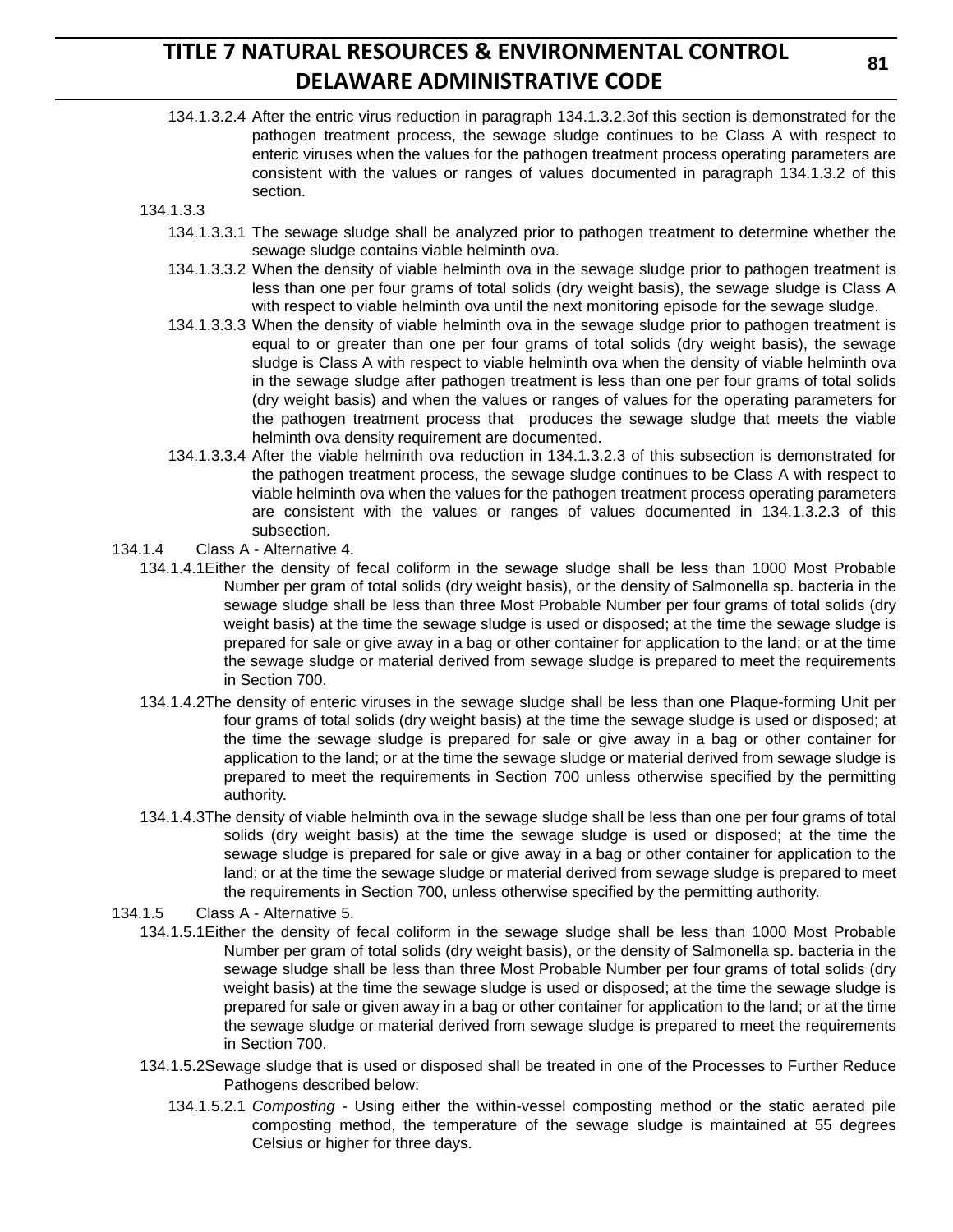- 134.1.5.2.2 Using the windrow composting method, the temperature of the sewage sludge is maintained at 55 degrees or higher for 15 days or longer. During the period when the compost is maintained at 55 degrees or higher, there shall be a minimum of five turnings of the windrow.
- 134.1.5.2.3*Heat drying* Sewage sludge is dried by direct or indirect contact with hot gases to reduce the moisture content of the sewage sludge to 10 percent or lower. Either the temperature of the sewage sludge particles exceeds 80 degrees Celsius or the wet bulb temperature of the gas in contact with the sewage sludge as the sewage sludge leaves the dryer exceeds 80 degrees Celsius.
- 134.1.5.2.4*Heat treatment* Liquid sewage sludge is heated to a temperature of 180 degrees Celsius or higher for 30 minutes.
- 134.1.5.2.5*Thermophilic aerobic digestion* Liquid sewage sludge is agitated with air or oxygen to maintain aerobic conditions and the mean cell residence time of the sewage sludge is 10 days at 55 to 60 degrees Celsius.
- 134.1.5.2.6*Beta ray irradiation* Sewage sludge is irradiated with beta rays from an accelerator at dosages of at least 1.0 megarad at room temperature (ca. 20 degrees Celsius).
- 134.1.5.2.7*Gamma ray irradiation* Sewage sludge is irradiated with gamma rays from certain isotopes, such as Cobalt 60 and Cesium 137, at room temperature (ca. 20 degrees Celsius).
- 134.1.5.28*Pasteurization* The temperature of the sewage sludge is maintained at 70 degrees Celsius or higher for 30 minutes or longer.
- 134.1.6 Class A Alternative 6.
	- 134.1.6.1Either the density of fecal coliform in the sewage sludge shall be less than 1000 Most Probable Number per gram of total solids (dry weight basis), or the density of Salmonella, sp. bacteria in the sewage sludge shall be less than three Most Probable Number per four grams of total solids (dry weight basis) at the time the sewage sludge is used or disposed; at the time the sewage sludge is prepared for sale or given away in a bag or other container for application to the land; or at the time the sewage sludge is prepared to meet the requirements in Section 700.
	- 134.1.6.2Sewage sludge that is used or disposed shall be treated in a process that is equivalent to a Process to Further Reduce Pathogens, as determined by the permitting authority.
	- 134.1.6.3Monitoring and Reporting.
		- 134.1.6.3.1 Any sludge processed to further reduce pathogens must be monitored in accordance with the requirements described in the alternative used. Additional monitoring may be required by the Department as a permit condition.
		- 134.1.6.3.2 Anyone who prepares a Class A sludge must report the results of all monitoring for the processing alternative used on a form provided by the Department. The frequency of reporting shall comply with the reporting frequency described in Section 701 or as specified in the permit.

### **135.0 Vector Attraction Reduction Requirements.**

- 135.1 All sludge prepared for land application and for sale or give away in bulk or bag must meet the requirements of this subsection for Vector Attraction Reduction in addition to the requirements in Section 700 and in Subsections 117.0, 86.0 and 87.0.
- 135.2 Vector Attraction Reduction requirements may be achieved by application of one of the following processes:
	- 135.2.1 The mass of volatile solids in the sewage sludge shall be reduce by a minimum of 38 percent (see calculation procedures in "Environmental Regulations and Technology - Control of Pathogens and Vector Attraction in Sewage Sludge", EPA-625/R-92/013, 1992, U.S. Environmental Protection Agency, Cincinnati, Ohio 45268).
	- 135.2.2 When the 38 percent volatile solids reduction requirement in 135.2.1 cannot be met for an anaerobically digested sewage sludge, vector attraction reduction can be demonstrated by digesting a portion of the previously digested sewage sludge anaerobically in the laboratory in a bench-scale unit for 40 additional days at a temperature between 30 and 37 degrees Celsius. When at the end of the 40 days, the volatile solids in the sewage sludge at the beginning of that period is reduced by less than 17 percent, vector attraction reduction is achieved.
	- 135.2.3 When the 38 percent volatile solids reduction requirement in 135.2.1 cannot be met for an aerobically digested sewage sludge, vector attraction reduction can be demonstrated by digesting a portion of the previously digested sewage sludge that has a percent solids of two percent or less aerobically in the laboratory in a bench-scale unit for 30 additional days at 20 degrees Celsius. When at the end of the 30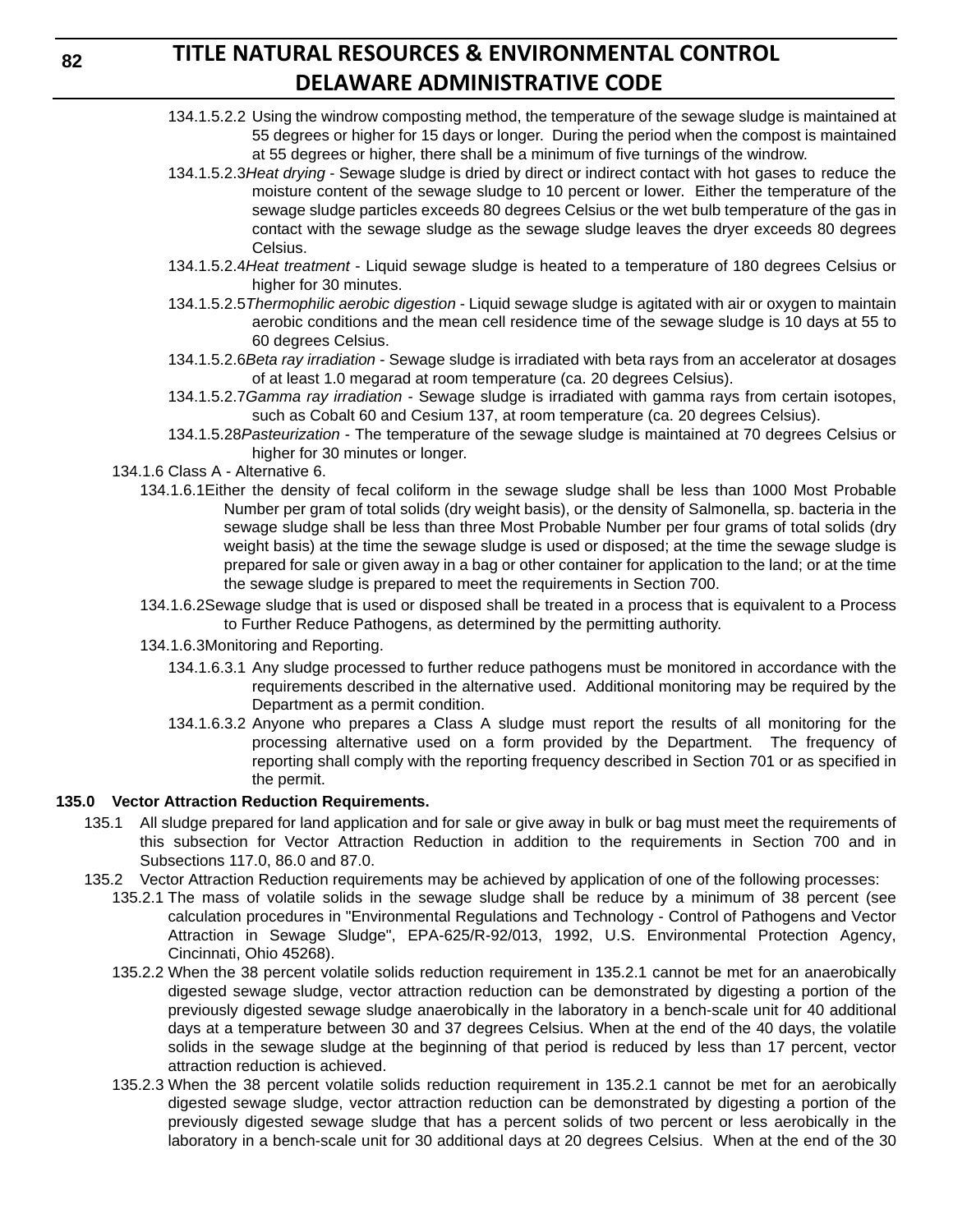days, the volatile solids in the sewage sludge at the beginning of that period is reduced by less than 15 percent, vector attraction reduction is achieved.

- 135.2.4 The specific oxygen uptake rate (SOUR) for sewage sludge treated in an aerobic process shall be equal to or less than 1.5 milligrams of oxygen per hour per gram of total solids (dry weight basis) at a temperature of 20 degrees Celsius.
- 135.2.5 Sewage sludge shall be treated in an aerobic process for 14 days or longer. During that time, the temperature of the sewage sludge shall be higher than 40 degrees Celsius and the average temperature of the sewage sludge shall be higher than 45 degrees Celsius.
- 135.2.6 The pH of sewage sludge shall be raised to 12 or higher by alkali*ne* addition and, without the addition of more alkali shall remain at 12 or higher for two hours and then at 11.5 or higher for an additional 22 hours.
- 135.2.7 The percent solids of sewage sludge that does not contain unstabilized solids generated in a primary wastewater treatment process shall be equal to or greater than 75 percent based on the moisture content and total solids prior to mixing with other materials.
- 135.2.8 The percent solids of sewage sludge that contains unstabilized solids generated in a primary wastewater treatment process shall be equal to or greater than 90 percent based on the moisture content and total solids prior to mixing with other materials.
- 135.2.9 Sewage sludge shall be injected below the surface of the land.
	- 135.2.9.1No significant amount of the sewage sludge shall be present on the land surface within one hour after the sewage sludge is injected.
	- 135.2.9.2When the sewage sludge that is injected below the surface of the land is Class A with respect to pathogens, the sewage sludge shall be injected below the land surface within eight hours after being discharged from the pathogen treatment process.
- 135.2.10 Sewage sludge applied to the land surface disposal site shall be incorporated into the soil within six hours after application to or placement on the land.
	- 135.2.10.1When sewage sludge that is incorporated into the soil is Class A with respect to pathogens, the sewage sludge shall be applied to or placed on the land within eight hours after being discharged from the pathogen treatment process.
- 135.2.11 The pH of domestic septage shall be raised to 12 or higher by alkali*ne* addition and, without the addition of more alkali, shall remain at 12 or higher for 30 minutes.
- 135.3 Vector Attraction Reduction requirements may also be met by employment of any one of the following practices in lieu of a specific Vector Reduction process found in Subsection 88.2.1 through 88.2.10.
	- 135.3.1 One of the vector attraction reduction requirements in Subsection 88.2.1 through 88.2.10 shall be met when bulk sewage sludge is applied to agricultural land, forest, a public contact site, or a reclamation site.
	- 135.3.2 One of the vector attraction reduction requirements in Subsection 88.2.1 through 88.2.10 shall be met when bulk sewage sludge is applied to a lawn or a home garden.
	- 135.3.3 One of the vector attraction reduction requirements in Subsection 88.2.1 through 88.2.10 shall be met when sewage sludge is sold or given away in a bag or other container for application to the land.
	- 135.3.4 One of the vector attraction reduction requirements in Subsection 88.2.9, 88.2.10, or 88.2.11 shall be met when domestic septage is applied to agricultural land, forest, or a reclamation site.
- 135.4 Monitoring and Reporting.
	- 135.4.1 Any sludge prepared for land application or for sale or give away in bulk or bag must be monitored for vector attraction reduction according to the conditions specified in the processes outlined in Subsection 88.2.1 through 88.2.10 or practices outlined in Subsection 88.3.1 through 88.3.4.
	- 135.4.2 Any person that prepares a sludge for land application or for sale or give away in bulk or bag must report vector attraction reduction monitoring results to the Department on a form provided by the Department. The frequency of reporting must comply with the schedule outlined in Subsection 137.0 of these regulations or as specified in the permit.

### **136.0 Utilzation Methods**

### **137.0 General Operating Requirements.**

- 137.1 Each person that conducts sludge utilization shall comply with all of the following:
	- 137.1.1 The requirements of the Delaware Environmental Protection Act, 7 **Del.C.**, Ch. 60, these regulations and the additional operating requirements for the specific type of operation that are set forth in these regulations.
	- 137.1.2 The plans and specifications in the permit, the terms and conditions of the permit, and any orders issued by the Department.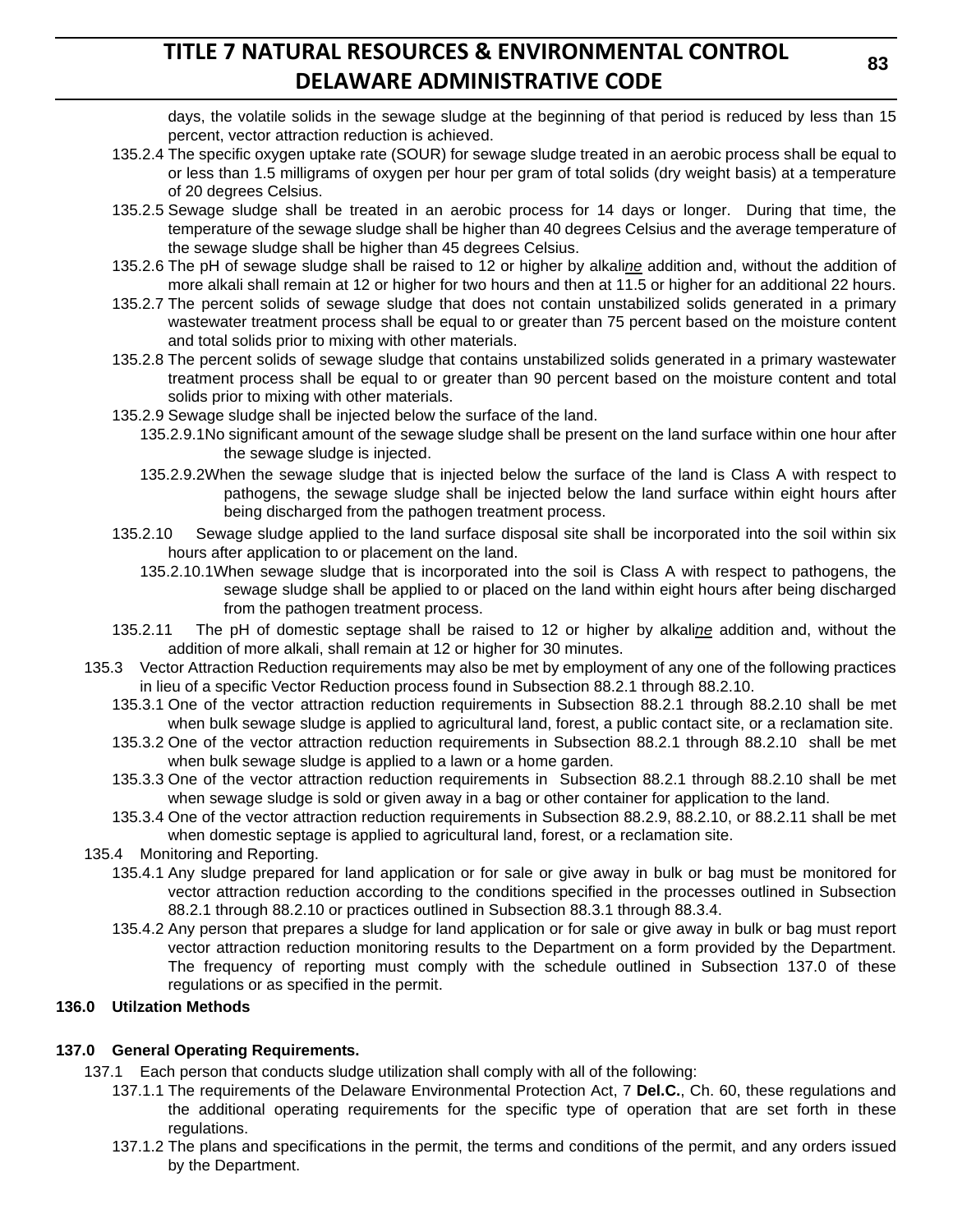- 137.1.3 The Departmental regulations for agricultural utilization, unless the person is operating pursuant to a permit that allows use of the loading rate guidelines for land reclamation, utilization or disposal at landfills, research projects, land disposal, or sludge distribution program, in which case the person shall comply with the applicable guidelines for such operation.
- 137.1.4 Prior to utilization all sewage sludge shall be stabilized according to a method specified in Section 131.0.
- 137.1.5 Before sewage sludge subject to the cumulative pollutant loading rates in Table 402.4 is applied, the Applier shall contact the Department to determine whether sewage sludge subject to the cumulative pollutant loading rates in Table 402.4 has been applied to the site since July 20, 1993.
	- 137.1.5.1If such sewage sludge has not been applied to the site since July 20, 1993, the cumulative amount for each pollutant listed in Table 402.4 may be applied to the site in accordance with these Regulations.
	- 137.1.5.2If such sewage sludge has been applied to the site since July 20, 1993, and the cumulative amount of each pollutant applied to the site in the sewage sludge since that date is known, the cumulative amount of each pollutant applied to the site shall be used to determine the additional amount of each pollutant that can be applied in accordance with Table 402.4.
- 137.2 Monitoring requirements for all sludge utilization methods.
	- 137.2.1 The monitoring frequency for the parameters identified in SubSection 117.0 (Tables 402.2-402.3, 402.4, 402.5), 86.1, 87.1 and 88.2 shall be based on the amount of sewage sludge generated, prepared, or applied (in metric tons on a dry weight basis) per 365-day period as follows:
		- 137.2.1.1Greater than 0 but less than 290 once per year
		- 137.2.1.2Equal to or greater than 290 but less than 1,500 once per quarter (four times a year)
		- 137.2.1.3Equal to or greater than 1,500 but less than 15,000 once per 60 days (six times per year)
		- 137.2.1.4Equal to or greater than 15,000 once per month (12 times per year)
- 137.3 The Department may specify additional monitoring in any permit issued for the utilization of sludge.
- 137.4 The Department may reduce the frequency of monitoring for the pollution concentrations in Section115.0 and for the pathogen density requirements in Section 131.0 after two years of monitoring to a minimum of yearly monitoring unless otherwise specified in a sludge utilization permit.
- 137.5 Sampling and analysis shall be conducted in accordance with the requirements of Section 151.0.
- 137.6 The sludge generator shall submit to the Department, land applier and landowner annual copies of a chemical analysis of the sludge unless the Department approves a different schedule in the permit.
- 137.7 The sludge generator shall perform and submit to the Department and landowner additional analyses as used in the permit application and design if there has been a significant change (greater than 25%) in the quality of sludge.
- 137.8 The Department may modify the approved sludge application rate based upon review of continuing or additional analyses.

## **138.0 Agricultural Utilization of Sludge and Septage.**

- 138.1 This section applies to the land application of sewage sludges, sludge products, and septage which meet the minimum quality criteria specified in Subsection 117.0 and pathogen reduction requirements of Section 131.0, but do not meet the Exceptional Quality standards for general distribution and marketing.
	- 138.1.1 Agronomic Rate:
		- 138.1.1.1Sewage sludge application rates must be calculated based on the following:
			- 138.1.1.1.1 The nitrogen required by the crop to be grown according to University of Delaware Cooperative Extension Service crop fertility recommendations. Crop demand must be based on realistic yield goals determined either through the average of the three highest yields from the previous five years for each field for each specific crop, or Extension recommendations.
			- 138.1.1.1.2 The total crop nitrogen requirement less any nitrogen that will be available from mineralization of previous manure or sludge applications, legumes, or expected manure applications.

## **Table 702-1. Estimated Percentages and Amounts of Organic N Mineralized After Sludge of Various Types are Applied to Soils**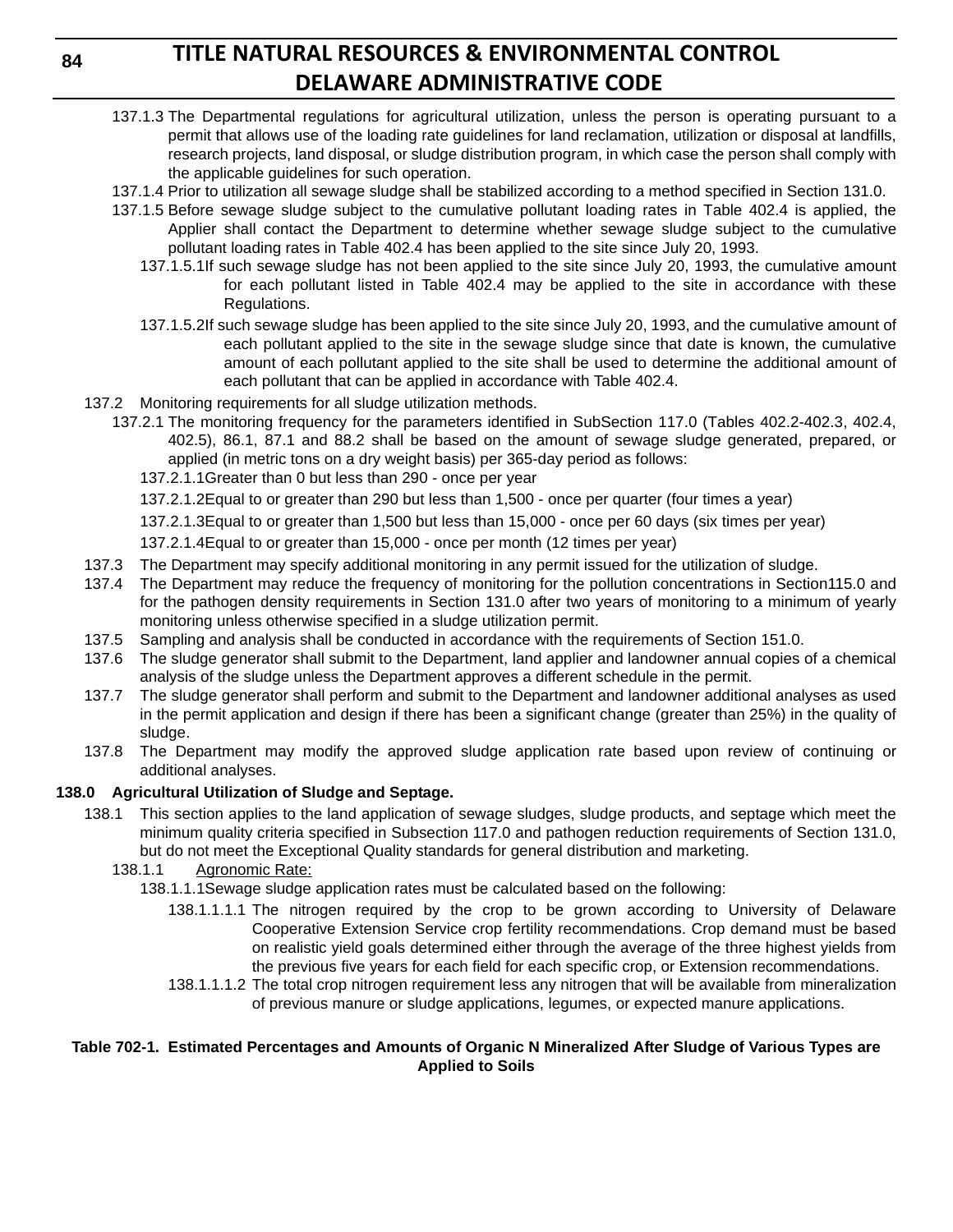| Time<br>After                                                                                           |                                                   | <b>Unstabilized Primary</b><br>and Waste Activated                           |                                                                                   | <b>Aerobically Digested</b>                                                  |                                                  | Anaerobically<br>Digested                                                    |                                                 | Composted                                                                    |
|---------------------------------------------------------------------------------------------------------|---------------------------------------------------|------------------------------------------------------------------------------|-----------------------------------------------------------------------------------|------------------------------------------------------------------------------|--------------------------------------------------|------------------------------------------------------------------------------|-------------------------------------------------|------------------------------------------------------------------------------|
| sludge<br>Applic.<br>(years)                                                                            | F<br>% $N_0$                                      | $K_m$ <sup>HI</sup><br>$kg/mt$ /% $N_0$                                      | F<br>% $N_{o}$                                                                    | $K_m$<br>$kg/mt\%N_0$                                                        | F<br>% $N_{o}$                                   | $K_m$<br>$kg/mt\%N_0$                                                        | F<br>% $N_{o}$                                  | $K_m$<br>$kg/mt\%N_0$                                                        |
| $0 - 1$<br>$1 - 2$<br>$2 - 3$<br>$3 - 4$<br>$4 - 5$<br>$5-6$<br>$6 - 7$<br>$7 - 8$<br>$8-9$<br>$9 - 10$ | 40<br>20<br>10<br>5<br>3<br>3<br>3<br>3<br>3<br>3 | 4.00<br>1.20<br>0.48<br>0.22<br>0.12<br>0.12<br>0.12<br>0.11<br>0.11<br>0.11 | 30<br>15<br>8<br>4<br>3<br>$\sqrt{3}$<br>$\ensuremath{\mathsf{3}}$<br>3<br>3<br>3 | 3.00<br>1.05<br>0.45<br>0.21<br>0.16<br>0.15<br>0.15<br>0.15<br>0.15<br>0.15 | 20<br>10<br>5<br>3<br>3<br>3<br>3<br>3<br>3<br>3 | 2.00<br>0.80<br>0.36<br>0.21<br>0.20<br>0.19<br>0.19<br>0.18<br>0.18<br>0.17 | 10<br>5<br>3<br>3<br>3<br>3<br>3<br>3<br>3<br>3 | 1.00<br>0.45<br>0.25<br>0.25<br>0.24<br>0.23<br>0.23<br>0.22<br>0.21<br>0.21 |
| $10-yr$<br>steady<br>state                                                                              | 93                                                |                                                                              | 75                                                                                |                                                                              | 56                                               |                                                                              | 39                                              |                                                                              |

 $^*$ Percentage of organic N (N<sub>o</sub>) present mineralized during time interval shown.

*Hkg N released per metric ton of sludge applied per % organic N in the sludge. For example, application of an anaerobically digested sludge containing 3% organic N at 10 mt/ha would result in the following amounts of N mineralization:* year 0, 3% N<sub>o</sub> x 10 mt/ha x 2.0 = 60 kg N/ha; year 1 3% N<sub>o</sub> x 10 mt/ha x 0.80 = 24 kg N/ha; year 2, 3% N<sub>o</sub> *x 10 mt/ha x 0.36 = 10.8 kg N/ha.*

*I Multiply kg/mt by 2 to obtain lbs./ton.*

138.1.2 For domestic septage - the annual application rate for domestic septage applied to agricultural land, forest, or a reclamation site shall not exceed the annual application rate calculated using equation (138.1.2.1)

N

138.1.2.1 Equation:AAR = ----------

0.0026

Where:

AAR = Annual application rate in gallons per acre per 365 day period.

N = Amount of nitrogen in pounds per acre per 365 day period needed by the crop or vegetation grown on the land.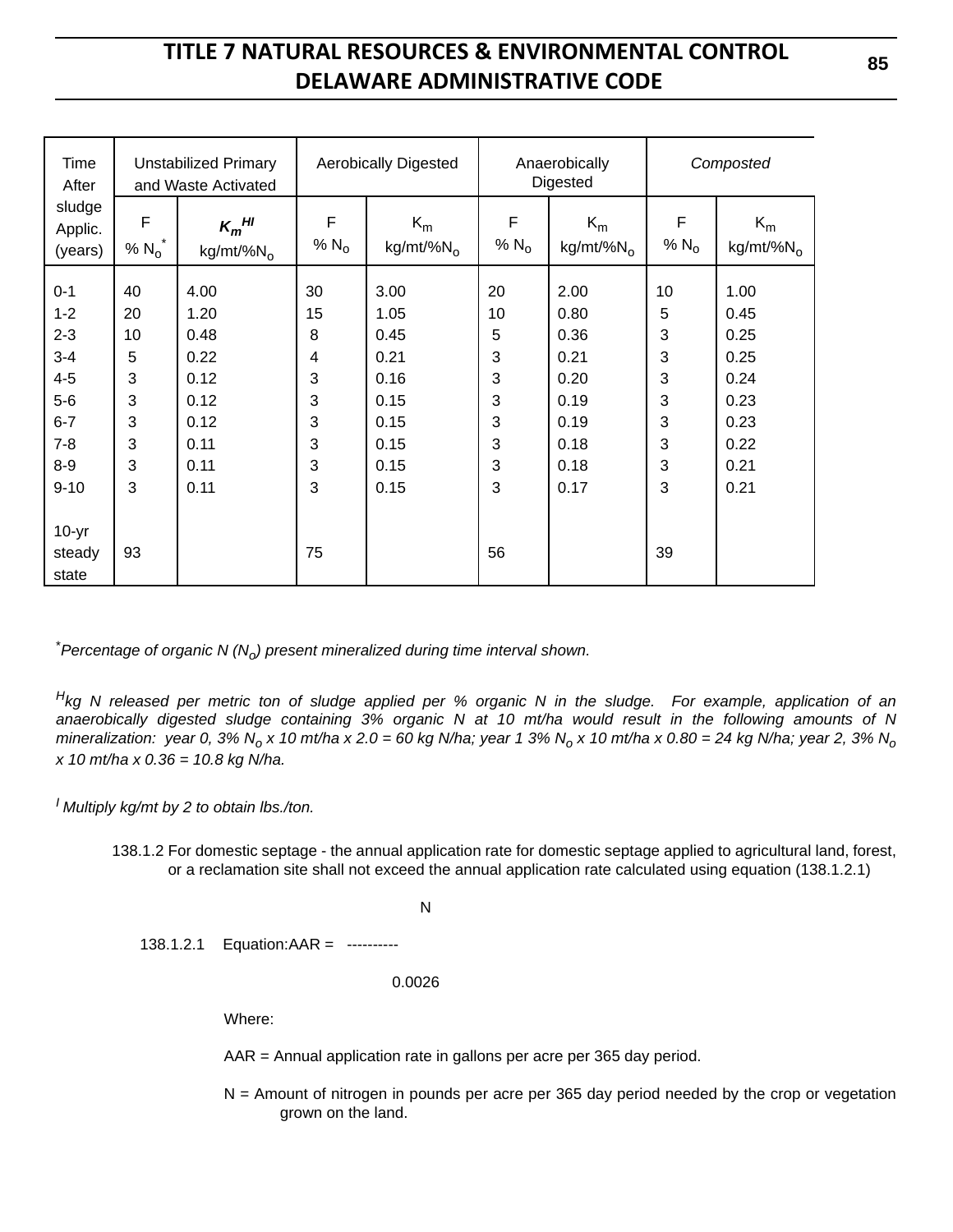138.1.3 The Plant Available Nitrogen  $(N_p)$  of the sewage sludge or sludge product shall be calculated at the summation of the ammonia, nitrate and % inorganic Nitrogen mineralized in the first year, bases on a recent rolling average analyses for the sludge source.

Equation (1):  $N_p = S [No_3] + Kv (NH_4^+) + F (No)](10)$ 

Where:

 $N_p$  = Plant available N from the current year's sludge application only.

- S = Sludge application rate (dry mt tons/ha).
- $No<sub>3</sub>$  = Percent nitrate-N in sludge (as percent, e.g. 1% = 1.0).
- Kv =Volatilization factor = 0.5 for surface applied liquid sludge, or 1.0 for incorporated liquid sludge and dewatered sludge applied in any manner.
- $NH_4^+$  = Percent ammonia-N in the sludge, as percent (e.g. 3% = 3.0).
- F =Organic Nitrogen mineralization factor (year 0-1) from Table 702.1 (percentage expressed as a fraction e.g.  $20% = .20$ ).

 $N_0$  = Percent organic nitrogen in the sludge (as percent e.g.  $3\%$  = 3.0).

138.1.1.1.4 If sludge has been applied in previous years the nitrogen available in the current year from each previous application can be calculated as follows:

Equation (2):  $N_m = (K_m)(N_o)(s)$ 

Where:

 $N_m$  = The quantity of N mineralized in the year under consideration, in kg/ha.

 $K_m$  = Mineralization factor for the year under consideration from Table 702.1 (in kg/mt/%N<sub>0</sub>).

 $N_0$  = Percent organic N originally present in the sludge (as percent e.g. 3% = 3.0).

- S = Sludge Application rate (mt/ha) in the year under consideration.
- 138.1.1.1.5 If the sludge is only applied one time, the  $N_0$  available in subsequent years is the amount calculated in eq (2). Sites which have received multiple sludge applications must include the summation of currently available  $N_p$  from  $N_q$  mineralization calculations for each previous sludge application.

#### 138.2 Buffer Zones.

138.2.1 Unless treated by PFRP, sewage sludge may not be land applied within the following buffer zones:

|                            | <b>Surface</b>     | <b>Surface Injection</b> |
|----------------------------|--------------------|--------------------------|
|                            | <b>Application</b> |                          |
| Occupied off-site dwelling | 200 feet           | 100 feet                 |
| Occupied on-site dwelling  | $100$ feet         | 50 feet                  |
| Potable wells              | 100 feet           | 100 feet                 |
| Non-potable wells          | 25 feet            | 25 feet                  |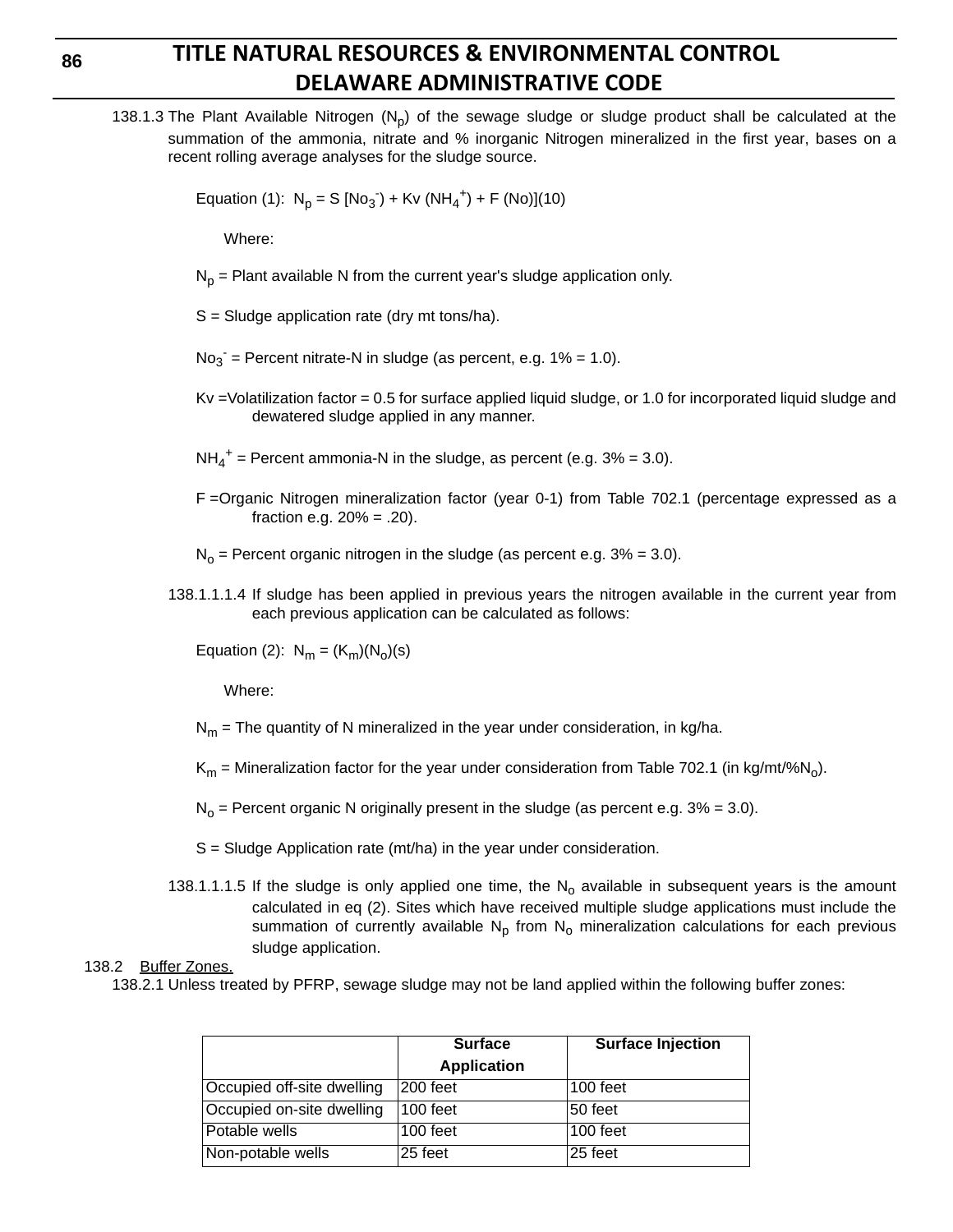| Public roads                                    | 25 feet | 15 feet |
|-------------------------------------------------|---------|---------|
| <b>Property lines</b>                           | 50 feet | 25feet  |
| <b>Bedrock outcrops</b>                         | 50 feet | 25 feet |
| Streams, tidal waters, or<br>other water bodies | 50 feet | 25 feet |
| Drainage ditches                                | 25 feet | 25 feet |

- 138.2.2 The Department may require increased buffer distances or may reduce buffer distances, and may set buffer zones between sludge boundaries and other land uses such as wetlands. In making these determinations, the Department may consider adjacent land use, type of sludge, sludge application method, sludge application rate, sludge quality and level of treatment, land slopes, vegetative cover used, the nature of any surrounding bodies of water, and any other factors considered relevant by the Department.
- 138.3 Pathogen Control.
	- 138.3.1 Sewage sludge and septage treated by a PSRP process as described in Subsection 86.0 may be land applied in the State with the following restrictions:
		- 138.3.1.1Food crops with harvested parts that touch the sewage sludge/soil mixture and are totally above the land surface shall not be harvested for 14 months after application of sewage sludge.
		- 138.3.1.2Food crops with harvested parts below the surface of the land shall not be harvested for 20 months after application of sewage sludge when the sewage sludge remains on the land surface for four months or longer prior to incorporation into the soil.
		- 138.3.1.3Food crops with harvested parts below the surface of the land shall not be harvested for 38 months after application of sewage sludge when the sewage sludge remains on the land surface for less than four months prior to incorporation into the soil.
		- 138.3.1.4Food crops, feed crops, and fiber crops shall not be harvested for 30 days after application of sewage sludge.
		- 138.3.1.5Animals shall not be allowed to graze on the land for 30 days after application of sewage sludge.
		- 138.3.1.6Turf grown on land where sewage sludge is applied shall not be harvested for one year after application of the sewage sludge when the harvested turf is placed on either land with a high potential for public exposure or a lawn, unless otherwise specified by the permitting authority.
		- 138.3.1.7Public access to land with a high potential for public exposure shall be restricted for one year after application of sewage sludge.
		- 138.3.1.8Public access to land with a low potential for public exposure shall be restricted for 30 days after application of sewage sludge.
		- 138.3.1.9Bulk sewage sludge shall not be applied to a public contact site unless the sludge meets exceptional quality standards.
		- 138.3.1.10Tobacco is grown or will be grown.
	- 138.3.2 No person shall use spray irrigation equipment to apply sludge unless such person has demonstrated to the Department in his permit application the specific means by which pathogens will be controlled so as not to present a public health hazard. At a minimum, the report shall include the design effectiveness of the proposed bactericidal and viricidal equipment, the means by which aerosol-borne bacteria and viruses will be contained and the impact of wind velocity on the latter's transport offsite or that appropriate buffer zones have been included, and the Department has approved such equipment or areas as part of the permit.
- 138.4 In no case shall the pollutant loading rate to a field exceed the levels set forth in Section 115.0 Table 402.4 and Table 402.5.
- 138.5 The Department may deny an application to apply lime stabilized sludge or high lime content sludge on a specific site if the Department determines that the application will result in the average soil pH on the site exceeding the optimum pH range for the crop to be grown.
- 138.6 Site characteristics. No person shall apply sludge to a site unless the site complies with all of the following:
	- 138.6.1 The soils shall have a minimum depth from surface to impermeable strata of 20 inches.
	- 138.6.2 The site shall have a minimum depth from surface to seasonal high water table of 20 inches. The operator may establish this minimum depth through the use of a tile drain system. An NPDES permit will be required for the discharge from the tile drain. Sites where the minimum depth from surface to seasonal high water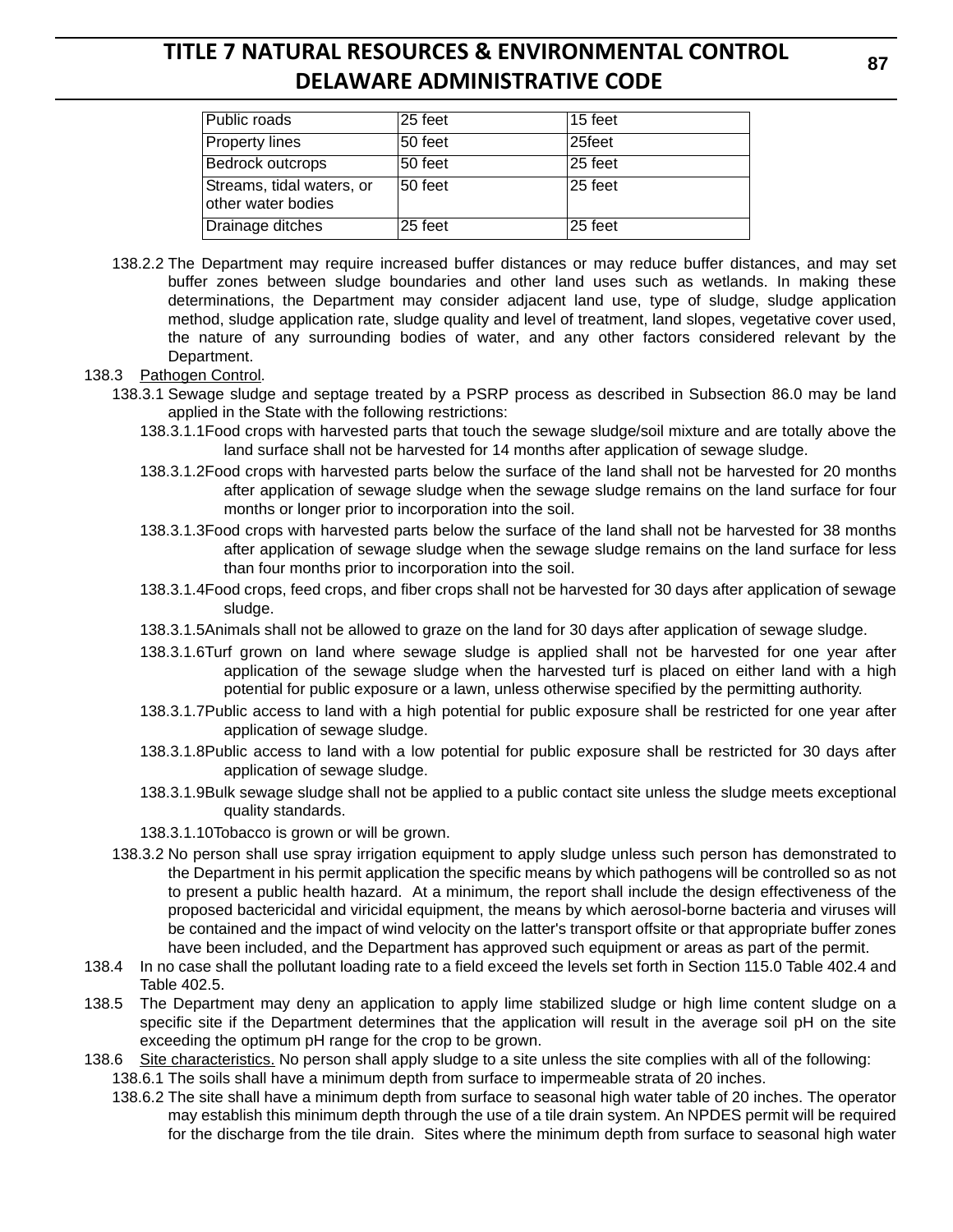table is less than 20 inches but no less than 12 inches may be considered if application to the soil is restricted to:

- 138.6.2.1May, June, July or August and appropriate vegetation is established and harvested as practicable, and
- 138.6.2.2Those periods when actual water table depth is at least 20 inches below the maximum depth of tillage to be used for the vegetation.
- 138.6.3 Slopes to be utilized for sludge application may not exceed 15 percent, except that the Department may allow slopes of up to 30 percent for forest systems in the permit.
- 138.6.4 Soil pH is to be adjusted to values of 6.2 or above unless the natural climatic conditions and soil chemistry preclude such values. In these cases, lime additions suitable to the vegetation used are to be applied in conjunction with annual metal monitoring of that vegetation.
- 138.6.5 For silvicultural application the soil may remain at ambient pH provided sufficient litter exist on the forest tract floor as determined by the Department.
- 138.6.6 If the site is planted with nursery crops that require a pH of less than 6.2, the Department may approve a soil pH of 5.8 or greater in the permit.
- 138.7 Application to soil.
	- 138.7.1 Sludge shall be spread evenly over the site using conventional agronomic equipment such as manure spreaders, spray equipment, or other applicators, or by commercial equipment specifically designed for sludge application on agricultural land.
	- 138.7.2 Sludge or products derived from sewage sludge shall be applied to the soil surface or incorporated in a manner that prevents unreasonable nuisance or odor conditions.
	- 138.7.3 The sludge applied shall be incorporated into the soil as required in Section 600 or by the end of each working day except under the following circumstances when:
		- 138.7.3.1Liquid sludge is surface sprayed, odors and nuisances are controlled, and the Department determines that there will be no adverse impact on the environment or public health; or
		- 138.7.3.2Site management plans such as no till farming or the presence of an established crop precludes sludge incorporation, adequate site features exist to preclude sludge migration from the site, odors and nuisances are controlled, and the Department determines that there will be no adverse impact on the environment or public health.
	- 138.7.4 For the surface application of sludge for top or side dressing on hayfields, for pastures, for cover crops, in forests or for no-till crops when the previous no-till crop was harvested for grain in a manner that left adequate crop residue, the Department may either:
		- 138.7.4.1Approve a greater than 24 hour time period for incorporating sludge into the soil as part of the permit, or
		- 138.7.4.2Not require incorporation as part of the permit.
	- 138.7.5 The areas to receive sludge application shall be clearly marked with stakes or contain other markers before the sludge application.
	- 138.7.6 Trucks shall be reasonably cleaned on the site to prevent drag-out of soil or sludge onto public roads.

### 138.8 Weather.

- 138.8.1 No person may apply sludge when the ground surface is saturated or covered with snow, or during periods of rain or runoff.
- 138.8.2 No person may apply sludge when the ground is frozen, unless the Department has approved such application in the permit and all of the following conditions exist:

138.8.2.1The slopes at the site do not exceed three percent.

138.8.2.2The site contains sufficient vegetation or a well-established cover crop to prevent runoff of sludge.

138.8.2.3No sludge storage capacity or other means of storage or disposal exists at the generating facility.

- 138.8.2.4No run-off.
- 138.9 Daily Record Keeping and Reporting Requirements.
	- 138.9.1 Permit applicants must provide the landowner and operator or the proposed site with a copy of the Project Development Report and permit application and information as specified in Section 1100.
	- 138.9.2 Any person that land applies sludge shall make and maintain an operational record for each day that sludge is applied and when any other management activities are conducted at the land application site. The daily operational record shall be recorded on a form supplied by the Department and include the following:
		- 138.9.2.1The date, type, and wet and dry weights of the sludge applied.

**88**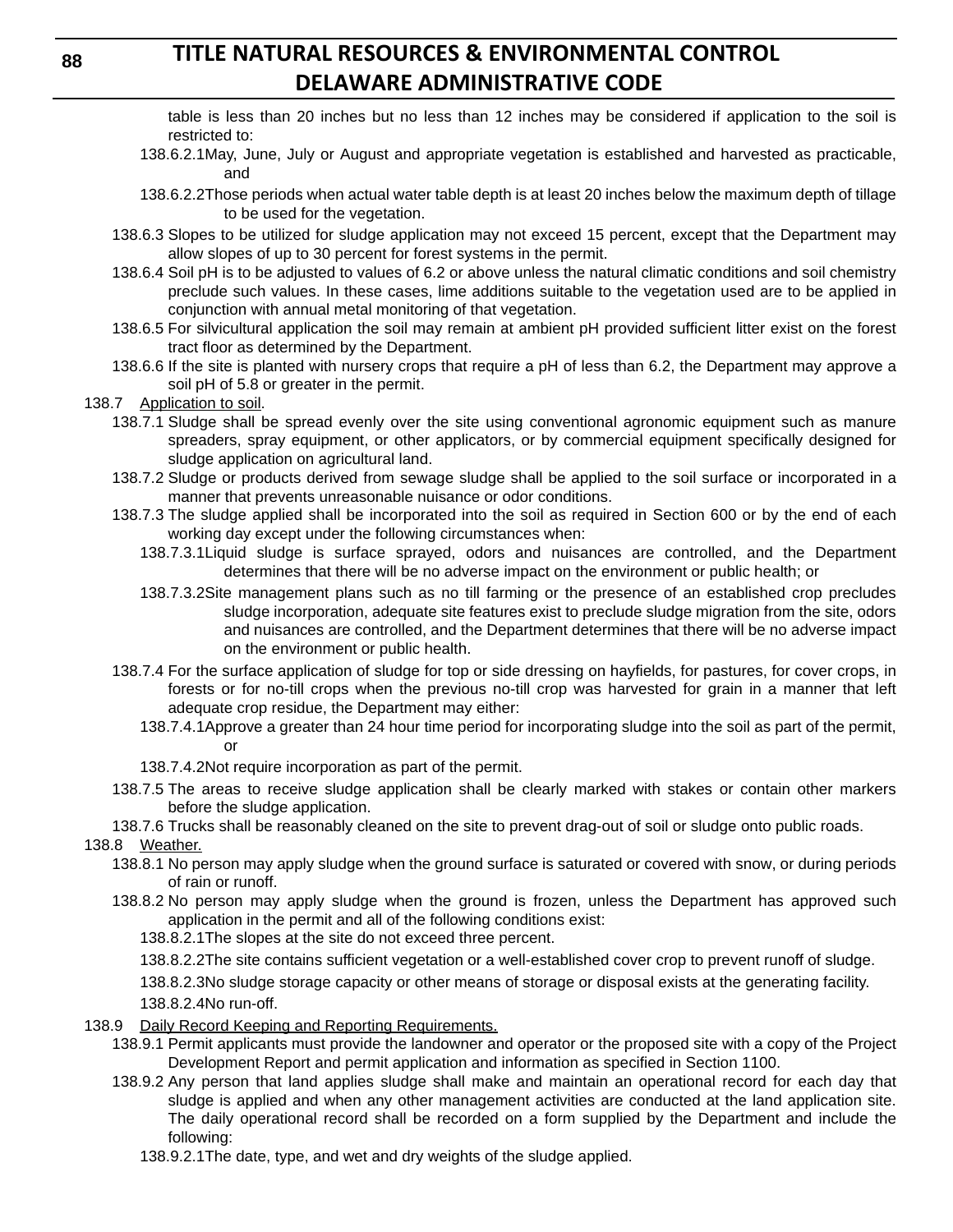- 138.9.2.2The facility from which the sludge originated.
- 138.9.2.3The transporters of the sludge.
- 138.9.2.4The particular map location of the area currently being used for land application of sludge, and the areas where sewage sludge was previously applied within 5 years.
- 138.9.2.5A record of any major deviations from the operating plan.
- 138.9.2.6General daily weather conditions.
- 138.9.2.7The application rate for sludge.
- 138.9.2.8A record of all actions taken to correct violations of the Delaware Environmental Protection Act and the Department's regulations.
- 138.9.2.9Management undertaken, such as planting and harvesting of crops, fertilizers and chemicals added, tillage practices, etc.
- 138.9.3 When sludge is being stored at the site, the operator shall maintain accurate operational records sufficient to determine whether the sludge is being stored in accordance with the Department's requirements for such operations.
- 138.10 Annual Record Keeping and Reporting Requirements.
	- 138.10.1 Any person that utilizes sludge by land application shall submit to the Department and landowner an annual operation report on or before February 1 of each year.
	- 138.10.2 The annual operation report, which shall be submitted in a format specified by the Department, shall include the following:
		- 138.10.2.1The weight or volume of each type of sludge received.
		- 138.10.2.2The type, weight, and volume of sludge received from each generator location where the sludge originated.
		- 138.10.2.3A copy of the *applier's* current public liability insurance policy.
		- 138.10.2.4Any changes in ownership of the land where the operation is conducted or any change in any lease agreement for the use of such land that may affect or alter the applier's rights upon such land.
		- 138.10.2.5The annual ground water monitoring evaluation if ground water monitoring is required by the Department.
		- 138.10.2.6A chemical analysis of soil for each field at the facility for those constituents identified in the sludge, unless otherwise specified by the Department in the permit. The procedure for soil analysis shall be consistent with the Department guidance.
		- 138.10.2.7Any other information required by the Department.
	- 138.10.3 The annual operation report shall also contain a topographic map of the same scale and contour interval as the map required for the initial permit application, showing the field boundaries where sludge has been applied.

### **139.0 Land Reclamation.**

- 139.1 Slopes to be utilized for sludge application may not exceed 20 percent, exception that the Department may approve slopes up to 35 percent in the permit if the applicant demonstrates to the Department's satisfaction that such slopes will not cause substantial erosion or off-site run-off.
- 139.2 The applier shall incorporate sludge into the soil within 24 hours unless otherwise specified in Section 131.0, following surface application.
- 139.3 Weather.
	- 139.3.1 The operator shall not apply sludge:
		- 139.3.1.1When the ground is saturated, snow covered, frozen, or during periods of rain or runoff.
		- 139.3.1.2Between October 15 and April 15, unless a cover crop can be established.
	- 139.3.2 The Department may approve the storage of sludge between October 15 and May 30 in the permit if the operator makes a satisfactory demonstration that the requirements for storage in Section 900 are to be met. Storage may not exceed in amount the sludge necessary to reclaim the permitted area that was prepared for sludge application prior to October 15.
- 139.4 Revegetation.
	- 139.4.1 Vegetation shall be established on all land where sludge has been incorporated. The standard for successful revegetation shall be the percent ground cover of the vegetation which exists on undisturbed lands that are nearby or adjacent to the area where land reclamation is proposed. In no case shall the Department approve less than 70 percent ground cover of permanent plant species. No more than 1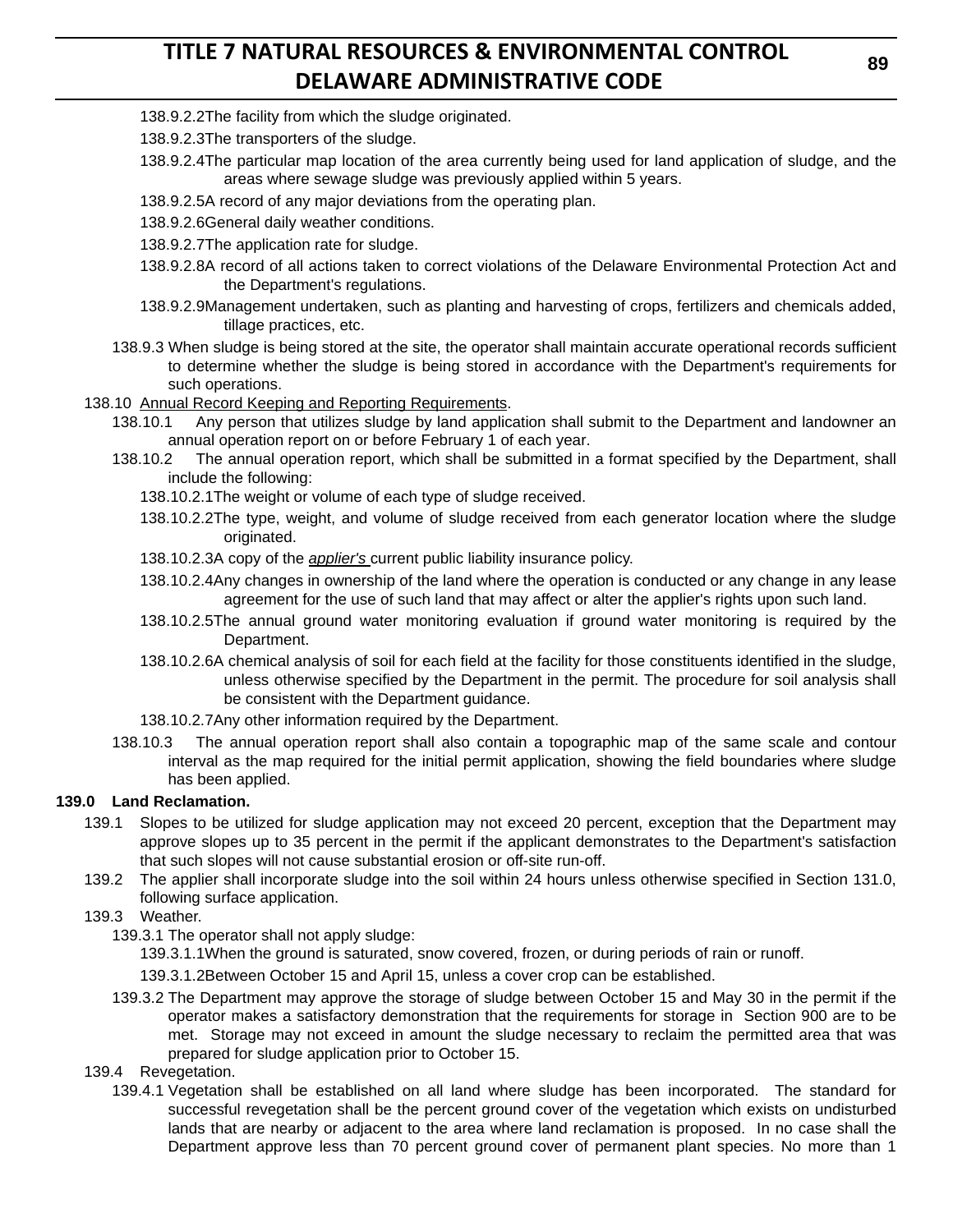percent of the area shall have less than 30 percent ground cover. No single or contiguous area exceeding 3,000 square feet shall have less than 30 percent ground cover.

- 139.4.2 Revegetation shall provide for an effective and permanent vegetative cover capable of self-regeneration and plant succession. Introduced species may be used in the revegetation process when approved by the Department in the revegetation plan. Vegetative cover shall be considered of the same seasonal variety when it consists of a mixture of species that is of equal or superior utility during each season of the year.
- 139.4.3 Revegetation shall provide a quick germinating, fast growing vegetative cover capable of stabilizing the soil surface from erosion.
- 139.4.4 Disturbed areas shall be seeded and planted when weather and planting conditions permit but such seeding and planting of disturbed areas shall be performed no later than the first normal period for favorable planting after final grading.
- 139.4.5 Mulch shall be applied to all regraded areas at rates adequate to control erosion, promote germination of seeds and increase the moisture retention of the soil.
- 139.4.6 The Department may require a chemical analysis of the vegetation.
- 139.4.7 Vegetation shall not be harvested for 2 years for food chain use following the application of sludge, unless otherwise approved by the Department.
- 139.6 Water Quality Monitoring. Since the use of sludge for land reclamation is often a one-time or short term application the Department may accordingly waive or reduce groundwater monitoring requirements.
- 139.7 Soils analysis. If the land to which sludge is applied will be used for agriculture, the operator shall conduct a soil analysis 2 years after the application of sludge to the land. The soil analysis shall be consistent with Department guidance.
- 139.8 The Department may impose other restrictions if considered necessary to protect public health and the environment.
- 139.9 All monitoring performed on the sludge utilized at the reclamation site shall be reported to the Department on approved reporting forms as specified in the permit.

### **140.0 Research Projects.**

- 140.1 The Department may issue permits to utilize sludge as part of legitimate research projects to be carried out by qualified persons. Research projects may be designed to improve current sludge utilization methods, develop new methods, determine the environmental or health effects of sludge utilization, or all of these.
- 140.2 The Department may allow the application of sludge at high rates which exceed crop nitrogen requirements and/or the heavy metals limitations stated in the guidance and these regulations, on land specifically set aside for research purposes.
- 140.3 The Department may allow use of unstabilized sludge if appropriate precautions are taken to assure that viable pathogens do not enter ground water, surface water, or in any way adversely affect the public health.
- 140.4 The Department may allow the growth of crops such as vegetables and tobacco if the purpose of the research is to determine the effect of sludge on these crops, and the crops are not allowed to enter the human food chain.
- 140.5 Applications for permits shall include five copies of a complete description of the project. After a preliminary review, the Department may request such additional information as is necessary to evaluate and document the project.
- 140.6 As a condition of any permit under this section the titleholder must execute and record in the appropriate County Office of Recorder of Deeds an affidavit in a form approved by the Department which notifies prospective purchasers that the property has been used to conduct sludge utilization research.

### **141.0 Sludge Distribution and Marketing .**

- 141.1 Quality Criteria:
	- 141.1.1 Sludge and sludge products for Distribution and Marketing must meet one of the PFRP pathogen reduction standards specified in subsection 87.0, vector attraction methods described in subsection 88.2 as alternative a through h, and the Pollutant Concentration Limits in Table 402.3 at the time of distribution.
	- 141.1.2 All sludge or sludge products shall be dried or otherwise amended to a minimum of twenty percent solids prior to distribution or marketing.
- 141.2 Monitoring Requirements for Distribution and Marketing:
	- 141.2.1 A quality control program approved by the Department shall be instituted to assure that all treated sludge and sludge products to be distributed meet the Department's standards regarding the destruction of primary pathogen organisms (PFRP) and the limitations for heavy metals and other contaminants. During the stabilization process, temperature shall be monitored regularly until temperatures recorded in the material (or off-gas from a heat-drying process) exceed the level and duration required for adequate

**90**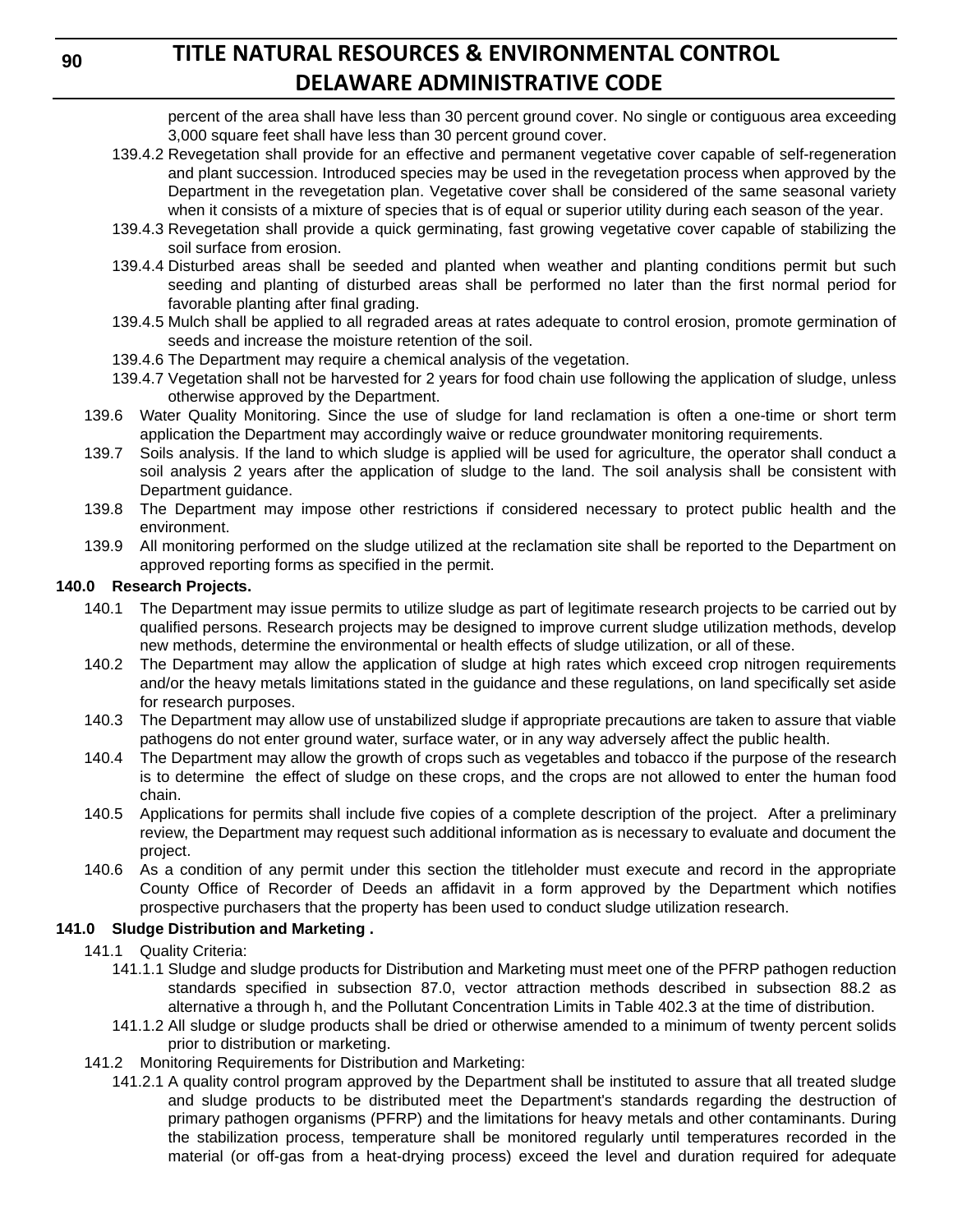pathogen destruction. For aerobic stabilization processes, oxygen levels shall also be monitored frequently to assure that aerobic conditions are maintained. Additional monitoring of the treatment process may be required on a case-by-case basis.

- 141.2.2 The sludge or sludge products shall be tested according to the frequencies specified in Subsection 401, unless the Department requires a different monitoring as a permit condition.
- 141.2.3 The sludge distribution facility shall perform and submit to the Department additional analyses if there has been a significant change in the quality of the sludge or sludge products.
- 141.3 Records and recordkeeping.
	- 141.3.1 Any person that distributes and markets sludge or sludge products shall keep a log of all persons that receive more than ten (10) cubic yards of material per year.
	- 141.3.2 Before distributing sludge or sludge products to any person who will utilize more than 100 tons of the material in a twelve (12) month period, the permittee shall submit a plan to the Department which addresses the following:
		- 141.3.2.1The end use(s) of the material
		- 141.3.2.2Maximum application rates
		- 141.3.2.3Total amount of material to be utilized
		- 141.3.2.4Storage practices
		- 141.3.2.5Transportation methods
- 141.4 Application limitations.
	- 141.4.1 No person who receives or applies sludge or sludge products pursuant to a distribution and marketing program may exceed the application rates for particular uses as listed in the instructional materials provided with the product, or otherwise use the pr
	- 141.4.2 No sludge or sludge products may be stored or applied so as to cause surface or groundwater pollution, runon/runoff, cause odor, adversely affect the food chain, attract vectors, or adversely affect private or public water supplies.

#### **142.0 Utilization or Disposal of Sludge at Sanitary Landfills.**

- 142.1 Sludge utilized or disposed of in a sanitary landfill must not contain free liquids and must contain a minimum of 20% solids as determined by the EPA paint filter test.
- 142.2 Utilization or disposal of sludges governed by these regulations must comply with 40 CFR part 258, the "*Regulations Governing Solids Waste*" and Delaware Solid Waste Authority *Policy on Special Solid Wastes.*
- 142.3 Persons with a valid permit from the Delaware Solid Waste Authority or the Delaware Department of Natural Resources and Environmental Control, Division of Air and Waste Management to dispose or utilize sludge at an approved landfill are exempt from the permit requirements of these regulations.
- 142.4 Reporting and Record Keeping.
	- 142.4.1 Unless specified in an NPDES or Ground Water Discharges Permit, all facilities must record the volume of sludge generated and disposed of on a dry weight basis under this subsection.
	- 142.4.2 Unless specified in an NPDES or Ground Water Discharges Permit, all facilities must report on a yearly basis the volume of sludge generated and disposed of under this subsection.

### **143.0 Transportation of Sludge or Septage.**

#### **144.0 General Requirements.**

144.1 For the purpose of this section, sludge and septage are divided into three types as shown in the table below.

| <b>Sludge Type</b> | <b>Percent Solids</b> |
|--------------------|-----------------------|
| Liauid             | Less than 15          |
| Cake               | $15 - 35$             |
| Dried              | Greater than 35       |

144.2 The Department may issue permits to transport sludge off-site if the Department approves of the equipment to be used, the operations plan, and the destination of the sludge.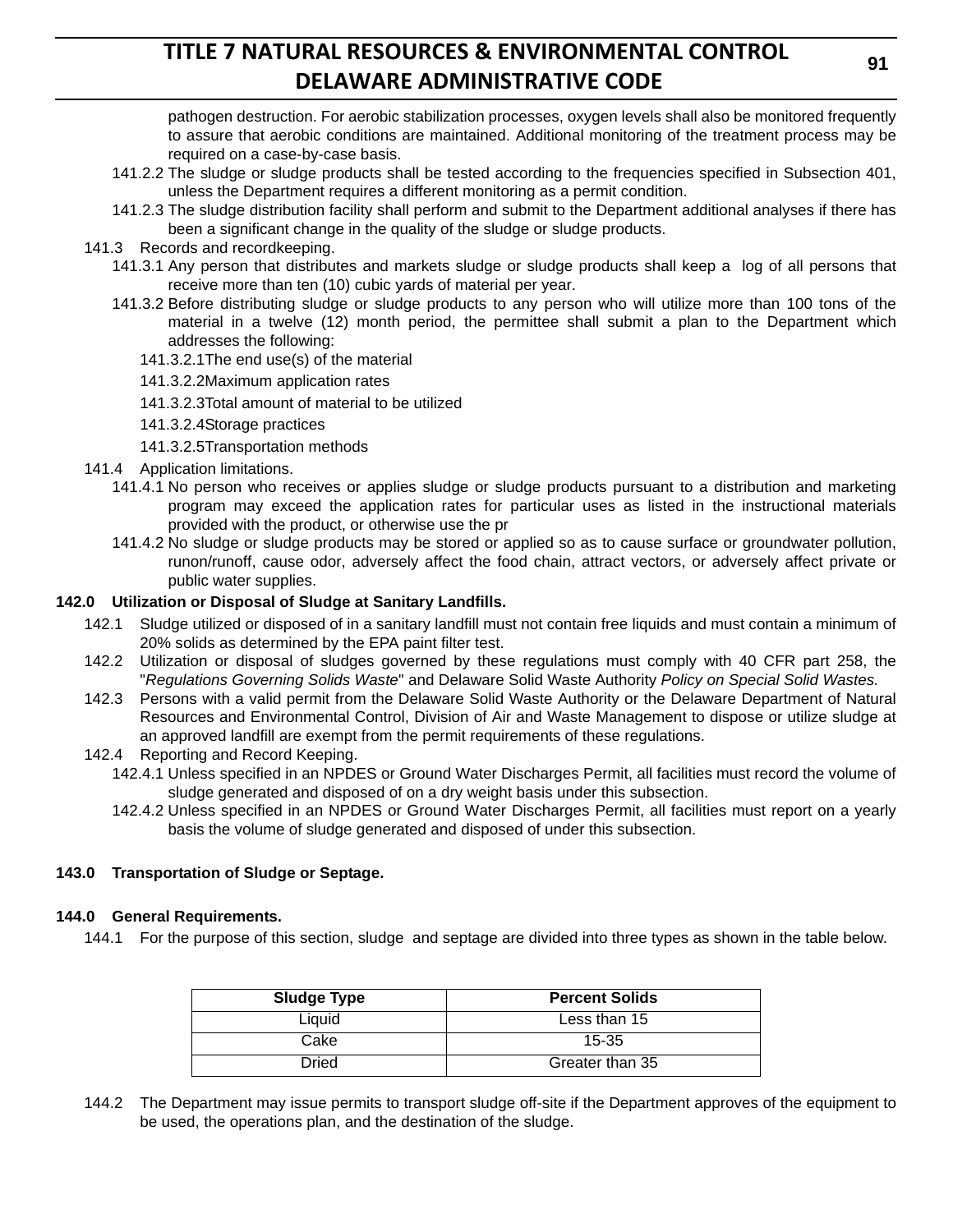**92**

# **TITLE NATURAL RESOURCES & ENVIRONMENTAL CONTROL DELAWARE ADMINISTRATIVE CODE**

- 144.3 Liquid sludge or septage can be pumped and transported by pipeline. If liquid sludge is transported by truck, rail, or barge, closed watertight vessels shall be used such as tank trucks and railroad tank cars or other vessels which can provide equivalent protection against spills and leakage.
- 144.4 Cake may be transported in watertight boxes, such as dump trucks properly sealed to prevent leaks, or cement type vehicles. Unless the applicant demonstrates equivalent protection against spills and leakage, when sludge cake is transported in dump trucks, the following standards shall be met:
	- 144.4.1 The trucks shall be equipped with splash guards firmly attached horizontally at the front and rear of the trailer;
	- 144.4.2 Each splash guard shall cover at least 25 percent of the trailer's open area; and
	- 144.4.3 A minimum 2 feet of freeboard shall be maintained between the sludge and the top of the trailer unless the top of the trailer is completely sealed.
- 144.5 The Department may require certain cake sludges to be transported as liquid sludge.
- 144.6 Dried sludge may be transported in open boxes, such as dump trucks, which are properly sealed to prevent leakage. The trucks shall be covered with tarps or the equivalent.
- 144.7 All vehicles used to transport sludge or septage shall be operated and maintained so as to be in compliance with all state and federal regulations and not present a hazard to human health or the environment through unsafe vehicle conditions. The permittee is responsible for the operation and maintenance of all vehicles operated under the permit.
- 144.8 All transporters of sludge or septage shall submit to the Department a plan for the prevention, control, and cleanup of accidental discharges. No transportation permit will be issued until such a plan has been submitted to and approved by the Department.
- 144.9 All transporters shall at all times maintain commercial automobile liability insurance with a combined single limit of at least \$100,000, and shall submit a Certificate of Insurance demonstrating compliance with this regulation. All persons subject to these regulations that were permitted to transport in Delaware before the adoption of this requirement shall be subject to the requirement upon renewal of their permit, or 90 days after adoption of the part, whichever is first.

### **145.0 Permit Application for Transportation.**

An applicant for a Permit to transport sludge or septage in the State shall submit copies of the following information along with the initial application forms supplied by the Department:

- 145.1 A description of the sludge to include the source of the sludge, the quantity to be transported, and any treatment the sludge has undergone before transportation (for example anaerobic digestion, aerobic digestion, lime stabilization, composting, or dewatering).
- 145.2 Results of a laboratory analysis of a representative sample of the sludge which was obtained not more than 6 months before submission of the application unless these results would be submitted as a part of the land application program. The analysis shall include, as a minimum, percent solids, pH, and the dry weight concentration of total nitrogen, ammonium, nitrate, total phosphorous, total potassium, cadmium, copper, mercury, nickel, lead, zinc, arsenic, selenium, and molybdenum. The Department may require more frequent analyses and analyses for other sludge constituents if considered necessary to adequately assess the potential public health, environmental, and nuisance impacts of the project. The Department will waive the requirement for domestic septage.
- 145.3 A description of all equipment to include collection, short-term holding, handling, and wash down equipment, as well as a detailed description of the transport vehicles to include type, size, number, and all modifications made to prevent spills and leaks.
- 145.4 An operations plan to include transportation route, days and hours of operation, spill reporting and cleanup plans, plans to keeping transportation vehicles clean, and recordkeeping procedures.
- 145.5 The destination of the sludge and a description of what is to be done with the sludge at the destination.
- 145.6 Other relevant information requested by the Department.

## **146.0 Storage.**

## **147.0 General Requirements.**

Adequate storage capacity for sludge is recognized as an integral and necessary element of an acceptable sludge management program. Storage facilities are to be used as proactive staging areas for sludge or sludge products and not to be used for final or permanent disposal. Storage facilities used in a manner that constitutes final or permanent disposal shall be classified a surface disposal unit and subject to the requirements of *The Regulations Governing the Disposal of Solid Waste in Delaware.*

147.1 The Department may issue permits for the construction and operation of temporary or permanent sludge storage facilities.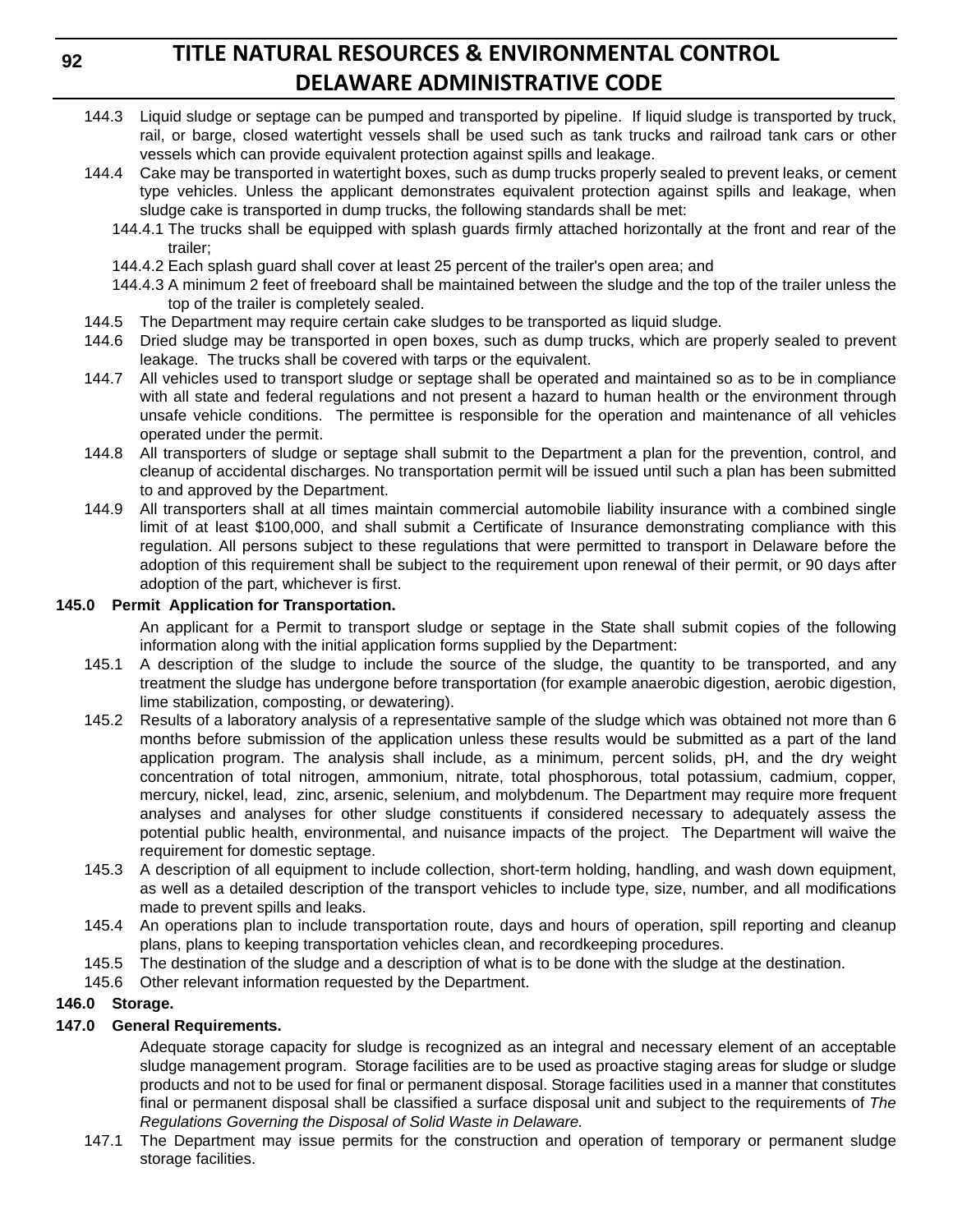- 147.1.1 A facility is a temporary facility if it exists for less than one (1) year or it is used for storage for less than six (6) months in any one year.
- 147.1.2 A facility is a permanent facility if it is not a temporary facility.
- 147.2 Unless governed by another permitting authority, facilities for the temporary storage of sludge unless authorized only as an interim measure to provide sufficient time for the location, authorization, design and construction of permanent sludge storage facilities.
- 147.3 The Department may deny authorization to construct temporary storage facilities if it determines that the applicant or the generator is not actively pursuing efforts to secure adequate permanent storage facilities, or for other good cause.
- 147.4 When feasible, storage shall be limited to permanent facilities, specifically designed and constructed to safely contain sludge without resulting in public health or environmental problems, or creation of nuisance conditions.
- 147.5 Portable equipment used for the short-term holding of sludge (i.e., dumpsters and roll-offs) shall not be considered as storage facilities under this Section provided this equipment is included in the list of equipment provided in Subsection 144.3.

### **148.0 Temporary Sludge Storage Facilities.**

Temporary sludge storage facilities shall be designed and constructed in accordance with the following specifications:

- 148.1 Storage facilities shall not be placed in flood prone areas.
- 148.2 Storage facilities within the 100-year floodplain shall be evaluated as to potential effects on adjoining landowners.
- 148.3 Storage facilities shall be located on soils of low to moderate permeability or on soils that seal through sedimentation and biological action. If a storage facility is proposed on other soils, the Department shall require permeability tests or use of an impermeable membrane liner or soil sealant, or all of these.
- 148.4 The minimum design volume of a storage facility which is not completely enclosed shall be the volume of sludge to be stored plus the expected volume of precipitation during the period of storage minus expected evaporation on the pond surface plus the volume of the maximum expected 25 years, 24 hours precipitation event.
- 148.5 Storage facilities shall be constructed of:
	- 148.5.1 Suitably compacted soils; or
	- 148.5.2 Manufactured materials such as asphalt, steel, reinforced concrete; or
	- 148.5.3 Fiberglass; or
	- 148.5.4 Other materials approved by the Department.
- 148.6 Storage facilities made by constructing an above ground embankment shall meet the following conditions:
	- 148.6.1 The minimum combined slopes of the embankment shall be five horizontal to one vertical with the wet side not steeper than 2:1 and the dry side not steeper than 3:1.
	- 148.6.2 Embankments having a height of 14 feet or less shall have a minimum top width of 8 feet. Embankments having a height of 15 feet to 19 feet shall have a minimum top width of 10 feet.
	- 148.6.3 The design height of the embankment shall be increased by the amount needed to insure that the design top elevation is maintained after all settlement has taken place. This increase may not be less than 5 percent when compaction rollers are used and not less than 10 percent when bulldozers or scrapers, or both, are used.
- 148.7 The minimum top elevation of the facility shall be 10 percent above the design depth after settlement. A minimum of one foot of freeboard must be provided in all cases. These provisions may be waived by the Department, or the freeboard requirements reduced if the facility design includes secondary containment capability, and the accumulated liquids are routinely removed from the facility.
- 148.8 The side slopes of an excavated storage facility may not be steeper than 1:1.
- 148.9 Storage facilities constructed by both the embankment and excavation method shall meet all of the requirements for above ground embankments of these regulations if the design depth of the sludge impounded against the embankment is 3 feet or more.
- 148.10 Public access to the storage facility shall be controlled.
- 148.11 The storage facility shall be located in a relatively level area (usually less than 5 percent slope) and shall be located at least 150 feet from any drainage ditch, swale, or gully, and bermed to prevent run-on or surface water. Areas with slopes greater than 5 percent may be deemed suitable for storage provided that diversion ditches, additional buffer distances, or other provisions can be installed to further control storm water in the areas of the storage facilities.
- 148.12 The cell floor shall be located at least 2 feet above the maximum seasonal high ground water elevation.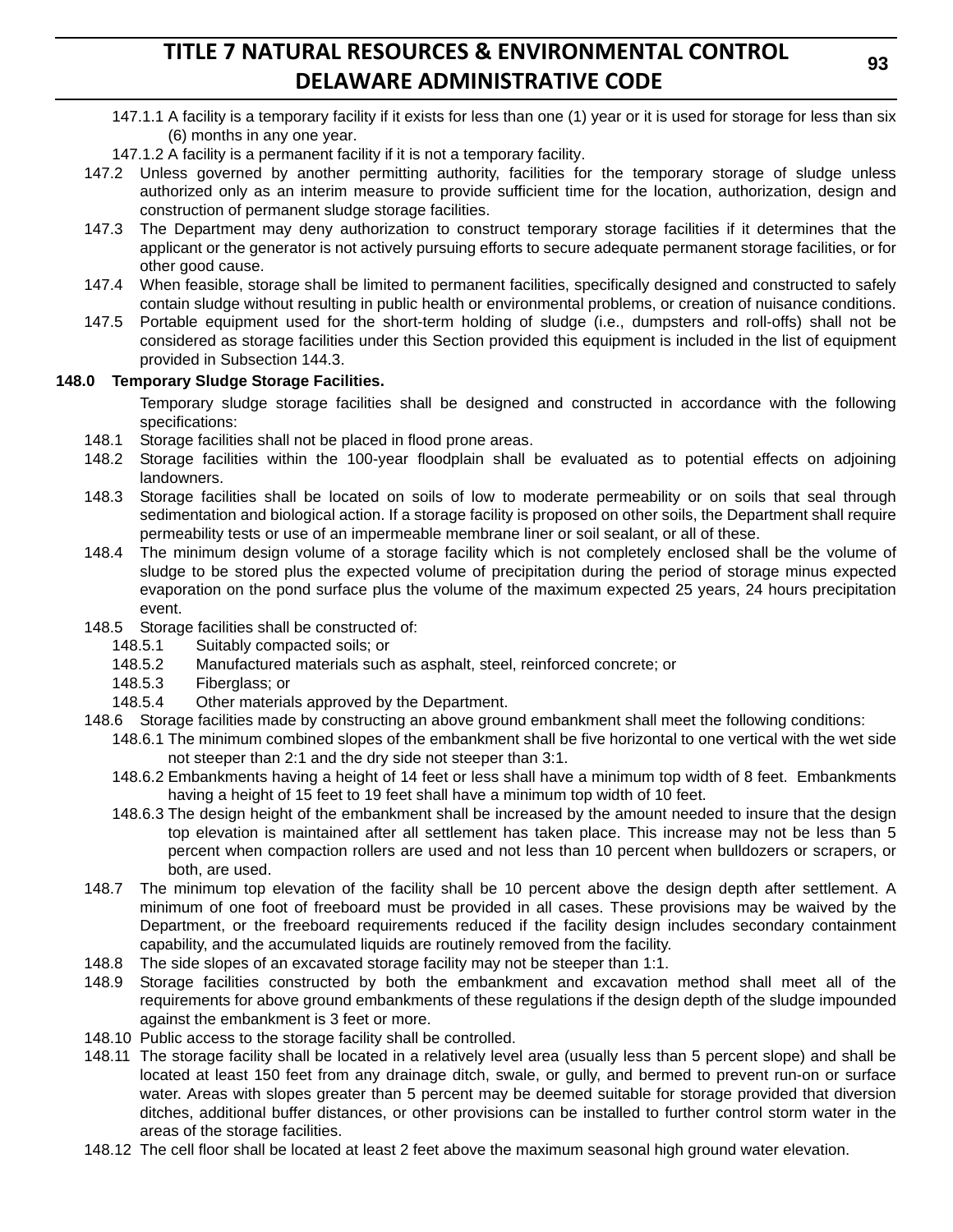**94**

# **TITLE NATURAL RESOURCES & ENVIRONMENTAL CONTROL DELAWARE ADMINISTRATIVE CODE**

148.13 Adequate specific conditions are included to control odors and potential nuisances.

## **149.0 Permanent Storage Facilities.**

Permanent storage facilities shall be designed and constructed in accordance with all the requirements listed for temporary storage facilities in these regulations with the following additions:

- 149.1 The facility shall be lined to prevent loss of materials to ground waters. Acceptable liners shall include:
	- 149.1.1 1-foot thick clay or other suitable material with an installed permeability of 1.0 x 10<sup>-7</sup> cm/sec. or less;
	- 149.1.2 2-foot thick clay or other suitable material with an installed permeability of 1.0 x 10<sup>-6</sup> cm/sec or less;
	- 149.1.3 2-foot thick compacted soil with an installed permeability of 1.0 x  $10^{-5}$  cm/sec. or less in combination with an artificial liner at least 30 mil in thickness with a permeability of 1.0 x 10<sup>-7</sup> cm/sec. or less; or
	- 149.1.4 Other manufactured facilities including but not limited to asphalt or reinforced concrete structures, steel tanks, fiberglass tanks, or their equivalent.
- 149.2 A ground water monitoring program shall be conducted in accordance with a plan approved by the Department. At a minimum, three wells, one upgradient and two downgradient of the facility, shall be installed. The Department may waive this provision for facilities which store sludge in above ground manufactured facilities such as tanks or similar structures.
- 149.3 The Department may approve the storing or stockpiling of dried sludge on a storage pad without groundwater monitoring if the pad meets the Department's standards for permanent storage facility liners and all runoff from the pad is collected and disposed of in a manner approved by the Department.
- 149.4 Other methods of storing or stockpiling dried sludge may be approved by the Department if the Department determines that they do not have significant potential to cause nuisances or adversely affect the public health or the environment.
- 149.5 If the facility is constructed after the date when these regulations are adopted by the Department a 1,000 foot buffer zone shall be maintained between the sludge processing or storage area, or both, and the nearest inhabited off-site dwelling. This buffer distance may be reduced if the Department considers that the facility has adequate specific conditions to control odors and potential nuisances.

### **150.0 Application for a Storage Permit.**

Applications for permits to store sludge shall include the following information:

- 150.1 Written permission from the landowner or landowners and evidence of zoning approval as required by 7 **Del.C.** 6003(c) and Section 1100 of these regulations.
- 150.2 Results of a laboratory analysis of a representative sample of the sludge which was obtained not more than 6 months before submission of the application. The analysis shall include, as a minimum, the metals and nutrients parameters found in Section115.0 of these regulations. The Department may require more frequent analyses and analyses for other sludge constituents if considered necessary to adequately assess the potential public health and environmental impacts of the project.
- 150.3 A site specific topographic map of sufficient scale to include:
	- 150.3.1 The areal extent of the site;
	- 150.3.2 The property boundaries;
	- 150.3.3 The size and location of the storage facility;
	- 150.3.4 The location of any streams, springs, or seeps in the area;
	- 150.3.5 The residences or buildings on the site or bordering on the site;
	- 150.3.6 Any roads on the site;
	- 150.3.7 The location of any wells on the site or within 1/2 mile of the site; and
	- 150.3.8 The location of all soil tests, soil borings, or test pits (attach test results).
- 150.4 A tax map of the site showing the owner's name, site acreage, and property identification number.
- 150.5 Evidence showing the frequency of flooding at the site based on available flood maps and other information along with an evaluation of stormwater management for the facility.
- 150.6 The source and volume of sludge to be stored.
- 150.7 Design volume calculation.
- 150.8 For facilities constructed of earthen material, and for facilities constructed or installed below grade, the following information shall be submitted:
	- 150.8.1 Soil permeability test results both on the soil used to construct side slopes and at the proposed depth of the facility.
	- 150.8.2 Representative test borings or test pits on the site, to include a description of the texture, color, and evidence of mottling of the soils encountered, and the depth to the ground water. The interpretation of test pit or boring information shall be made by a qualified person.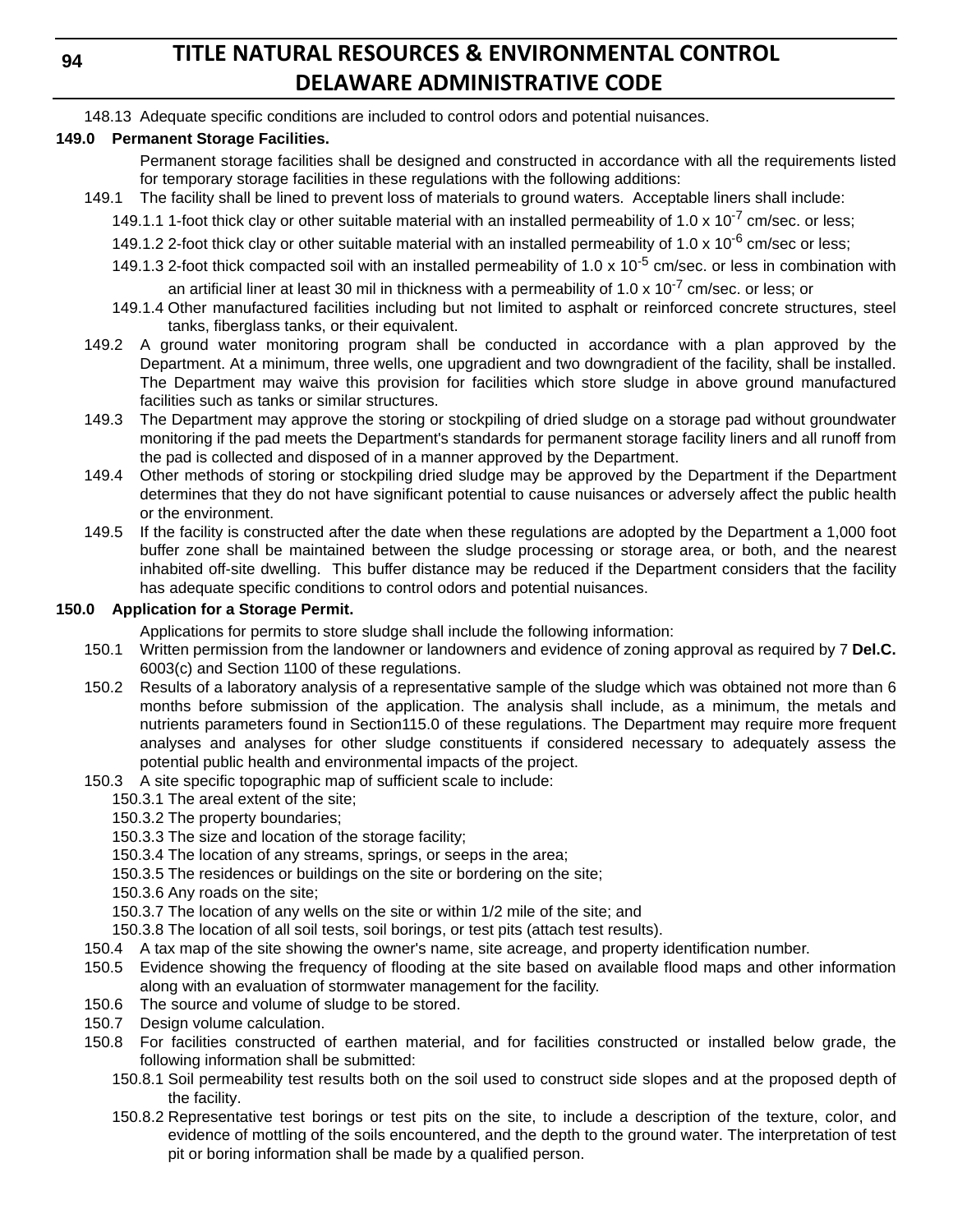- 150.9 Evidence showing the maximum seasonal high ground water elevation.
- 150.10 The specifications of any liners or soil sealants, if required.
- 150.11 Detailed construction specifications.
- 150.12 Method of restricting public access to the site.
- 150.13 An operations plan to include a description of all sludge handling equipment, daily operating procedures, days and hours of operation, an odor and nuisance control plan, emergency plans, and recordkeeping procedures.
- 150.14 A description of the truck cleaning facility.
- 150.15 For permanent facilities constructed of earthen materials, or for facilities constructed or installed below grade, the following information shall be submitted:
	- 150.15.1 Adequate test boring logs, at a minimum of three per 10 acres. These shall be specific as to the soil, sediment, and rock types encountered, depth of groundwater at completion and at 24, 48, and 72 hours after completion, and depth of auger refusal, if applicable. The location of each boring shall be accurately mapped.
	- 150.15.2 Description of the geology at the site, including a discussion of the geologic formations directly involved, the present and future use of these formations as a ground water source and their relationship to underlying formations, providing cross sections based on the information compiled from borehole data.
	- 150.15.3 Hydraulic characteristics of the site, including a ground water contour map, superimposed on a topographic map, showing the location of the water table and the direction and rate of ground water flow, a discussion of the infiltration capacity of surface soils, and the percolation capacity of subsurface soils.
	- 150.15.4 A proposed ground water monitoring program consisting of at least three wells, one upgradient and two downgradient of the facility.
	- 150.15.5 A sediment and erosion control plan for the site.
- 150.16 For manufactured facilities, the following information shall be submitted:
	- 150.16.1 Information on the structural materials to be used;
	- 150.16.2 Design specifications, such as structural capacity, maximum load, restrictions on use, and dimensions;
	- 150.16.3 Installation or construction techniques and procedures;
	- 150.16.4 A plan for cleaning and periodic inspection of the facility for leaks or other structural defects;
	- 150.16.5 A contingency plan for repairs of the facility, if necessary.
- 150.17 For above ground enclosed facilities, a plan for controlling emission gases.
- 150.18 Other relevant information requested by the Department.

### **151.0 Temporary Stockpiling.**

The Department may authorize the temporary stockpiling of sludge on a permitted utilization site provided that the following conditions are satisfied:

- 151.1 The sludge shall be utilized on the site within 7 days of delivery to the site;
- 151.2 The sludge has been dewatered to a minimum solids content which will allow it to pass the free liquids test under Subsection 141.0.
- 151.3 The Department determines that the stockpile area is situated in an area where runoff is adequately controlled and odor or other nuisance conditions do not occur.
- 151.4 The Department may approve stockpiling beyond 14 days if adequate covering or shelter is provided for the material.

### **152.0 Sampling and Laboratory Analyses**

The Department recognizes that sludge analysis is difficult due to the inherent complexity of sludge matrices. Sludge is rich in organic matter and highly variable in physical and chemical properties. However, sampling accuracy can be greatly enhanced if the correct protocol is established for the collection, storage, transportation, and analysis of the sludge sample. The Department may reject the method of analysis if it determines that the method of analysis is inaccurate, or for any other good cause.

#### **153.0 Sample Collection and Analysis**

- 153.1 Sample Collection. All sludge generators and preparers shall develop a sludge sampling program which addresses random and cyclic variations within the sludge stream. The generator or preparer must receive Department approval prior to execution of this program. The EPA publication *POTW Sludge Sampling and Analysis Guidance Document* may be helpful in establishing a sampling and analysis program. Specifically, the program shall address, with respect to both stabilized and unstabilized sludges, the following:
	- 153.1.1 Sampling equipment, personnel, and containers, including set-up, tear-down and cleaning procedures
	- 153.1.2 Representative sampling (collection points, compositing method, frequency and timing of sampling)
	- 153.1.3 Sample preservation
	- 153.1.4 Recordkeeping/logbook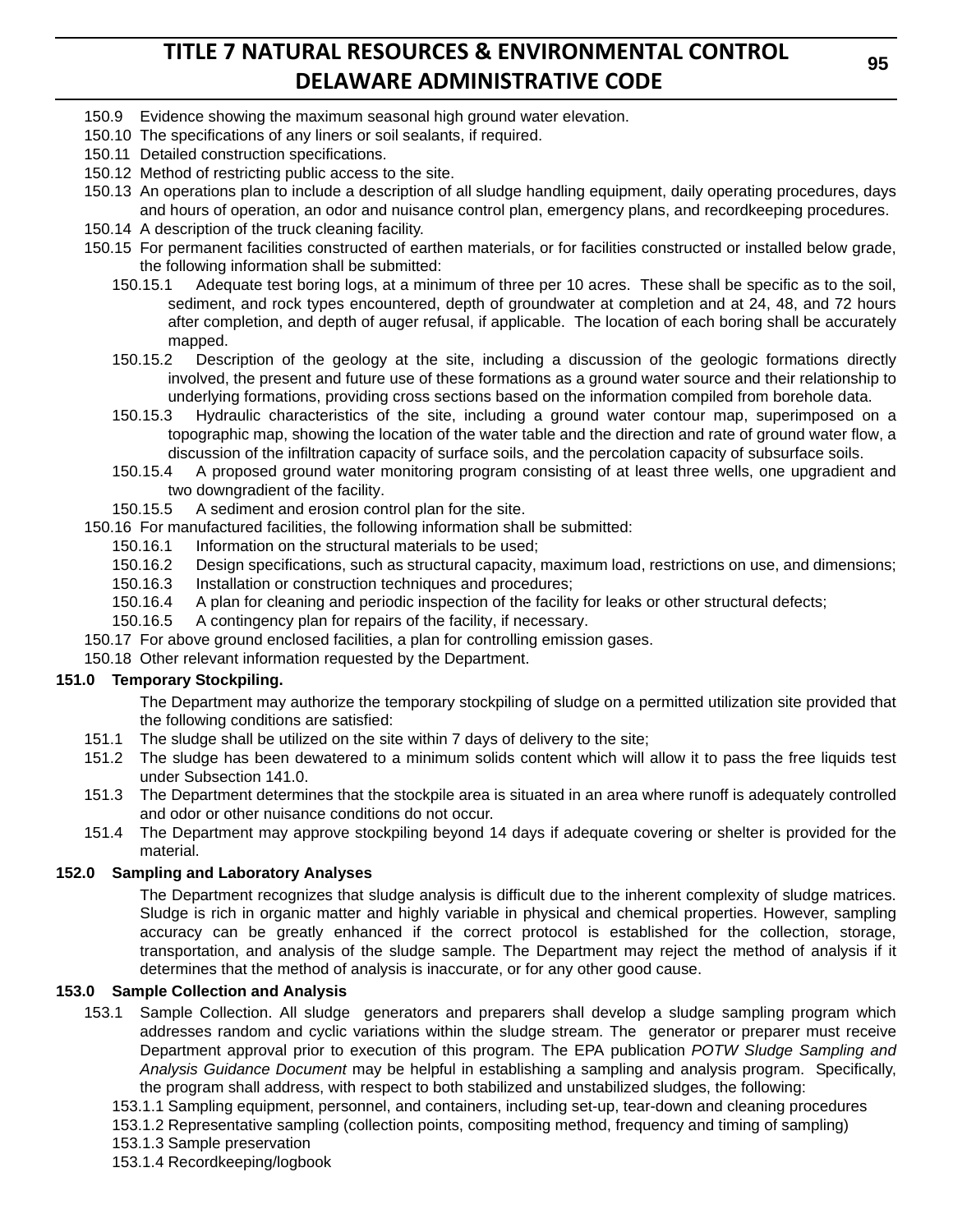**96**

# **TITLE NATURAL RESOURCES & ENVIRONMENTAL CONTROL DELAWARE ADMINISTRATIVE CODE**

153.1.5 Transfer and Chain-of-Custody Samples

- 153.2 Methods in the publications listed below shall be used to analyze samples of sewage sludge. The publications are listed as they existed on the effective date of this Regulation. Notice of and change in the listed methods will be published in the *Federal Register*. The Department will make a sincere effort to notify permittees of any testing method changes; however, it is the responsibility of all parties governed by these regulations to perform analysis using current EPA approved testing methods.
	- 153.2.1 Enteric viruses. ASTM Designation: D 4994-89, "Standard Practice for Recovery of Viruses From Wastewater Sludges", 1992 Annual Book of ASTM Standards: Section 11 - Water and Environmental Technology.
	- 153.2.2 Fecal coliform. Part 9221 E. or Part 9222 D., "Standard Methods for the Examination of Water and Wastewater", 19th Edition, 1992.
	- 153.2.3 Helminth ova. Yanko, W.A., "Occurrence of Pathogens in Distribution and Marketing Municipal Sludges", EPA 600/1-87-014, 1987.
	- 153.2.4 Inorganic pollutants. "Test Methods for Evaluating Solid Waste, Physical; Chemical Methods", EPA Publication SW-846, Second Edition (1982) with Updates I (April 1984) and II (April 1985) and Third Edition (November 1986) with Revision I (December 1987).
	- 153.2.5 Salmonella sp. bacteria. Part 9260 D., "Standards Methods for the Examination of Water and Wastewater" 18th Edition, 1992. Kenner, B.A. and H.P. Clark, or "Detection and Enumeration of Salmonella and Pseudomonas aeruginosa", Journal of the Water Pollution Control Federation, Vol. 46, No. 9, September 1974, pp. 2163-2171.
	- 153.2.6 Specific oxygen uptake rate. Part 2710 B., "Standard Methods for the Examination of Water and Wastewater" 18th Edition, 1992.
	- 153.2.7 Total, fixed, and volatile solids.Part 2540 G., "Standard Methods for the Examination of Water and Wastewater", 18th Edition, 1992.
- 153.3 All laboratory results submitted to the Department must list the method used for analysis. The laboratory may be required to submit a documented Quality Assurance (QA) program for Department approval; the QA program must identify sampling and test procedures in sufficient detail so as to allow a technical evaluation. All sludge generating facilities shall submit a description of the proposed sludge analysis program, which shall address:
	- 153.3.1 Laboratories used, addresses, qualifications
	- 153.3.2 Parameters analyzed at each laboratory for each medium (water, soil, sludge)
	- 153.3.3 QA/QC procedures utilized, results of procedures
	- 153.3.4 Methodologies employed, citation for methodologies
		- The applicant must receive Department approval prior to execution of this program.
- 153.4 Where the regulations require a soils analysis to be performed in order to determine cumulative metals loading, a complete digestion process is required, and the specific testing method shall be referenced in the report; leachate tests would only be appropriate when testing to determine exchangeable cations uptake of metals by the plant-root system.

## **154.0 Other Treatment Methods.**

The Department may issue permits for the treatment of sludge by other processes if it can be demonstrated by the applicant that the following conditions will be met:

- 154.1 The treatment process does not contaminate the sludge to an extent that subsequent utilization of the treated sludge presents a public health hazard or danger to the environment.
- 154.2 Health hazards, environmental degradation, or nuisances do not result from the operation of the treatment process.
- 154.3 If the facility is constructed after the date when these regulations are adopted by the Department, a 1,000 foot buffer zone shall be maintained between the sludge processing or storage area and nearest inhabited off-site dwelling. This buffer distance may be reduced if the Department considers that the facility had adequate specific conditions to control odors and nuisances.

## **155.0 Information Required for Permits.**

Applications for permits for the treatment of sludge shall include a description of the treatment method, the source of the sludge, the quantity of sludge involved, and a map showing the location of the treatment facility. After a preliminary review the Department will specify the additional information necessary to evaluate the project and complete the application. Copies of this information shall be submitted and may include the following: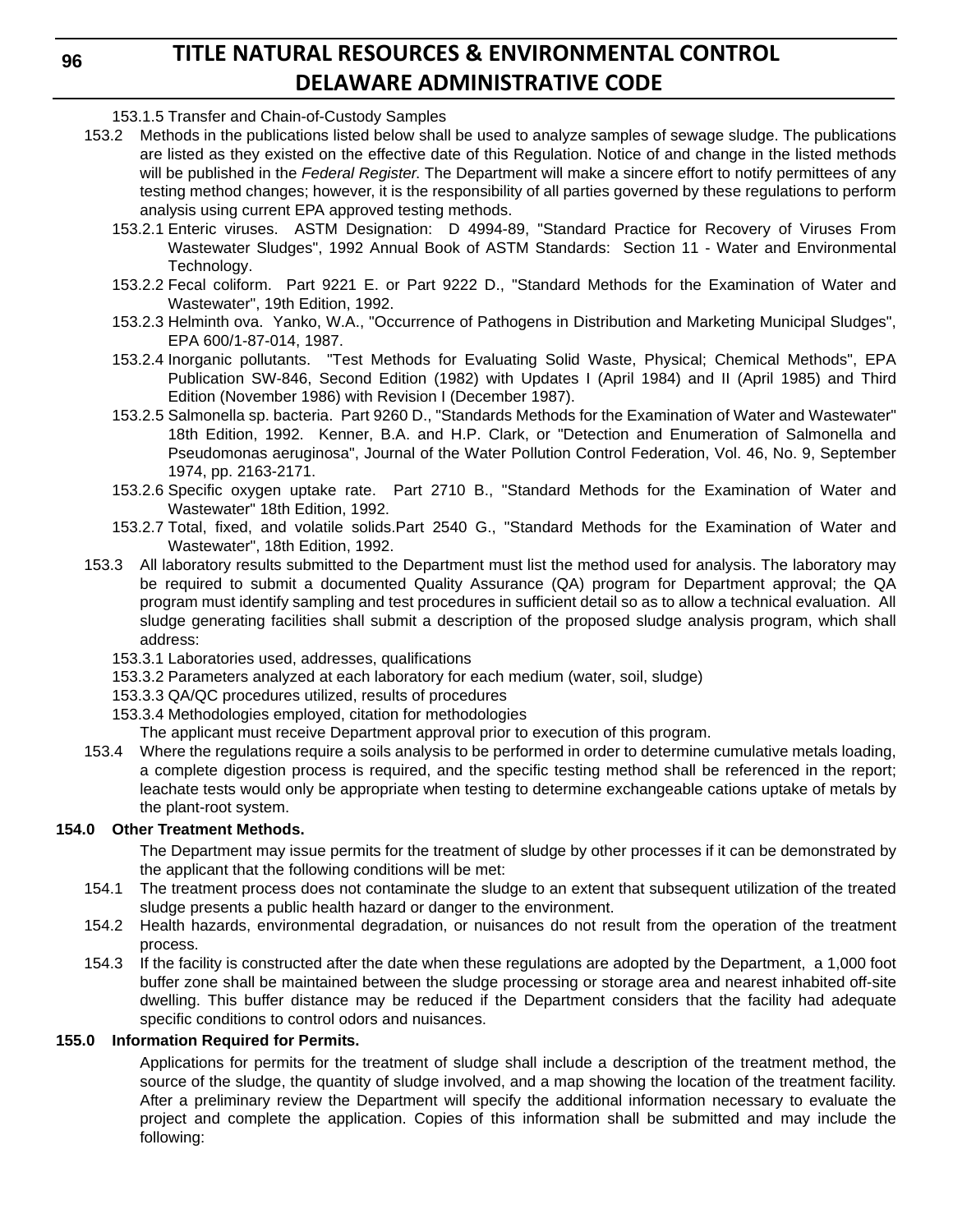- 155.1 A site specific topographic map with a minimum scale of 1 inch = 200 feet and a contour interval of not more than 5 feet, showing the areal extent of the site, the property boundaries, the exact acreage of the facility, location of all buffer zones, and surrounding land uses within 2500 feet including residences, streams, roads and wells.
- 155.2 Site specific geologic and hydrogeologic information as required by the Department to ensure that the treatment facility does not constitute a threat to ground or surface waters of the State.
- 155.3 Detailed discussion of the methods to be used for the protection of the ground water, such as leachate control or natural attenuation.
- 155.4 A laboratory analysis of each sludge in conformance with Subsection 117.(2) of these regulations. The analysis shall include, as a minimum, percent solids, pH, and the dry weight concentration of total nitrogen, ammonium, nitrate, total phosphorous, total potassium, cadmium, copper, mercury, nickel, lead, and zinc. The Department may require the analysis of other parameters if considered necessary to protect public health or the environment.
- 155.5 A proposed program for monitoring the chemical quality of the ground water and surface waters on the site, including the depth and location of monitoring wells if applicable.
- 154.6 Written permission of the landowner or landowners for the operation to be carried out, and evidence of zoning approval as required by 7 **Del. Code** 6003(c).
- 154.7 Procedures to be employed to control odors, nuisances, and public access.
- 155.8 Location of the 100-year flood plain, if applicable.
- 155.9 Tax maps and property identification numbers.
- 155.10 Detailed design calculations.
- 155.11 Detailed engineering plans and specifications.
- 155.12 A detailed description of the treatment process.
- 155.13 Plans for storage and ultimate utilization of the treated sludge.
- 155.14 Plan to monitor efficiency of treatment device or process.
- 155.15 Contingency or emergency plans.
- 155.16 Other relevant information requested by the Department.

## **156.0 Generator, Preparer, Applier, Owner, and Leaseholder Responsibilities.**

### **157.0 Generator's Responsibility.**

- 157.1 Each sludge generator who generates or otherwise produces sludge in Delaware shall maintain the following information for a minimum of five (5) years:
	- 157.1.1 Volume of sludge generated monthly, or a dry weight basis.
	- 157.1.2 The name, address, telephone number and NPDES permit number and the sludge utilization permit number of the person(s) who prepare and apply the sludge, if different from the generator.
	- 157.1.3 The location, by either street address or longitude and latitude of all sludge storage, utilization, disposal, or reclamation sites where the generator's sludge has been placed.
	- 157.1.4 The concentration of pollutants identified in Section 400 of these regulations as required by the Department.
	- 157.1.5 A description of how pathogen and vector reduction requirements are met, including a signed certification statement approved by the Department.
	- 157.1.6 Any additional information required by the Department.

## **158.0 Preparer's Responsibility.**

- 158.1 Each sludge preparer who prepares or otherwise treats sludge for final utilization or disposal in Delaware shall submit to the Department the following information, at a frequency identified in Section 400 of these Regulations:
	- 158.1.1 The concentration of total nitrogen of the prepared sludge.
	- 158.1.2 The concentration of pollutants identified in Section 700 of these Regulations.
	- 158.1.3 Other constituent concentrations identified in the sludge utilization or disposal permit.
	- 158.1.4 A description of how pathogen and vector reduction requirements are met, including a signed certification statement approved by the Department.
- 158.2 The information required in 1 above, shall also be provided to the sludge applier, if the applier is different from the sludge preparers, and shall be maintained for a minimum of five (5) years.

## **159.0 Applier's Responsibility.**